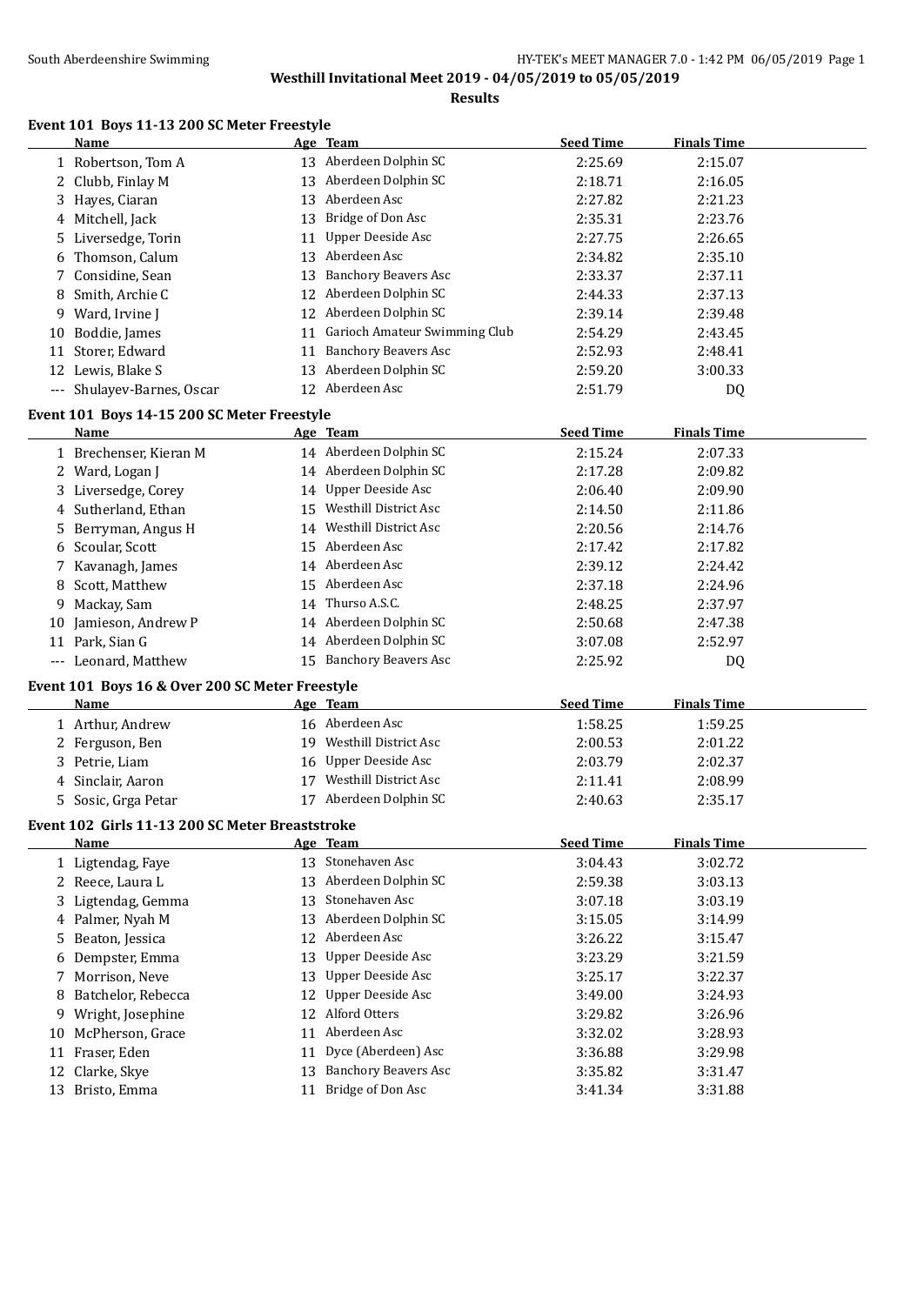#### **Results**

# **(Event 102 Girls 11-13 200 SC Meter Breaststroke)**

|       | Name                                                        |    | Age Team                         | <b>Seed Time</b> | <b>Finals Time</b> |
|-------|-------------------------------------------------------------|----|----------------------------------|------------------|--------------------|
|       | 14 Sandison, Darcey                                         |    | 12 Dyce (Aberdeen) Asc           | 3:43.45          | 3:32.19            |
|       | 15 Mullen, Jasmine                                          |    | 12 Alford Otters                 | 3:39.99          | 3:32.73            |
|       | 16 Duringer, Laura A                                        |    | 13 Aberdeen Dolphin SC           | 3:33.03          | 3:33.11            |
|       | 17 Hogarth, Milah                                           |    | 13 Banchory Beavers Asc          | 3:41.87          | 3:33.19            |
|       | 18 Cowan, Amy                                               |    | 12 Garioch Amateur Swimming Club | 3:50.03          | 3:35.38            |
|       | 19 Broughton, Abby                                          |    | 12 Banchory Beavers Asc          | 3:34.34          | 3:35.95            |
|       | 20 Body, Anna                                               |    | 11 Garioch Amateur Swimming Club | 3:34.78          | 3:37.28            |
|       | 21 McPherson, Mhairi                                        |    | 12 Alford Otters                 | 3:53.01          | 3:38.82            |
|       | 22 Heard, Cara                                              |    | 12 Banchory Beavers Asc          | 3:57.47          | 3:39.09            |
|       | 23 Scatterty, Lara N                                        |    | 13 Aberdeen Dolphin SC           | 3:53.41          | 3:40.48            |
|       | 24 Misovicova, Kristina                                     |    | 12 Garioch Amateur Swimming Club | 3:59.09          | 3:40.82            |
|       | 25 Crockett, Hannah                                         |    | 12 Bridge of Don Asc             | 3:41.50          | 3:41.18            |
|       | 26 Ogedengbe, Simi                                          |    | 13 Aberdeen Asc                  | 3:39.35          | 3:42.80            |
|       | 27 Alexander, Mhairi                                        |    | 12 Banchory Beavers Asc          | 3:39.13          | 3:43.27            |
|       | 28 Beaumont, Jesseka                                        |    | 12 Garioch Amateur Swimming Club | 3:49.72          | 3:44.09            |
|       | 29 Fawns, Libby                                             |    | 11 Dyce (Aberdeen) Asc           | 3:50.37          | 3:44.28            |
|       | Event 102 Girls 14-15 200 SC Meter Breaststroke             |    |                                  |                  |                    |
|       | Name                                                        |    | Age Team                         | <b>Seed Time</b> | <b>Finals Time</b> |
|       | 1 Lewsey, Alice                                             |    | 14 Banchory Beavers Asc          | 3:10.43          | 3:09.75            |
|       | 2 Ross, Hannah E                                            |    | 14 Westhill District Asc         | 3:12.47          | 3:12.58            |
|       | 3 Beattie, Elise                                            |    | 14 Upper Deeside Asc             | 3:13.04          | 3:15.25            |
|       | 4 Lumsden, Ruby                                             |    | 15 Banchory Beavers Asc          | 3:08.59          | 3:18.63            |
|       | 5 Rhodes, Jessica                                           |    | 14 Aberdeen Asc                  | 3:29.05          | 3:21.44            |
|       | 6 Milne, Nicola                                             |    | 15 Banchory Beavers Asc          | 3:08.65          | 3:22.52            |
|       | 7 Ironside, Hayleigh                                        |    | 15 Aberdeen Asc                  | 3:41.75          | 3:27.74            |
|       | 8 Abbott, Olivia                                            |    | 14 Aberdeen Asc                  | 3:48.74          | 3:39.93            |
|       | 9 Donaldson, Katie                                          |    | 14 Banchory Beavers Asc          | 3:40.17          | 3:42.70            |
|       | 10 Haynes, Ciara                                            |    | 14 Banchory Beavers Asc          | 3:52.15          | 3:56.33            |
|       |                                                             |    |                                  |                  |                    |
|       | Event 102 Girls 16 & Over 200 SC Meter Breaststroke<br>Name |    |                                  | <b>Seed Time</b> | <b>Finals Time</b> |
|       | 1 Addison, Melissa                                          |    | Age Team<br>16 Aberdeen Asc      | 3:54.45          | 3:26.74            |
|       | 2 Addison, Faye                                             |    | 16 Aberdeen Asc                  | 3:36.26          |                    |
|       |                                                             |    |                                  |                  | 3:31.02            |
|       | Event 103 Boys 11-13 100 SC Meter Butterfly                 |    |                                  |                  |                    |
|       | <b>Name</b>                                                 |    | Age Team                         | <b>Seed Time</b> | <b>Finals Time</b> |
|       | 1 Elrick, Lewis                                             |    | 13 Westhill District Asc         | 1:17.12          | 1:12.83            |
|       | 2 McLaren, Charlie                                          |    | 13 Westhill District Asc         | 1:25.11          | 1:15.20            |
|       | 3 Rattray, Ryan                                             | 13 | Bridge of Don Asc                | 1:19.75          | 1:21.12            |
|       | 4 Milner, Joseph                                            | 13 | Aberdeen Dolphin SC              | 1:34.44          | 1:22.53            |
|       | 5 Ward, Irvine J                                            |    | 12 Aberdeen Dolphin SC           | 1:25.28          | 1:24.13            |
| 6     | Considine, Sean                                             | 13 | <b>Banchory Beavers Asc</b>      | 1:24.18          | 1:25.46            |
| 7     | Shulayev-Barnes, Oscar                                      | 12 | Aberdeen Asc                     | 1:33.57          | 1:27.23            |
| 8     | Boddie, James                                               | 11 | Garioch Amateur Swimming Club    | 1:31.07          | 1:30.53            |
| 9     | Thomson, Calum                                              | 13 | Aberdeen Asc                     | 1:41.75          | 1:43.86            |
|       | Bell, Andrew J                                              | 13 | Aberdeen Dolphin SC              | 1:32.94          | DQ                 |
| $---$ | Park, Daniel D                                              |    | 13 Aberdeen Dolphin SC           | 1:28.33          | DQ                 |
|       | Event 103 Boys 14-15 100 SC Meter Butterfly                 |    |                                  |                  |                    |
|       | <u>Name</u>                                                 |    | Age Team                         | <b>Seed Time</b> | <b>Finals Time</b> |
|       | 1 Brechenser, Kieran M                                      |    | 14 Aberdeen Dolphin SC           | 1:06.79          | 1:05.87            |
|       | 2 Robertson, Euan                                           |    | 15 Westhill District Asc         | 1:08.67          | 1:08.26            |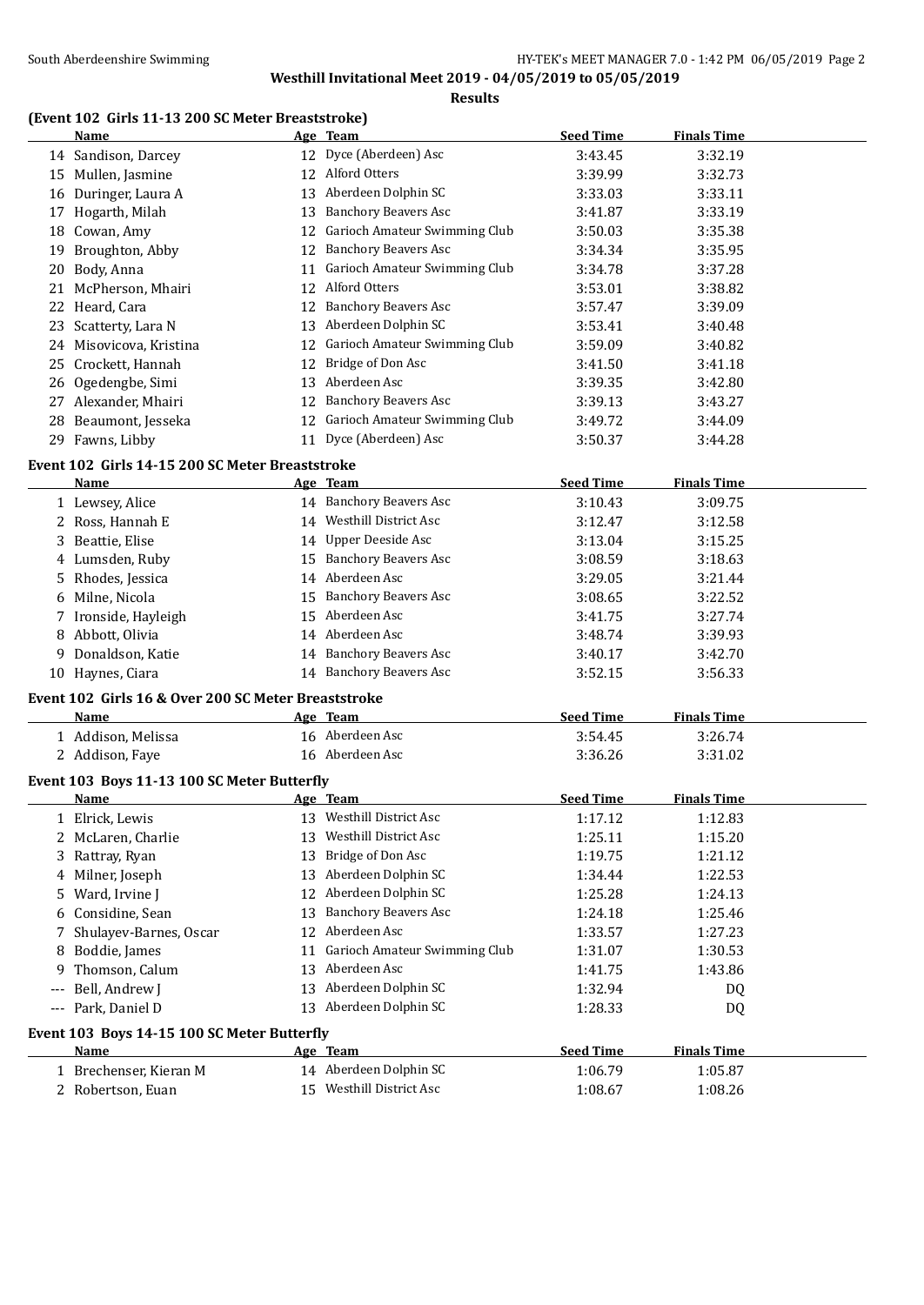## South Aberdeenshire Swimming **Supplemance 2018** HY-TEK's MEET MANAGER 7.0 - 1:42 PM 06/05/2019 Page 3 **Westhill Invitational Meet 2019 - 04/05/2019 to 05/05/2019**

**Results**

# **(Event 103 Boys 14-15 100 SC Meter Butterfly)**

|       | <b>Name</b>                                     |    | Age Team                         | <b>Seed Time</b> | <b>Finals Time</b> |  |
|-------|-------------------------------------------------|----|----------------------------------|------------------|--------------------|--|
|       | 3 Macmillan, Philip J                           |    | 14 Westhill District Asc         | 1:11.01          | 1:09.29            |  |
|       | 4 Liversedge, Corey                             |    | 14 Upper Deeside Asc             | 1:07.02          | 1:09.61            |  |
|       | 5 Brodie, Andrew I                              |    | 14 Aberdeen Dolphin SC           | 1:11.28          | 1:09.64            |  |
|       | 6 Donald, Ethan                                 |    | 14 Westhill District Asc         | 1:10.79          | 1:11.08            |  |
|       | 7 Christie, Thomas G                            |    | 14 Westhill District Asc         | 1:18.62          | 1:11.15            |  |
| 8     | Campbell, Andrew                                | 14 | Thurso A.S.C.                    | 1:11.53          | 1:12.37            |  |
| 9     | Scoular, Scott                                  |    | 15 Aberdeen Asc                  | 1:19.64          | 1:16.88            |  |
|       | 10 Walker, Clark D                              |    | 14 Aberdeen Dolphin SC           | 1:18.38          | 1:17.37            |  |
|       | 11 Kavanagh, James                              |    | 14 Aberdeen Asc                  | 1:24.26          | 1:19.49            |  |
|       | 12 Scott, Matthew                               |    | 15 Aberdeen Asc                  | 1:30.42          | 1:28.02            |  |
|       | 13 Park, Sian G                                 |    | 14 Aberdeen Dolphin SC           | 1:40.00          | 1:37.12            |  |
|       |                                                 |    |                                  |                  |                    |  |
|       | Event 103 Boys 16 & Over 100 SC Meter Butterfly |    |                                  |                  |                    |  |
|       | <u>Name</u>                                     |    | Age Team                         | <b>Seed Time</b> | <b>Finals Time</b> |  |
|       | 1 Bryce, Robert A                               |    | 24 Aberdeen Dolphin SC           | 55.76            | 56.01              |  |
|       | 2 Arthur, Andrew                                |    | 16 Aberdeen Asc                  | 1:00.45          | 1:01.92            |  |
|       | 3 Macmillan, Calum A                            |    | 16 Westhill District Asc         | 1:03.30          | 1:03.78            |  |
|       | 4 Meldrum, Bradley C                            |    | 18 Aberdeen Dolphin SC           | 1:02.63          | 1:04.79            |  |
|       | 5 Petrie, Liam                                  |    | 16 Upper Deeside Asc             | 1:04.90          | 1:05.83            |  |
|       | 6 Smith, Michael J                              |    | 16 Aberdeen Dolphin SC           | 1:14.86          | 1:10.80            |  |
|       | Event 104 Girls 11-13 100 SC Meter Backstroke   |    |                                  |                  |                    |  |
|       | Name                                            |    | Age Team                         | <b>Seed Time</b> | <b>Finals Time</b> |  |
|       | 1 Bateman, Natalie                              |    | 13 Westhill District Asc         | 1:16.48          | 1:12.92            |  |
|       | 2 Beaton, Jessica                               |    | 12 Aberdeen Asc                  | 1:17.65          | 1:15.34            |  |
|       | 3 Wraight, Charlotte                            | 11 | <b>Westhill District Asc</b>     | 1:21.78          | 1:17.93            |  |
|       | 4 Adair, Sophie                                 | 13 | Stonehaven Asc                   | 1:18.92          | 1:18.20            |  |
|       | 5 Louw, Melana C                                | 13 | <b>Westhill District Asc</b>     | 1:21.53          | 1:18.42            |  |
| 6     | Morrison, Hannah                                | 13 | <b>Westhill District Asc</b>     | 1:18.85          | 1:18.52            |  |
|       | 7 Ligtendag, Faye                               | 13 | Stonehaven Asc                   | 1:21.37          | 1:18.66            |  |
| 8     | Mullen, Jasmine                                 |    | 12 Alford Otters                 | 1:20.26          | 1:20.04            |  |
| 9     | Bristo, Emma                                    | 11 | Bridge of Don Asc                | 1:22.19          | 1:20.51            |  |
| 10    | Ligtendag, Gemma                                | 13 | Stonehaven Asc                   | 1:22.54          | 1:20.61            |  |
|       | 11 Morrison, Neve                               | 13 | <b>Upper Deeside Asc</b>         | 1:19.78          | 1:20.91            |  |
|       | 12 Howe, Maria Luiza                            |    | 12 Aberdeen Asc                  | 1:28.81          | 1:23.53            |  |
|       |                                                 | 13 | <b>Banchory Beavers Asc</b>      |                  | 1:23.85            |  |
|       | 13 Hogarth, Milah                               |    | 13 Upper Deeside Asc             | 1:25.16          |                    |  |
|       | 14 Dempster, Emma                               |    | 13 Westhill District Asc         | 1:23.54          | 1:24.08            |  |
|       | 15 Kay, Sarah                                   |    |                                  | 1:27.31          | 1:24.14            |  |
|       | 16 Brechin, Kirsty J                            |    | 11 Aberdeen Dolphin SC           | 1:28.93          | 1:24.59            |  |
|       | 17 Wright, Josephine                            |    | 12 Alford Otters                 | 1:26.60          | 1:25.51            |  |
|       | 18 Cowan, Amy                                   |    | 12 Garioch Amateur Swimming Club | 1:28.83          | 1:25.77            |  |
|       | 19 Laing, Megan                                 | 13 | Westhill District Asc            | 1:30.64          | 1:25.91            |  |
| 20    | Brown, Sam                                      |    | 12 Aberdeen Dolphin SC           | 1:29.43          | 1:26.83            |  |
| $*21$ | Smith, Jessica S                                | 11 | Aberdeen Dolphin SC              | 1:35.56          | 1:27.01            |  |
|       | *21 Alexander, Mhairi                           | 12 | <b>Banchory Beavers Asc</b>      | 1:26.22          | 1:27.01            |  |
|       | 23 Robertson, Alyssa                            | 12 | Aberdeen Asc                     | 1:27.31          | 1:27.02            |  |
|       | 24 Misovicova, Kristina                         | 12 | Garioch Amateur Swimming Club    | 1:29.13          | 1:27.10            |  |
|       | 25 Heard, Cara                                  | 12 | <b>Banchory Beavers Asc</b>      | 1:27.72          | 1:27.55            |  |
| 26    | Bannister, Katy                                 | 13 | Westhill District Asc            | 1:30.21          | 1:27.73            |  |
|       | 27 Kennington, Freya                            | 12 | <b>Banchory Beavers Asc</b>      | 1:31.50          | 1:28.21            |  |
| 28    | McPherson, Mhairi                               | 12 | Alford Otters                    | 1:27.06          | 1:28.74            |  |
|       | 29 Thomson, Daisy                               |    | 11 Banchory Beavers Asc          | 1:33.94          | 1:31.01            |  |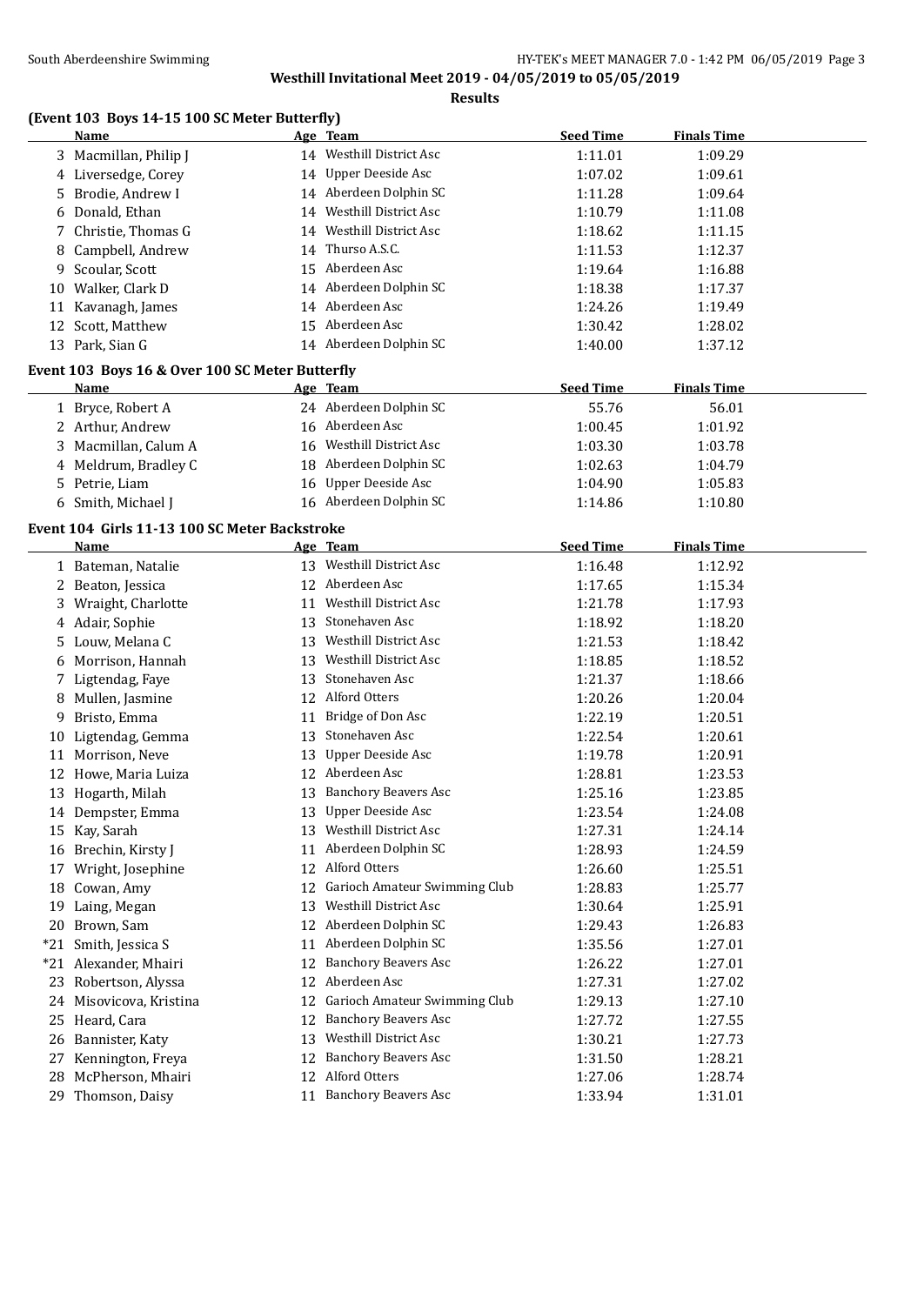## South Aberdeenshire Swimming **Supplemance 2018** HY-TEK's MEET MANAGER 7.0 - 1:42 PM 06/05/2019 Page 4 **Westhill Invitational Meet 2019 - 04/05/2019 to 05/05/2019**

**Results**

# **(Event 104 Girls 11-13 100 SC Meter Backstroke)**

|       | <b>Name</b>                                       |    | Age Team                         | <b>Seed Time</b> | <b>Finals Time</b> |  |
|-------|---------------------------------------------------|----|----------------------------------|------------------|--------------------|--|
|       | 30 Robertson, Alanah                              |    | 11 Aberdeen Asc                  | 1:35.73          | 1:31.78            |  |
| 31    | Reid, Isla                                        |    | 11 Garioch Amateur Swimming Club | 1:36.06          | 1:32.05            |  |
| 32    | Body, Anna                                        |    | 11 Garioch Amateur Swimming Club | 1:35.63          | 1:32.53            |  |
| 33    | Coates, Lily                                      | 11 | Bridge of Don Asc                | 1:36.50          | 1:33.00            |  |
| 34    | Broughton, Abby                                   | 12 | <b>Banchory Beavers Asc</b>      | 1:32.41          | 1:33.25            |  |
| $---$ | Coutts, Amy                                       | 12 | <b>Westhill District Asc</b>     | 1:27.32          | DQ.                |  |
|       | --- King, Olivia J                                |    | 11 Aberdeen Dolphin SC           | 1:34.82          | DQ                 |  |
|       | Event 104 Girls 14-15 100 SC Meter Backstroke     |    |                                  |                  |                    |  |
|       | <b>Name</b>                                       |    | Age Team                         | <b>Seed Time</b> | <b>Finals Time</b> |  |
|       | 1 Yuda, Faith                                     |    | 14 Stonehaven Asc                | 1:13.52          | 1:11.91            |  |
|       | 2 Ross, Hannah E                                  |    | 14 Westhill District Asc         | 1:14.15          | 1:13.06            |  |
| 3     | Beattie, Elise                                    |    | 14 Upper Deeside Asc             | 1:17.38          | 1:15.56            |  |
| 4     | Cook, Lorna                                       |    | 14 Dyce (Aberdeen) Asc           | 1:19.25          | 1:17.34            |  |
| 5.    | Cox, Cerys K                                      | 14 | <b>Westhill District Asc</b>     | 1:20.00          | 1:17.60            |  |
|       | 6 Lumsden, Ruby                                   | 15 | <b>Banchory Beavers Asc</b>      | 1:13.85          | 1:17.79            |  |
|       | 7 Lewsey, Alice                                   | 14 | <b>Banchory Beavers Asc</b>      | 1:18.14          | 1:19.46            |  |
|       | 8 Sellar, Emma                                    | 14 | Stonehaven Asc                   | 1:20.19          | 1:19.55            |  |
| 9     | Ironside, Hayleigh                                | 15 | Aberdeen Asc                     | 1:22.87          | 1:21.64            |  |
|       | 10 Milne, Nicola                                  | 15 | <b>Banchory Beavers Asc</b>      | 1:18.00          | 1:22.46            |  |
| 11    | Brewis, Rebecca S                                 | 15 | <b>Westhill District Asc</b>     | 1:24.07          | 1:24.15            |  |
| 12    | May, Rachel                                       | 14 | Thurso A.S.C.                    | 1:21.18          | 1:24.49            |  |
| 13    | Donaldson, Katie                                  |    | 14 Banchory Beavers Asc          | 1:29.50          | 1:27.09            |  |
|       | 14 Robertson, Nicola                              | 15 | Aberdeen Asc                     | 1:32.50          | 1:27.46            |  |
|       | 15 Haynes, Ciara                                  | 14 | <b>Banchory Beavers Asc</b>      | 1:28.77          | 1:28.37            |  |
|       | 16 Morrice, Elise                                 | 14 | Bucksburn Asc                    | 1:35.27          | 1:31.72            |  |
|       | 17 Abbott, Olivia                                 |    | 14 Aberdeen Asc                  | 1:29.54          | 1:35.03            |  |
|       | Event 104 Girls 16 & Over 100 SC Meter Backstroke |    |                                  |                  |                    |  |
|       | Name                                              |    | Age Team                         | <b>Seed Time</b> | <b>Finals Time</b> |  |
|       | --- Assady, Ronya                                 |    | 18 Aberdeen Asc                  | 1:19.50          | DQ                 |  |
|       | Event 105 Boys 11 & Over 50 SC Meter Breaststroke |    |                                  |                  |                    |  |
|       |                                                   |    |                                  |                  |                    |  |

|    | <b>Name</b>          |    | Age Team                     | <b>Seed Time</b> | <b>Finals Time</b> |
|----|----------------------|----|------------------------------|------------------|--------------------|
|    | 1 Ferguson, Chris J  | 37 | Aberdeen Dolphin SC          | 30.64            | 30.74              |
|    | Christie, Thomas G   | 14 | Westhill District Asc        | 33.27            | 32.58              |
| 3  | Milner, Nicholas     | 15 | Aberdeen Dolphin SC          | 33.46            | 33.41              |
| 4  | Sinclair, Aaron      | 17 | Westhill District Asc        | 33.30            | 33.43              |
| 5  | Brechenser, Kieran M | 14 | Aberdeen Dolphin SC          | 34.37            | 33.63              |
| 6  | Ward, Logan J        | 14 | Aberdeen Dolphin SC          | 35.88            | 34.22              |
|    | 7 Robertson, Euan    | 15 | Westhill District Asc        | 35.33            | 36.20              |
| 8  | Leonard, Matthew     | 15 | <b>Banchory Beavers Asc</b>  | 35.72            | 36.32              |
| 9  | Sutherland, Ethan    | 15 | Westhill District Asc        | 36.59            | 36.96              |
| 10 | Donald, Ethan        | 14 | Westhill District Asc        | 38.51            | 37.29              |
| 11 | Liversedge, Torin    | 11 | Upper Deeside Asc            | 38.70            | 37.32              |
| 12 | Petrie, Liam         | 16 | Upper Deeside Asc            | 35.57            | 37.57              |
| 13 | Sosic, Grga Petar    | 17 | Aberdeen Dolphin SC          | 37.47            | 37.74              |
| 14 | Berryman, Angus H    | 14 | <b>Westhill District Asc</b> | 40.20            | 38.88              |
| 15 | Campbell, Andrew     | 14 | Thurso A.S.C.                | 39.77            | 40.22              |
| 16 | Brodie, Andrew I     | 14 | Aberdeen Dolphin SC          | 42.21            | 40.58              |
| 17 | Walker, Clark D      | 14 | Aberdeen Dolphin SC          | 40.60            | 40.74              |
| 18 | McLaren, Charlie     | 13 | <b>Westhill District Asc</b> | 43.81            | 40.83              |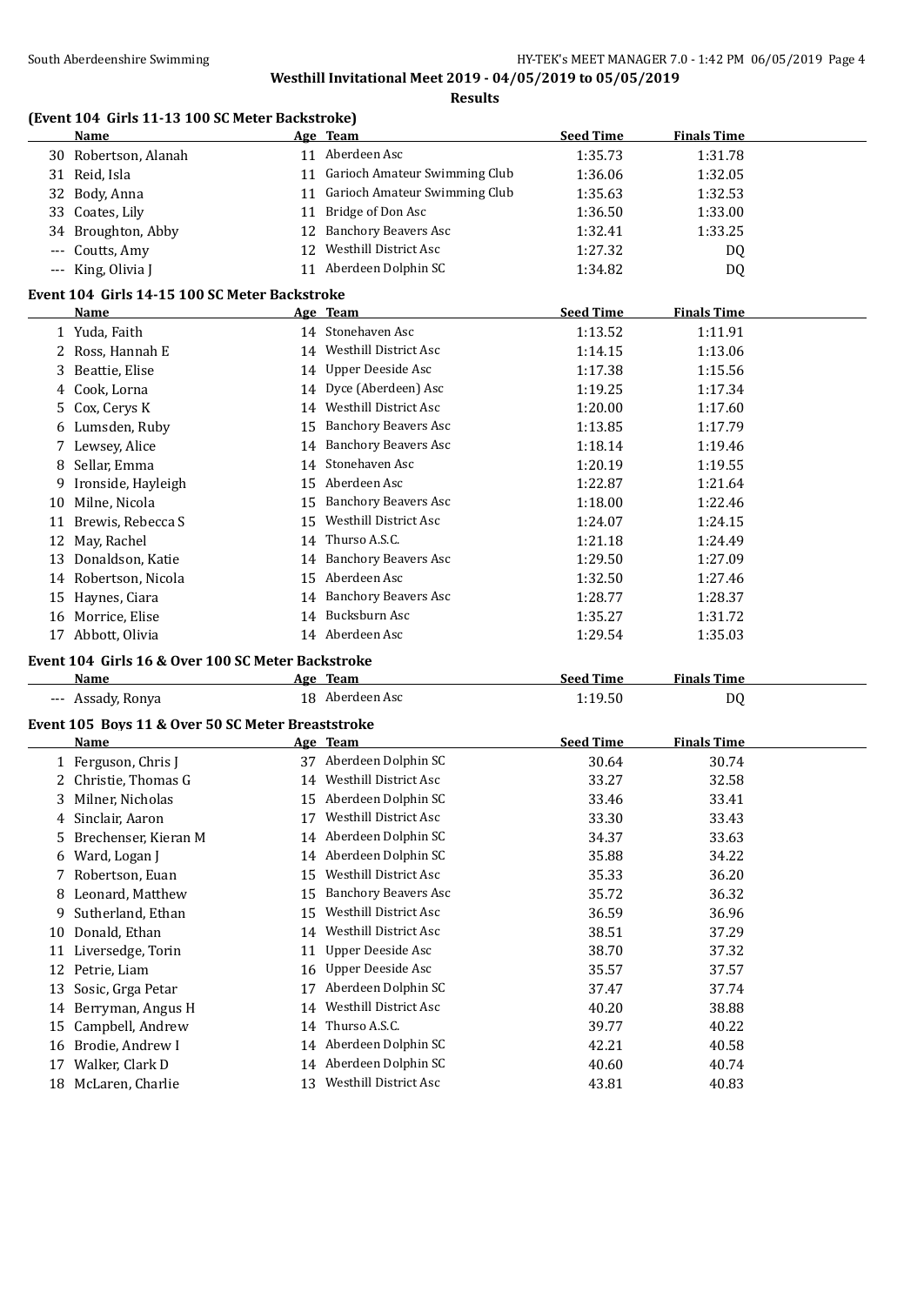# **(Event 105 Boys 11 & Over 50 SC Meter Breaststroke)**

|     | Name                   |    | Age Team                      | <b>Seed Time</b> | <b>Finals Time</b> |  |
|-----|------------------------|----|-------------------------------|------------------|--------------------|--|
| 19  | Shulayev-Barnes, Oscar |    | 12 Aberdeen Asc               | 43.00            | 41.00              |  |
| 20  | Rattray, Ryan          | 13 | Bridge of Don Asc             | 42.75            | 41.66              |  |
| 21  | Bell, Andrew J         | 13 | Aberdeen Dolphin SC           | 43.16            | 41.67              |  |
| 22  | Milner, Joseph         | 13 | Aberdeen Dolphin SC           | 43.34            | 41.72              |  |
| 23  | Elrick, Lewis          | 13 | <b>Westhill District Asc</b>  | 42.43            | 41.94              |  |
|     | 24 Park, Sian G        |    | 14 Aberdeen Dolphin SC        | 49.81            | 43.36              |  |
| 25  | Travis, Aaron          | 12 | Aberdeen Dolphin SC           | 45.36            | 44.00              |  |
| 26  | Park, Daniel D         | 13 | Aberdeen Dolphin SC           | 51.21            | 45.02              |  |
| 27  | Paraschiv, Alex        | 13 | Aberdeen Asc                  | 46.48            | 45.18              |  |
|     | 28 Geddie, Nathan      | 11 | Garioch Amateur Swimming Club | 50.66            | 45.51              |  |
| 29  | Storer, Edward         | 11 | <b>Banchory Beavers Asc</b>   | 48.29            | 45.56              |  |
| 30  | Considine, Sean        | 13 | <b>Banchory Beavers Asc</b>   | 44.68            | 46.16              |  |
|     | 31 Considine, Aaron    | 11 | <b>Banchory Beavers Asc</b>   | 48.84            | 46.21              |  |
|     | 32 Jamieson, Andrew P  | 14 | Aberdeen Dolphin SC           | 45.99            | 46.26              |  |
| 33  | Boddie, James          | 11 | Garioch Amateur Swimming Club | 46.70            | 46.93              |  |
|     | Pritchard, Hayden      | 12 | Garioch Amateur Swimming Club | 49.75            | DQ                 |  |
|     | Smith, Archie C        | 12 | Aberdeen Dolphin SC           | 44.45            | DQ                 |  |
| --- | Palmer, Dan C          | 12 | Aberdeen Dolphin SC           | 45.68            | DQ                 |  |

#### **Event 106 Girls 11 & Over 50 SC Meter Butterfly**

|       | Name                 |    | Age Team                      | <b>Seed Time</b> | <b>Finals Time</b> |
|-------|----------------------|----|-------------------------------|------------------|--------------------|
|       | 1 Sutherland, Elle   | 16 | <b>Westhill District Asc</b>  | 30.45            | 30.30              |
| 2     | Yuda, Faith          | 14 | Stonehaven Asc                | 30.27            | 30.58              |
| 3     | Beattie, Elise       | 14 | <b>Upper Deeside Asc</b>      | 33.69            | 33.44              |
| 4     | Lumsden, Ruby        | 15 | <b>Banchory Beavers Asc</b>   | 34.15            | 33.66              |
| 5     | Bateman, Natalie     | 13 | Westhill District Asc         | 34.11            | 33.74              |
| 6     | Reece, Laura L       | 13 | Aberdeen Dolphin SC           | 33.13            | 33.77              |
| 7     | Louw, Melana C       | 13 | <b>Westhill District Asc</b>  | 34.41            | 33.84              |
| 8     | Brewis, Rebecca S    | 15 | <b>Westhill District Asc</b>  | 33.33            | 33.86              |
| 9     | Ligtendag, Faye      | 13 | Stonehaven Asc                | 35.31            | 34.06              |
| 10    | Morrison, Hannah     | 13 | <b>Westhill District Asc</b>  | 34.78            | 34.39              |
| 11    | Cox, Cerys K         | 14 | <b>Westhill District Asc</b>  | 33.98            | 34.42              |
| 12    | Brechin, Kirsty J    | 11 | Aberdeen Dolphin SC           | 34.95            | 34.97              |
| $*13$ | Adair, Sophie        | 13 | Stonehaven Asc                | 35.52            | 34.99              |
| $*13$ | Ligtendag, Gemma     | 13 | Stonehaven Asc                | 35.71            | 34.99              |
| 15    | Assady, Ronya        | 18 | Aberdeen Asc                  | 34.95            | 35.33              |
| 16    | Sellar, Emma         | 14 | Stonehaven Asc                | 35.74            | 35.40              |
| 17    | Palmer, Nyah M       | 13 | Aberdeen Dolphin SC           | 38.56            | 36.12              |
| 18    | Myles, Orla          | 12 | <b>Banchory Beavers Asc</b>   | 36.84            | 36.36              |
| 19    | May, Rachel          | 14 | Thurso A.S.C.                 | 36.93            | 36.41              |
| 20    | Lewsey, Alice        | 14 | <b>Banchory Beavers Asc</b>   | 36.41            | 36.43              |
| 21    | Wraight, Charlotte   | 11 | Westhill District Asc         | 38.66            | 37.25              |
| 22    | Milne, Nicola        | 15 | <b>Banchory Beavers Asc</b>   | 34.74            | 37.28              |
| 23    | Morrison, Neve       | 13 | Upper Deeside Asc             | 35.52            | 37.67              |
| 24    | Ogedengbe, Simi      | 13 | Aberdeen Asc                  | 37.07            | 38.07              |
| 25    | Cowan, Amy           | 12 | Garioch Amateur Swimming Club | 38.75            | 38.80              |
| 26    | Brown, Sam           | 12 | Aberdeen Dolphin SC           | 41.73            | 39.04              |
| 27    | Kennington, Freya    | 12 | <b>Banchory Beavers Asc</b>   | 42.19            | 39.87              |
| 28    | Coutts, Amy          | 12 | <b>Westhill District Asc</b>  | 42.41            | 40.29              |
| 29    | Smith, Jessica S     | 11 | Aberdeen Dolphin SC           | 41.40            | 40.42              |
| 30    | Dempster, Emma       | 13 | <b>Upper Deeside Asc</b>      | 38.69            | 40.49              |
|       | 31 Howe, Maria Luiza | 12 | Aberdeen Asc                  | 41.67            | 40.66              |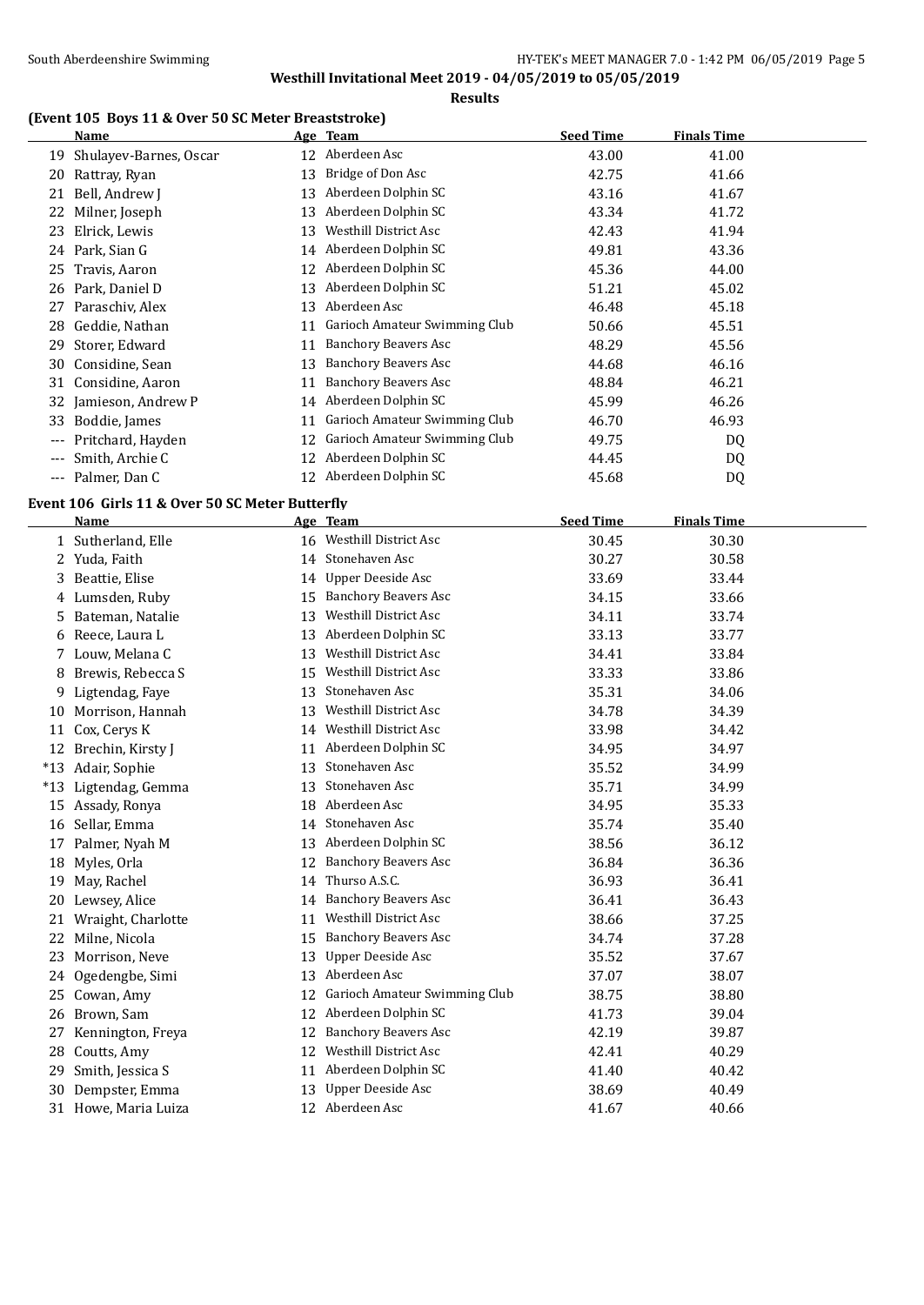**Results**

# **(Event 106 Girls 11 & Over 50 SC Meter Butterfly)**

|     | <b>Name</b>                                  |          | Age Team                         | <b>Seed Time</b>   | <b>Finals Time</b> |  |
|-----|----------------------------------------------|----------|----------------------------------|--------------------|--------------------|--|
|     | 32 McDonald, Kaitlin                         |          | 11 Aberdeen Dolphin SC           | 40.77              | 40.74              |  |
|     | 33 Donaldson, Katie                          |          | 14 Banchory Beavers Asc          | 38.33              | 40.83              |  |
|     | 34 Alexander, Mhairi                         | 12       | <b>Banchory Beavers Asc</b>      | 40.34              | 40.98              |  |
|     | 35 Heard, Cara                               | 12       | <b>Banchory Beavers Asc</b>      | 40.96              | 41.10              |  |
| 36  | Hogarth, Milah                               | 13       | <b>Banchory Beavers Asc</b>      | 41.73              | 41.65              |  |
| 37  | Williamson, Talia                            | 11       | <b>Banchory Beavers Asc</b>      | 43.18              | 41.79              |  |
| 38  | Kay, Sarah                                   | 13       | Westhill District Asc            | 38.42              | 41.88              |  |
| 39  | Bannister, Katy                              | 13       | Westhill District Asc            | 45.23              | 42.43              |  |
| 40  | Batchelor, Rebecca                           | 12       | <b>Upper Deeside Asc</b>         | 41.53              | 43.02              |  |
| 41  | Haynes, Ciara                                | 14       | <b>Banchory Beavers Asc</b>      | 43.22              | 43.23              |  |
| 42  | King, Olivia J                               | 11       | Aberdeen Dolphin SC              | 43.82              | 43.34              |  |
| 43  | Misovicova, Kristina                         |          | 12 Garioch Amateur Swimming Club | 43.39              | 43.50              |  |
|     | 44 Reid, Isla                                | 11       | Garioch Amateur Swimming Club    | 45.51              | 43.83              |  |
| 45  | Thomson, Daisy                               | 11       | <b>Banchory Beavers Asc</b>      | 45.12              | 44.08              |  |
| 46  | Laing, Megan                                 | 13       | Westhill District Asc            | 45.02              | 44.21              |  |
| 47  | Body, Anna                                   |          | 11 Garioch Amateur Swimming Club | 41.84              | 44.51              |  |
| 48  | Coates, Lily                                 | 11       | Bridge of Don Asc                | 43.45              | 45.80              |  |
| 49  | Robertson, Alanah                            | 11       | Aberdeen Asc                     | 44.42              | 46.10              |  |
| 50  | Abbott, Olivia                               |          | 14 Aberdeen Asc                  | 43.79              | 46.68              |  |
|     | --- Christie, Jessica                        |          | 22 Westhill District Asc         | 27.90              | DQ                 |  |
|     |                                              |          |                                  |                    |                    |  |
|     | Event 107 Boys 11-13 200 SC Meter IM<br>Name |          | Age Team                         | <b>Seed Time</b>   | <b>Finals Time</b> |  |
|     |                                              |          | 13 Aberdeen Dolphin SC           | 2:40.25            | 2:32.22            |  |
|     | 1 Robertson, Tom A<br>2 Clubb, Finlay M      |          | 13 Aberdeen Dolphin SC           | 2:38.10            | 2:35.62            |  |
|     | Hayes, Ciaran                                | 13       | Aberdeen Asc                     | 2:38.34            |                    |  |
| 3   |                                              |          | Bridge of Don Asc                |                    | 2:37.73            |  |
| 4   | Mitchell, Jack                               | 13       | Bridge of Don Asc                | 2:47.01<br>2:48.74 | 2:41.38            |  |
| 5   | Rattray, Ryan<br>Thomson, Calum              | 13<br>13 | Aberdeen Asc                     | 2:57.12            | 2:50.76            |  |
| 6   | Shulayev-Barnes, Oscar                       | 12       | Aberdeen Asc                     | 3:07.83            | 2:55.84            |  |
| 7   | Considine, Sean                              |          | <b>Banchory Beavers Asc</b>      | 2:55.89            | 2:57.46            |  |
| 8   | Storer, Edward                               | 13       | <b>Banchory Beavers Asc</b>      | 3:17.16            | 3:00.35            |  |
| 9   | Park, Daniel D                               | 11<br>13 | Aberdeen Dolphin SC              | 3:10.11            | 3:11.40            |  |
| 10  | 11 Greer, Alex                               |          | <b>Banchory Beavers Asc</b>      |                    | 3:14.76            |  |
|     | Considine, Aaron                             | 11       | 11 Banchory Beavers Asc          | 3:27.59<br>3:25.31 | 3:19.58            |  |
| --- | Clarke, Ethan                                |          | 11 Banchory Beavers Asc          | 3:27.46            | DQ                 |  |
|     | Travis, Aaron                                |          | 12 Aberdeen Dolphin SC           | 3:00.52            | DQ                 |  |
|     |                                              |          |                                  |                    | DQ                 |  |
|     | Event 107 Boys 14-15 200 SC Meter IM         |          |                                  |                    |                    |  |
|     | <b>Name</b>                                  |          | Age Team                         | <b>Seed Time</b>   | <b>Finals Time</b> |  |
|     | 1 Brechenser, Kieran M                       |          | 14 Aberdeen Dolphin SC           | 2:27.39            | 2:25.43            |  |
| 2   | Macmillan, Philip J                          |          | 14 Westhill District Asc         | 2:31.56            | 2:33.61            |  |
| 3   | Scoular, Scott                               |          | 15 Aberdeen Asc                  | 2:43.49            | 2:38.20            |  |
| 4   | Campbell, Andrew                             |          | 14 Thurso A.S.C.                 | 2:41.86            | 2:41.26            |  |
|     | 5 Leonard, Matthew                           | 15       | <b>Banchory Beavers Asc</b>      | 2:40.54            | 2:45.26            |  |
|     | 6 Kavanagh, James                            |          | 14 Aberdeen Asc                  | 2:53.61            | 2:47.70            |  |
| 7   | Walker, Clark D                              |          | 14 Aberdeen Dolphin SC           | 2:46.35            | 2:52.36            |  |
| 8.  | Mackay, Sam                                  |          | 14 Thurso A.S.C.                 | 3:04.77            | 2:54.19            |  |
| 9.  | Park, Sian G                                 |          | 14 Aberdeen Dolphin SC           | 3:15.23            | 3:19.51            |  |
| --- | Scott, Matthew                               |          | 15 Aberdeen Asc                  | 2:53.42            | DQ                 |  |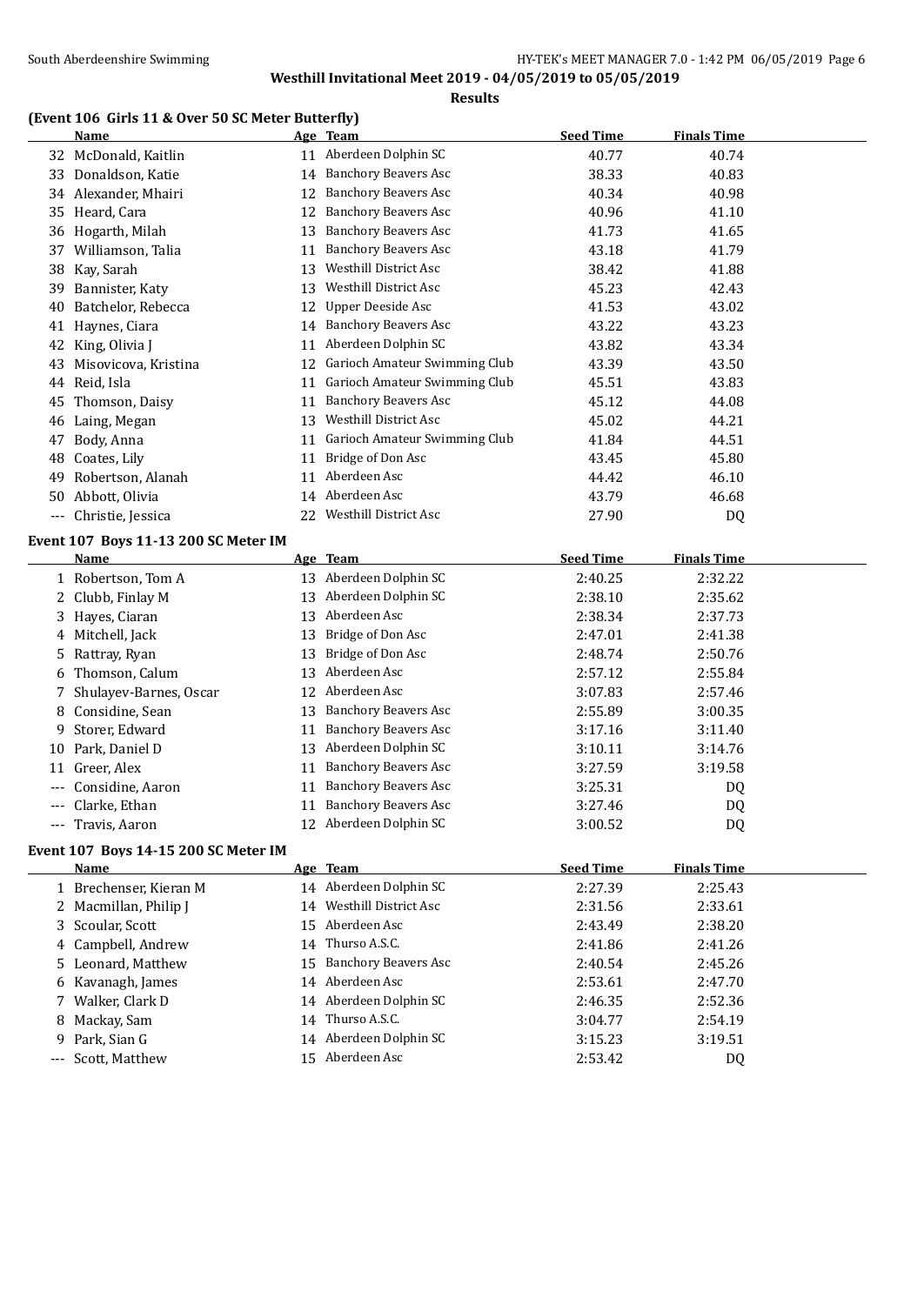**Results**

# **Event 107 Boys 16 & Over 200 SC Meter IM**

|                     | <b>Name</b>                                      |    | Age Team                                | <b>Seed Time</b> | <b>Finals Time</b> |
|---------------------|--------------------------------------------------|----|-----------------------------------------|------------------|--------------------|
|                     | 1 Arthur, Andrew                                 |    | 16 Aberdeen Asc                         | 2:12.06          | 2:15.16            |
|                     | 2 Ferguson, Ben                                  | 19 | Westhill District Asc                   | 2:16.94          | 2:21.49            |
| 3                   | Macmillan, Calum A                               | 16 | Westhill District Asc                   | 2:22.08          | 2:23.23            |
|                     | 4 Meldrum, Bradley C                             | 18 | Aberdeen Dolphin SC                     | 2:22.17          | 2:25.05            |
| 5.                  | Smith, Michael J                                 |    | 16 Aberdeen Dolphin SC                  | 2:42.62          | 2:43.45            |
| $\qquad \qquad - -$ | Sosic, Grga Petar                                |    | 17 Aberdeen Dolphin SC                  | 3:02.33          | DQ                 |
|                     | Event 108 Girls 11 & Over 400 SC Meter Freestyle |    |                                         |                  |                    |
|                     | Name                                             |    | Age Team                                | <b>Seed Time</b> | <b>Finals Time</b> |
|                     | 1 Sutherland, Elle                               |    | 16 Westhill District Asc                | 4:45.54          | 4:41.44            |
|                     | 2 Ross, Hannah E                                 |    | 14 Westhill District Asc                | 5:00.90          | 4:58.87            |
|                     | 3 Beattie, Elise                                 |    | 14 Upper Deeside Asc                    | 5:02.30          |                    |
|                     |                                                  | 15 | Banchory Beavers Asc                    |                  | 5:07.22            |
|                     | 4 Lumsden, Ruby                                  |    | 14 Banchory Beavers Asc                 | 5:00.16          | 5:12.18            |
|                     | 5 Lewsey, Alice                                  |    |                                         | 5:03.74          | 5:13.13            |
|                     | 6 Walber, Erica                                  |    | 14 Bridge of Don Asc<br>14 Aberdeen Asc | 5:34.55          | 5:14.84            |
|                     | 7 Rhodes, Jessica                                |    | Aberdeen Asc                            | 5:27.22          | 5:15.03            |
|                     | 8 Ironside, Hayleigh                             | 15 | Aberdeen Asc                            | 5:15.57          | 5:16.10            |
| 9                   | Assady, Ronya                                    | 18 | 14 Stonehaven Asc                       | 5:08.08          | 5:17.30            |
|                     | 10 Sellar, Emma                                  |    |                                         | 5:19.36          | 5:17.87            |
|                     | 11 Morrison, Hannah                              |    | 13 Westhill District Asc                | 5:22.66          | 5:18.64            |
|                     | 12 Beaton, Jessica                               |    | 12 Aberdeen Asc                         | 5:17.76          | 5:19.35            |
|                     | 13 Adair, Sophie                                 |    | 13 Stonehaven Asc                       | 5:26.75          | 5:19.70            |
|                     | 14 Louw, Melana C                                |    | 13 Westhill District Asc                | 5:28.19          | 5:21.56            |
|                     | 15 Cobb, Emma                                    |    | 15 Dyce (Aberdeen) Asc                  | 5:25.71          | 5:21.79            |
|                     | 16 Milne, Nicola                                 |    | 15 Banchory Beavers Asc                 | 5:01.33          | 5:21.89            |
|                     | 17 Ligtendag, Faye                               | 13 | Stonehaven Asc                          | 5:35.15          | 5:22.64            |
|                     | 18 McPherson, Grace                              | 11 | Aberdeen Asc                            | 6:12.39          | 5:26.41            |
| 19                  | Morrison, Neve                                   | 13 | <b>Upper Deeside Asc</b>                | 5:26.19          | 5:26.90            |
| 20                  | Cox, Cerys K                                     |    | 14 Westhill District Asc                | 5:31.16          | 5:28.43            |
|                     | 21 Cook, Lorna                                   | 14 | Dyce (Aberdeen) Asc                     | 5:51.24          | 5:34.29            |
| 22                  | Kay, Sarah                                       | 13 | Westhill District Asc                   | 5:52.32          | 5:36.62            |
|                     | 23 Dempster, Emma                                | 13 | <b>Upper Deeside Asc</b>                | 5:33.23          | 5:37.05            |
|                     | 24 Ligtendag, Gemma                              | 13 | Stonehaven Asc                          | 5:38.10          | 5:37.37            |
|                     | 25 Brewis, Rebecca S                             | 15 | Westhill District Asc                   | 5:30.47          | 5:39.49            |
|                     | 26 MacLeod, Freya G                              |    | 14 Aberdeen Dolphin SC                  | 5:44.86          | 5:42.55            |
|                     | 27 Fraser, Eden                                  |    | 11 Dyce (Aberdeen) Asc                  | 5:53.78          | 5:44.20            |
|                     | 28 Robertson, Nicola                             |    | 15 Aberdeen Asc                         | 5:57.56          | 5:44.85            |
|                     | 29 Addison, Melissa                              |    | 16 Aberdeen Asc                         | 5:43.98          | 5:45.80            |
|                     | 30 Ogedengbe, Simi                               |    | 13 Aberdeen Asc                         | 5:44.01          | 5:48.50            |
|                     | 31 Addison, Faye                                 |    | 16 Aberdeen Asc                         | 6:01.30          | 5:53.49            |
|                     | 32 Heard, Cara                                   | 12 | <b>Banchory Beavers Asc</b>             | 6:00.60          | 5:55.51            |
|                     | 33 Hogarth, Milah                                | 13 | <b>Banchory Beavers Asc</b>             | 5:55.59          | 5:56.37            |
|                     | 34 Duringer, Laura A                             | 13 | Aberdeen Dolphin SC                     | 5:49.92          | 5:59.96            |
|                     | 35 Donaldson, Katie                              |    | 14 Banchory Beavers Asc                 | 5:43.83          | 6:01.97            |
|                     | 36 Broughton, Abby                               |    | 12 Banchory Beavers Asc                 | 6:13.97          | 6:11.72            |
|                     | Event 201 Boys 11-13 200 SC Meter Backstroke     |    |                                         |                  |                    |
|                     | <b>Name</b>                                      |    | Age Team                                | <b>Seed Time</b> | <b>Finals Time</b> |
|                     | 1 Hayes, Ciaran                                  |    | 13 Aberdeen Asc                         | 2:42.94          | 2:36.34            |
|                     | 2 Mitchell, Jack                                 |    | 13 Bridge of Don Asc                    | 2:41.72          | 2:37.78            |
|                     | 3 Thomson, Calum                                 |    | 13 Aberdeen Asc                         | 2:43.55          | 2:42.80            |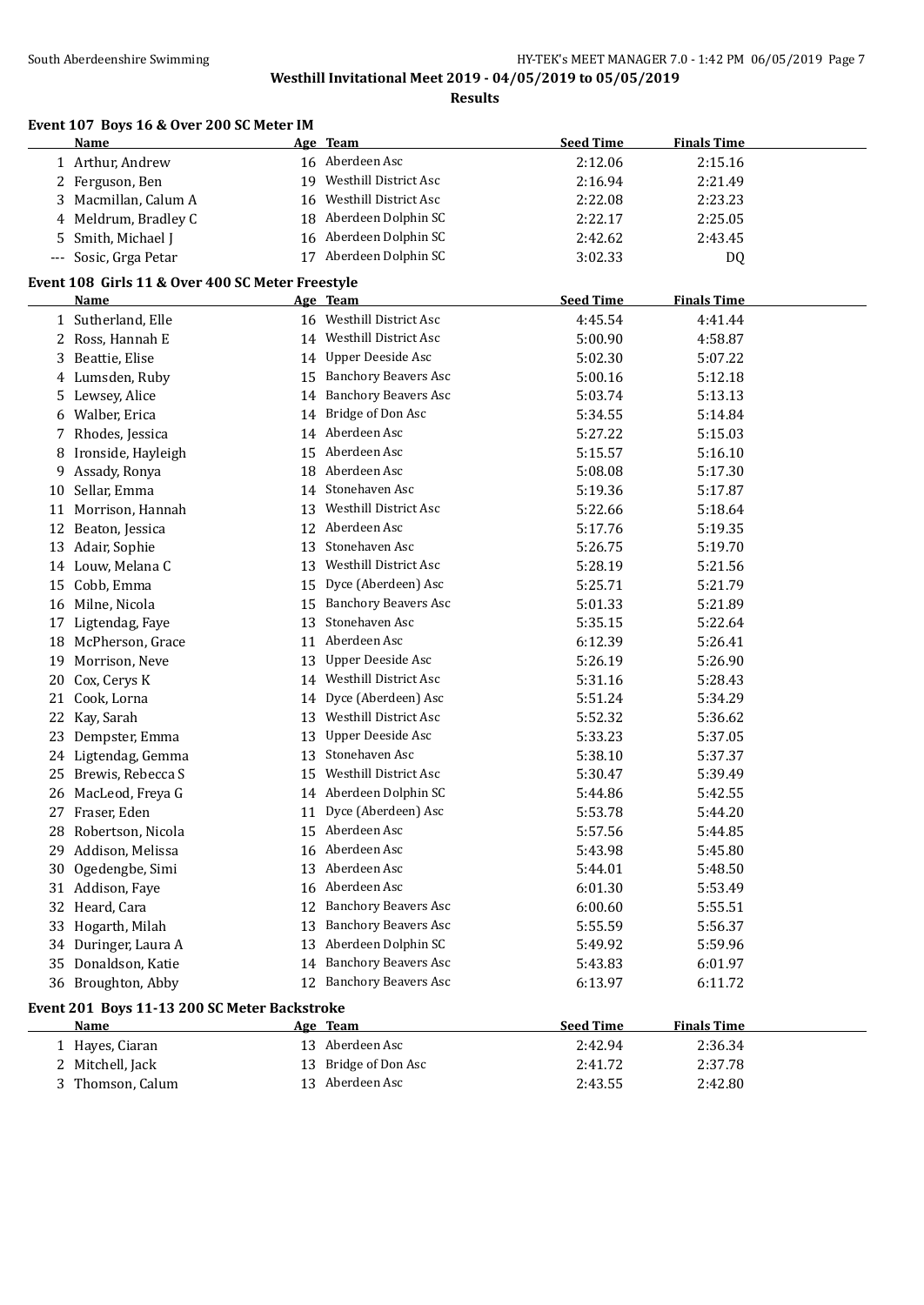#### **Results**

# **(Event 201 Boys 11-13 200 SC Meter Backstroke)**

|       | Name                                                     |    | Age Team                         | <b>Seed Time</b> | <b>Finals Time</b> |  |
|-------|----------------------------------------------------------|----|----------------------------------|------------------|--------------------|--|
|       | 4 Considine, Sean                                        |    | 13 Banchory Beavers Asc          | 2:43.72          | 2:47.30            |  |
|       | 5 Ward, Irvine J                                         | 12 | Aberdeen Dolphin SC              | 3:01.03          | 2:53.45            |  |
|       | 6 Shulayev-Barnes, Oscar                                 |    | 12 Aberdeen Asc                  | 3:15.00          | 2:58.84            |  |
| 7     | Boddie, James                                            | 11 | Garioch Amateur Swimming Club    | 3:09.25          | 3:01.42            |  |
| 8     | Shulayev-Barnes, Henry                                   | 11 | Aberdeen Asc                     | 3:26.25          | 3:08.43            |  |
| 9     | Stephen, Calum                                           | 11 | <b>Banchory Beavers Asc</b>      | 3:46.51          | 3:41.22            |  |
|       | Lewis, Blake S                                           |    | 13 Aberdeen Dolphin SC           | 3:30.84          | DQ                 |  |
| ---   | Travis, Aaron                                            |    | 12 Aberdeen Dolphin SC           | 2:55.19          | DQ                 |  |
| $---$ | Storer, Edward                                           | 11 | <b>Banchory Beavers Asc</b>      | 3:15.65          | DQ                 |  |
| $---$ | Clubb, Finlay M                                          |    | 13 Aberdeen Dolphin SC           | 2:36.63          | DQ                 |  |
|       | --- Park, Daniel D                                       |    | 13 Aberdeen Dolphin SC           | 3:54.63          | DQ                 |  |
|       | Event 201 Boys 14-15 200 SC Meter Backstroke             |    |                                  |                  |                    |  |
|       | Name                                                     |    | Age Team                         | <b>Seed Time</b> | <b>Finals Time</b> |  |
|       | 1 Brechenser, Kieran M                                   |    | 14 Aberdeen Dolphin SC           | 2:36.49          | 2:25.50            |  |
|       | 2 Macmillan, Philip J                                    |    | 14 Westhill District Asc         | 2:28.99          | 2:27.09            |  |
|       | 3 Liversedge, Corey                                      |    | 14 Upper Deeside Asc             | 2:25.05          | 2:30.37            |  |
|       | 4 Stewart, Darryl                                        |    | 15 Bridge of Don Asc             | 2:36.52          | 2:37.45            |  |
|       | 5 Scoular, Scott                                         |    | 15 Aberdeen Asc                  | 2:42.85          | 2:42.55            |  |
|       | 6 Kavanagh, James                                        |    | 14 Aberdeen Asc                  | 3:02.10          | 2:52.11            |  |
| 7     | Mackay, Sam                                              |    | 14 Thurso A.S.C.                 | 2:50.42          | 2:54.54            |  |
| 8     | Scott, Matthew                                           |    | 15 Aberdeen Asc                  | 3:35.62          | 2:56.15            |  |
| 9.    | Leonard, Matthew                                         |    | 15 Banchory Beavers Asc          | 2:49.68          | 2:57.85            |  |
| 10    | Park, Sian G                                             |    | 14 Aberdeen Dolphin SC           | 3:25.94          | 3:12.89            |  |
|       | 11 Jamieson, Andrew P                                    |    | 14 Aberdeen Dolphin SC           | 3:27.68          | 3:14.82            |  |
|       |                                                          |    |                                  |                  |                    |  |
|       | Event 201 Boys 16 & Over 200 SC Meter Backstroke<br>Name |    | Age Team                         | <b>Seed Time</b> | <b>Finals Time</b> |  |
|       | 1 Arthur, Andrew                                         |    | 16 Aberdeen Asc                  | 2:13.64          | 2:15.05            |  |
|       | 2 Ferguson, Ben                                          |    | 19 Westhill District Asc         | 2:14.05          | 2:16.99            |  |
|       | 3 Sinclair, Aaron                                        |    | 17 Westhill District Asc         | 2:20.74          | 2:17.59            |  |
|       | 4 Harrold, Angus                                         |    | 16 Banchory Beavers Asc          | 2:19.23          | 2:18.12            |  |
|       | 5 Smith, Michael J                                       |    | 16 Aberdeen Dolphin SC           | 2:45.07          | 2:47.38            |  |
|       |                                                          |    |                                  |                  |                    |  |
|       | Event 202 Girls 11-13 200 SC Meter Butterfly             |    |                                  |                  |                    |  |
|       | Name                                                     |    | Age Team                         | <b>Seed Time</b> | <b>Finals Time</b> |  |
|       | 1 Ligtendag, Faye                                        |    | 13 Stonehaven Asc                | 3:10.44          | 2:54.70            |  |
|       | 2 Morrison, Neve                                         |    | 13 Upper Deeside Asc             | 3:11.38          | 3:09.14            |  |
|       | 3 Beaton, Jessica                                        |    | 12 Aberdeen Asc                  | 3:23.16          | 3:11.06            |  |
|       | 4 Bristo, Emma                                           | 11 | Bridge of Don Asc                | 3:13.60          | 3:14.32            |  |
|       | 5 Adair, Sophie                                          | 13 | Stonehaven Asc                   | 3:21.57          | 3:17.97            |  |
|       | 6 Cowan, Amy                                             |    | 12 Garioch Amateur Swimming Club | 3:31.83          | 3:19.25            |  |
| 7     | Dempster, Emma                                           | 13 | Upper Deeside Asc                | 3:40.87          | 3:24.45            |  |
| 8     | Heard, Cara                                              | 12 | <b>Banchory Beavers Asc</b>      | 3:32.05          | 3:31.93            |  |
| 9     | Ogedengbe, Simi                                          |    | 13 Aberdeen Asc                  | 3:45.54          | 3:32.38            |  |
|       | 10 Sandison, Darcey                                      |    | 12 Dyce (Aberdeen) Asc           | 3:48.04          | 3:33.83            |  |
|       | Event 202 Girls 14-15 200 SC Meter Butterfly             |    |                                  |                  |                    |  |
|       | Name                                                     |    | Age Team                         | <b>Seed Time</b> | <b>Finals Time</b> |  |
|       | 1 Beattie, Elise                                         |    | 14 Upper Deeside Asc             | 2:57.30          | 2:56.09            |  |
|       | 2 Ironside, Hayleigh                                     |    | 15 Aberdeen Asc                  | 3:06.16          | 3:02.41            |  |
|       | 3 May, Rachel                                            |    | 14 Thurso A.S.C.                 | 3:19.46          | 3:02.44            |  |
|       | 4 Milne, Nicola                                          |    | 15 Banchory Beavers Asc          | 2:56.68          | 3:02.67            |  |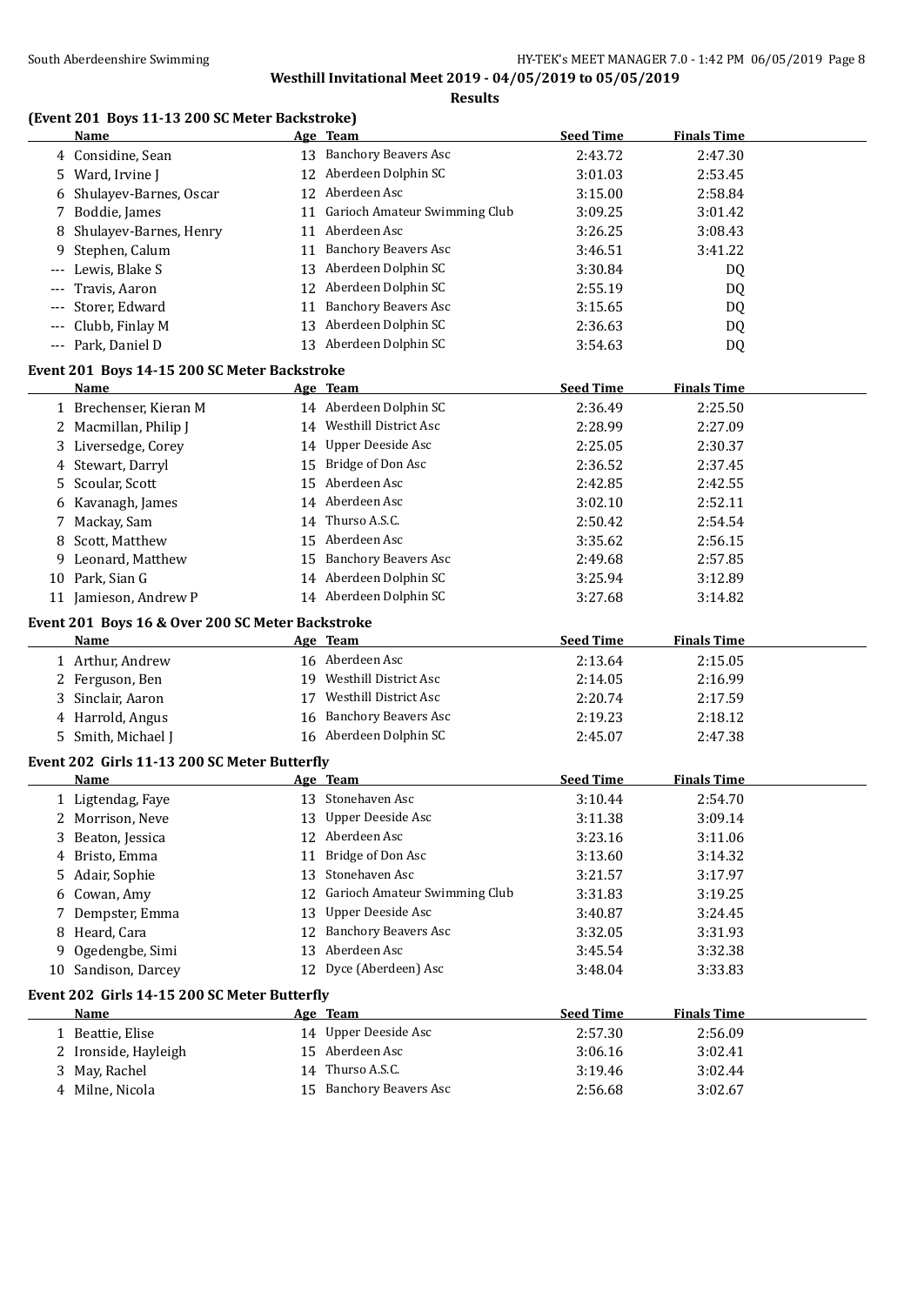**Results**

|    | (Event 202 Girls 14-15 200 SC Meter Butterfly)         |    |                                                              |                  |                    |  |
|----|--------------------------------------------------------|----|--------------------------------------------------------------|------------------|--------------------|--|
|    | Name                                                   |    | Age Team                                                     | <b>Seed Time</b> | <b>Finals Time</b> |  |
|    | 5 Rhodes, Jessica                                      |    | 14 Aberdeen Asc                                              | 3:10.31          | 3:03.18            |  |
|    | 6 Lewsey, Alice                                        |    | 14 Banchory Beavers Asc                                      | 3:05.75          | 3:08.83            |  |
|    | Event 202 Girls 16 & Over 200 SC Meter Butterfly       |    |                                                              |                  |                    |  |
|    | Name                                                   |    | Age Team                                                     | <b>Seed Time</b> | <b>Finals Time</b> |  |
|    | 1 Addison, Melissa                                     |    | 16 Aberdeen Asc                                              | 3:21.23          | 3:17.35            |  |
|    | 2 Addison, Faye                                        |    | 16 Aberdeen Asc                                              | 3:31.73          | 3:20.48            |  |
|    |                                                        |    |                                                              |                  |                    |  |
|    | Event 203 Boys 11-13 100 SC Meter Breaststroke<br>Name |    | Age Team                                                     | <b>Seed Time</b> | <b>Finals Time</b> |  |
|    |                                                        |    | 13 Aberdeen Asc                                              | 1:19.73          | 1:22.51            |  |
|    | 1 Hayes, Ciaran<br>2 Clark, Alex                       | 13 | Dyce (Aberdeen) Asc                                          | 1:24.44          | 1:23.24            |  |
|    | Elrick, Lewis                                          |    | 13 Westhill District Asc                                     | 1:31.94          | 1:27.44            |  |
| 3  |                                                        | 13 | <b>Westhill District Asc</b>                                 |                  |                    |  |
| 4  | McLaren, Charlie                                       |    | Aberdeen Dolphin SC                                          | 1:36.39          | 1:28.80            |  |
| 5  | Bell, Andrew J                                         | 13 | Aberdeen Dolphin SC                                          | 1:33.01          | 1:30.94            |  |
| 6  | Milner, Joseph                                         | 13 | Aberdeen Dolphin SC                                          | 1:31.01          | 1:33.41            |  |
| 7  | Smith, Archie C                                        | 12 | Aberdeen Asc                                                 | 1:43.49          | 1:33.60            |  |
| 8  | Shulayev-Barnes, Oscar                                 | 12 |                                                              | 1:37.89          | 1:35.06            |  |
|    | 9 Rattray, Ryan<br>10 Palmer, Dan C                    | 13 | Bridge of Don Asc<br>12 Aberdeen Dolphin SC                  | 1:33.00          | 1:35.45            |  |
|    |                                                        |    | Aberdeen Asc                                                 | 1:42.55          | 1:36.89            |  |
|    | 11 Paraschiv, Alex                                     | 13 | 12 Westhill District Asc                                     | 1:58.79          | 1:38.67            |  |
|    | 12 Douglas, Samuel                                     |    |                                                              | 2:00.51          | 1:42.34            |  |
|    | 13 Park, Daniel D                                      | 13 | Aberdeen Dolphin SC                                          | 1:42.06          | 1:43.17            |  |
|    | 14 Clarke, Ethan                                       |    | 11 Banchory Beavers Asc                                      | 1:44.78          | 1:43.90            |  |
|    | 15 Considine, Sean                                     | 13 | <b>Banchory Beavers Asc</b>                                  | 1:38.39          | 1:44.45            |  |
|    | 16 Geddie, Nathan                                      | 11 | Garioch Amateur Swimming Club<br><b>Banchory Beavers Asc</b> | 1:48.00          | 1:45.89            |  |
|    | 17 Storer, Edward                                      | 11 |                                                              | 1:46.50          | 1:48.41            |  |
|    | 18 Considine, Aaron                                    | 11 | <b>Banchory Beavers Asc</b>                                  | 1:46.94          | 1:48.55            |  |
| 19 | Greer, Alex                                            | 11 | <b>Banchory Beavers Asc</b><br>Garioch Amateur Swimming Club | 1:52.17          | 1:51.69            |  |
|    | 20 Pritchard, Hayden                                   | 12 | <b>Banchory Beavers Asc</b>                                  | 1:57.63          | 1:53.23            |  |
|    | 21 Stephen, Calum                                      | 11 | 11 Garioch Amateur Swimming Club                             | 1:55.28          | 1:55.60            |  |
|    | --- Boddie, James                                      |    |                                                              | 1:42.50          | DQ                 |  |
|    | Event 203 Boys 14-15 100 SC Meter Breaststroke         |    |                                                              |                  |                    |  |
|    | Name                                                   |    | Age Team                                                     | <b>Seed Time</b> | <b>Finals Time</b> |  |
|    | 1 Christie, Thomas G                                   |    | 14 Westhill District Asc                                     | 1:12.35          | 1:12.19            |  |
|    | 2 Milner, Nicholas                                     |    | 15 Aberdeen Dolphin SC                                       | 1:14.09          | 1:15.21            |  |
|    | 3 Ward, Logan J                                        |    | 14 Aberdeen Dolphin SC                                       | 1:19.96          | 1:15.41            |  |
| 4  | Brechenser, Kieran M                                   | 14 | Aberdeen Dolphin SC                                          | 1:14.83          | 1:16.10            |  |
| 5. | Sutherland, Ethan                                      | 15 | Westhill District Asc                                        | 1:17.66          | 1:19.16            |  |
| 6  | Macmillan, Philip J                                    | 14 | Westhill District Asc                                        | 1:22.15          | 1:20.76            |  |
| 7. | Leonard, Matthew                                       | 15 | <b>Banchory Beavers Asc</b>                                  | 1:18.84          | 1:21.95            |  |
| 8  | Kavanagh, James                                        | 14 | Aberdeen Asc                                                 | 1:27.64          | 1:24.30            |  |
| 9. | Donald, Ethan                                          | 14 | Westhill District Asc                                        | 1:26.56          | 1:25.30            |  |
| 10 | Stewart, Darryl                                        | 15 | Bridge of Don Asc                                            | 1:22.52          | 1:25.98            |  |
| 11 | Campbell, Andrew                                       | 14 | Thurso A.S.C.                                                | 1:23.38          | 1:26.18            |  |
| 12 | Brodie, Andrew I                                       |    | 14 Aberdeen Dolphin SC                                       | 1:33.06          | 1:28.30            |  |
| 13 | Walker, Clark D                                        | 14 | Aberdeen Dolphin SC                                          | 1:30.10          | 1:33.80            |  |
|    | 14 Scott, Matthew                                      | 15 | Aberdeen Asc                                                 | 1:34.14          | 1:34.21            |  |
| 15 | Mackay, Sam                                            | 14 | Thurso A.S.C.                                                | 1:34.58          | 1:35.42            |  |
|    | *16 Park, Sian G                                       |    | 14 Aberdeen Dolphin SC                                       | 1:39.32          | 1:43.30            |  |
|    | *16 Jamieson, Andrew P                                 |    | 14 Aberdeen Dolphin SC                                       | 1:43.32          | 1:43.30            |  |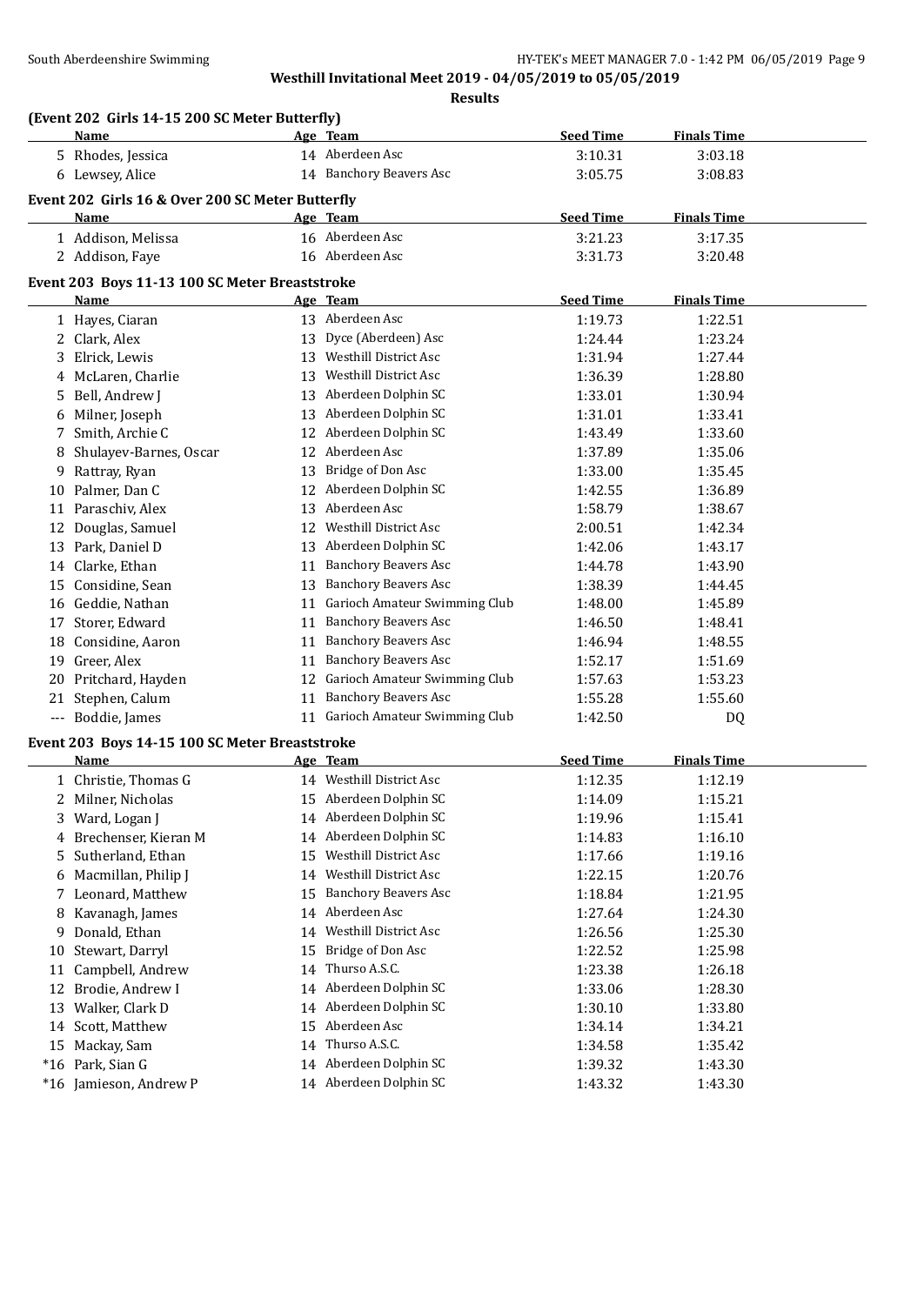|    | Event 203 Boys 16 & Over 100 SC Meter Breaststroke |    |                                                 |                  |                    |  |
|----|----------------------------------------------------|----|-------------------------------------------------|------------------|--------------------|--|
|    | <u>Name</u>                                        |    | Age Team<br>24 Aberdeen Dolphin SC              | <b>Seed Time</b> | <b>Finals Time</b> |  |
|    | 1 Bryce, Robert A                                  |    |                                                 | 1:03.06          | 1:03.45            |  |
|    | 2 Arthur, Andrew                                   |    | 16 Aberdeen Asc<br><b>Westhill District Asc</b> | 1:08.47          | 1:10.00            |  |
|    | 3 Sinclair, Aaron                                  | 17 |                                                 | 1:12.26          | 1:14.93            |  |
|    | 4 Harrold, Angus                                   | 16 | <b>Banchory Beavers Asc</b>                     | 1:15.90          | 1:22.18            |  |
|    | 5 Sosic, Grga Petar                                |    | 17 Aberdeen Dolphin SC                          | 1:34.00          | 1:26.37            |  |
|    | Event 204 Girls 11-13 100 SC Meter Freestyle       |    |                                                 |                  |                    |  |
|    | Name                                               |    | Age Team                                        | <b>Seed Time</b> | <b>Finals Time</b> |  |
|    | 1 Morrison, Hannah                                 |    | 13 Westhill District Asc                        | 1:06.16          | 1:03.53            |  |
|    | 2 Reece, Laura L                                   |    | 13 Aberdeen Dolphin SC                          | 1:06.63          | 1:07.35            |  |
|    | 3 Bateman, Natalie                                 |    | 13 Westhill District Asc                        | 1:11.60          | 1:07.46            |  |
|    | 4 Ligtendag, Faye                                  |    | 13 Stonehaven Asc                               | 1:09.55          | 1:09.26            |  |
|    | 5 Wraight, Charlotte                               |    | 11 Westhill District Asc                        | 1:15.33          | 1:09.62            |  |
|    | 6 Adair, Sophie                                    | 13 | Stonehaven Asc                                  | 1:10.63          | 1:09.68            |  |
|    | 7 Beaton, Jessica                                  |    | 12 Aberdeen Asc                                 | 1:09.52          | 1:09.75            |  |
|    | 8 Ligtendag, Gemma                                 |    | 13 Stonehaven Asc                               | 1:13.06          | 1:09.91            |  |
| 9. | Palmer, Nyah M                                     |    | 13 Aberdeen Dolphin SC                          | 1:13.10          | 1:11.37            |  |
| 10 | Brechin, Kirsty J                                  |    | 11 Aberdeen Dolphin SC                          | 1:16.94          | 1:11.70            |  |
|    | 11 Louw, Melana C                                  | 13 | Westhill District Asc                           | 1:11.84          | 1:11.90            |  |
|    | 12 Morrison, Neve                                  | 13 | Upper Deeside Asc                               | 1:13.72          | 1:12.10            |  |
|    | 13 McPherson, Grace                                |    | 11 Aberdeen Asc                                 | 1:11.19          | 1:13.18            |  |
|    | 14 Dempster, Emma                                  | 13 | Upper Deeside Asc                               | 1:12.90          | 1:13.20            |  |
|    | 15 Kay, Sarah                                      |    | 13 Westhill District Asc                        | 1:17.31          | 1:13.99            |  |
|    | 16 Batchelor, Rebecca                              | 12 | Upper Deeside Asc                               | 1:18.07          | 1:14.61            |  |
|    | 17 Robertson, Alyssa                               |    | 12 Aberdeen Asc                                 | 1:16.44          | 1:14.64            |  |
| 18 | Coutts, Amy                                        |    | 12 Westhill District Asc                        | 1:16.43          | 1:14.87            |  |
| 19 | Leishman, Iona                                     | 13 | Garioch Amateur Swimming Club                   | 1:40.10          | 1:15.18            |  |
| 20 | Howe, Maria Luiza                                  |    | 12 Aberdeen Asc                                 | 1:20.31          | 1:15.21            |  |
| 21 | Ogedengbe, Simi                                    |    | 13 Aberdeen Asc                                 | 1:12.73          | 1:15.25            |  |
|    | 22 Bristo, Emma                                    | 11 | Bridge of Don Asc                               | 1:14.03          | 1:15.69            |  |
|    | 23 Hogarth, Milah                                  | 13 | <b>Banchory Beavers Asc</b>                     | 1:17.96          | 1:15.77            |  |
| 24 | Brown, Sam                                         |    | 12 Aberdeen Dolphin SC                          | 1:24.49          | 1:16.26            |  |
|    | 25 Heard, Cara                                     |    | 12 Banchory Beavers Asc                         | 1:16.34          | 1:16.35            |  |
|    | 26 Brice, Ellie                                    |    | 12 Dyce (Aberdeen) Asc                          | 1:18.14          | 1:16.75            |  |
|    | 27 Smith, Jessica S                                |    | 11 Aberdeen Dolphin SC                          | 1:23.72          | 1:16.79            |  |
|    | 28 Bannister, Katy                                 |    | 13 Westhill District Asc                        | 1:19.57          | 1:17.39            |  |
|    | 29 Cowan, Amy                                      |    | 12 Garioch Amateur Swimming Club                | 1:18.79          | 1:17.46            |  |
|    | 30 King, Olivia J                                  |    | 11 Aberdeen Dolphin SC                          | 1:32.22          | 1:17.95            |  |
|    | 31 Reid, Isla                                      | 11 | Garioch Amateur Swimming Club                   | 1:24.94          | 1:18.22            |  |
|    | 32 Scatterty, Lara N                               |    | 13 Aberdeen Dolphin SC                          | 1:24.65          | 1:18.49            |  |
| 33 | Wright, Josephine                                  | 12 | Alford Otters                                   | 1:20.90          | 1:18.55            |  |
|    | 34 Laing, Megan                                    | 13 | Westhill District Asc                           | 1:19.23          | 1:19.43            |  |
|    | 35 Thomson, Daisy                                  | 11 | <b>Banchory Beavers Asc</b>                     | 1:23.21          | 1:19.71            |  |
|    | 36 Sandison, Darcey                                | 12 | Dyce (Aberdeen) Asc                             | 1:20.44          | 1:20.42            |  |
|    | 37 Alexander, Mhairi                               | 12 | <b>Banchory Beavers Asc</b>                     | 1:21.19          | 1:20.56            |  |
|    | 38 Robertson, Alanah                               | 11 | Aberdeen Asc                                    | 1:23.67          | 1:20.94            |  |
| 39 | Morgan, Lucy                                       | 11 | Bridge of Don Asc                               | 1:29.49          | 1:21.18            |  |
| 40 | Clarke, Skye                                       | 13 | <b>Banchory Beavers Asc</b>                     | 1:22.92          | 1:21.19            |  |
| 41 | Body, Anna                                         | 11 | Garioch Amateur Swimming Club                   | 1:24.72          | 1:21.32            |  |
|    | 42 Misovicova, Kristina                            | 12 | Garioch Amateur Swimming Club                   | 1:22.62          | 1:21.45            |  |
|    | 43 Kennington, Freya                               | 12 | <b>Banchory Beavers Asc</b>                     | 1:23.88          | 1:21.95            |  |
|    |                                                    |    |                                                 |                  |                    |  |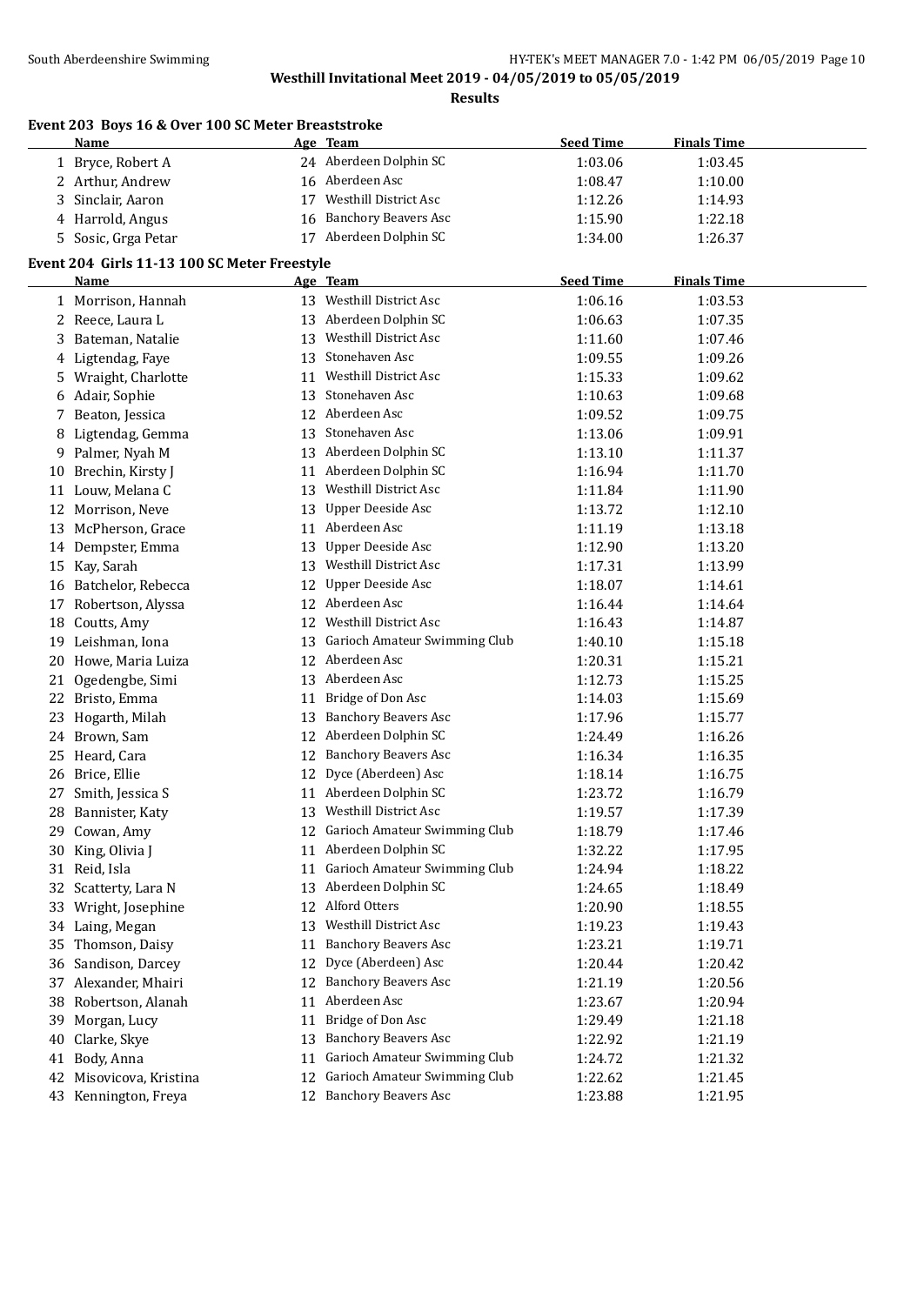### **Results**

#### **(Event 204 Girls 11-13 100 SC Meter Freestyle)**

|    | <b>Name</b>                                      |    | Age Team                         | <b>Seed Time</b> | <b>Finals Time</b> |  |
|----|--------------------------------------------------|----|----------------------------------|------------------|--------------------|--|
|    | 44 Williamson, Talia                             |    | 11 Banchory Beavers Asc          | 1:23.43          | 1:23.49            |  |
|    | 45 Broughton, Abby                               |    | 12 Banchory Beavers Asc          | 1:24.27          | 1:23.70            |  |
|    | 46 Beaumont, Jesseka                             |    | 12 Garioch Amateur Swimming Club | 1:27.17          | 1:23.99            |  |
|    | 47 McDonald, Kaitlin                             |    | 11 Aberdeen Dolphin SC           | 1:25.06          | 1:24.91            |  |
|    | 48 MacLeod, Lucy S                               |    | 12 Aberdeen Dolphin SC           | 1:24.80          | 1:25.20            |  |
|    | 49 Oliver, Emma M                                |    | 12 Aberdeen Dolphin SC           | 1:40.12          | 1:29.46            |  |
|    | 50 Adam, Kaitlin                                 |    | 11 Aberdeen Asc                  | 1:31.86          | 1:30.30            |  |
|    | 51 Robertson, Erin                               |    | 11 Bucksburn Asc                 | 1:36.92          | 1:31.64            |  |
|    | 52 Young, Ana Maria                              |    | 11 Aberdeen Asc                  | 1:45.88          | 1:32.84            |  |
|    | 53 Campbell, Jenna                               |    | 11 Garioch Amateur Swimming Club | 1:54.84          | 1:36.40            |  |
|    | 54 Jenkins, Lauren                               |    | 11 Bucksburn Asc                 | 2:03.66          | 1:59.03            |  |
|    |                                                  |    |                                  |                  |                    |  |
|    | Event 204 Girls 14-15 100 SC Meter Freestyle     |    |                                  |                  |                    |  |
|    | <b>Name</b>                                      |    | Age Team                         | <b>Seed Time</b> | <b>Finals Time</b> |  |
|    | 1 Yuda, Faith                                    |    | 14 Stonehaven Asc                | 1:03.24          | 1:03.50            |  |
|    | 2 Ross, Hannah E                                 |    | 14 Westhill District Asc         | 1:05.72          | 1:05.10            |  |
|    | 3 Cox, Cerys K                                   |    | 14 Westhill District Asc         | 1:09.65          | 1:06.34            |  |
|    | 4 Beattie, Elise                                 |    | 14 Upper Deeside Asc             | 1:07.82          | 1:06.37            |  |
| 5. | Brewis, Rebecca S                                |    | 15 Westhill District Asc         | 1:08.27          | 1:08.10            |  |
|    | 6 Cook, Lorna                                    |    | 14 Dyce (Aberdeen) Asc           | 1:11.54          | 1:09.68            |  |
|    | 7 Lewsey, Alice                                  |    | 14 Banchory Beavers Asc          | 1:07.28          | 1:09.80            |  |
|    | 8 Sellar, Emma                                   | 14 | Stonehaven Asc                   | 1:11.76          | 1:09.91            |  |
|    | 9 Ironside, Hayleigh                             |    | 15 Aberdeen Asc                  | 1:10.96          | 1:11.71            |  |
|    | 10 Milne, Nicola                                 |    | 15 Banchory Beavers Asc          | 1:07.88          | 1:12.02            |  |
|    | 11 Rhodes, Jessica                               |    | 14 Aberdeen Asc                  | 1:11.73          | 1:12.16            |  |
|    | 12 May, Rachel                                   | 14 | Thurso A.S.C.                    | 1:12.53          | 1:13.26            |  |
|    | 13 Robertson, Nicola                             |    | 15 Aberdeen Asc                  | 1:17.62          | 1:16.26            |  |
|    | 14 Donaldson, Katie                              |    | 14 Banchory Beavers Asc          | 1:15.45          | 1:17.45            |  |
|    | 15 Haynes, Ciara                                 |    | 14 Banchory Beavers Asc          | 1:21.42          | 1:18.47            |  |
|    | 16 Morrice, Elise                                |    | 14 Bucksburn Asc                 | 1:26.15          | 1:21.32            |  |
|    | 17 Abbott, Olivia                                |    | 14 Aberdeen Asc                  | 1:24.35          | 1:23.14            |  |
|    | 18 Attarchi, Yasmin                              |    | 15 Aberdeen Asc                  | 1:29.93          | 1:28.61            |  |
|    | 19 Bremner, Verity A                             |    | 14 Aberdeen Dolphin SC           | 1:34.19          | 1:31.78            |  |
|    | Event 204 Girls 16 & Over 100 SC Meter Freestyle |    |                                  |                  |                    |  |
|    | <u>Name</u>                                      |    | Age Team                         | <b>Seed Time</b> | <b>Finals Time</b> |  |
|    | 1 Sutherland, Elle                               |    | 16 Westhill District Asc         | 1:01.43          | 1:00.54            |  |
|    | 2 Assady, Ronya                                  |    | 18 Aberdeen Asc                  | 1:06.02          | 1:06.22            |  |
|    | 3 Addison, Melissa                               |    | 16 Aberdeen Asc                  | 1:15.57          | 1:15.01            |  |
|    | 4 Addison, Faye                                  |    | 16 Aberdeen Asc                  | 1:17.44          | 1:18.88            |  |
|    | Event 205 Boys 11 & Over 50 SC Meter Freestyle   |    |                                  |                  |                    |  |
|    | <b>Name</b>                                      |    | Age Team                         | <b>Seed Time</b> | <b>Finals Time</b> |  |
|    | 1 Ferguson, Ben                                  |    | 19 Westhill District Asc         | 25.14            | 25.02              |  |
|    | 2 Ferguson, Chris J                              |    | 37 Aberdeen Dolphin SC           | 24.74            | 25.07              |  |
|    | 3 Meldrum, Bradley C                             |    | 18 Aberdeen Dolphin SC           | 26.44            | 25.80              |  |
|    | 4 Petrie, Liam                                   |    | 16 Upper Deeside Asc             | 26.53            | 26.28              |  |
| 5. | Sinclair, Aaron                                  | 17 | Westhill District Asc            | 26.51            | 26.65              |  |
|    | 6 Liversedge, Corey                              | 14 | <b>Upper Deeside Asc</b>         | 27.00            | 26.85              |  |
|    | 7 Brechenser, Kieran M                           |    | 14 Aberdeen Dolphin SC           | 27.77            | 26.95              |  |
| 8  | Christie, Thomas G                               |    | 14 Westhill District Asc         | 27.93            | 27.04              |  |
|    | 9 Macmillan, Philip J                            |    | 14 Westhill District Asc         | 27.53            | 27.06              |  |
|    |                                                  |    |                                  |                  |                    |  |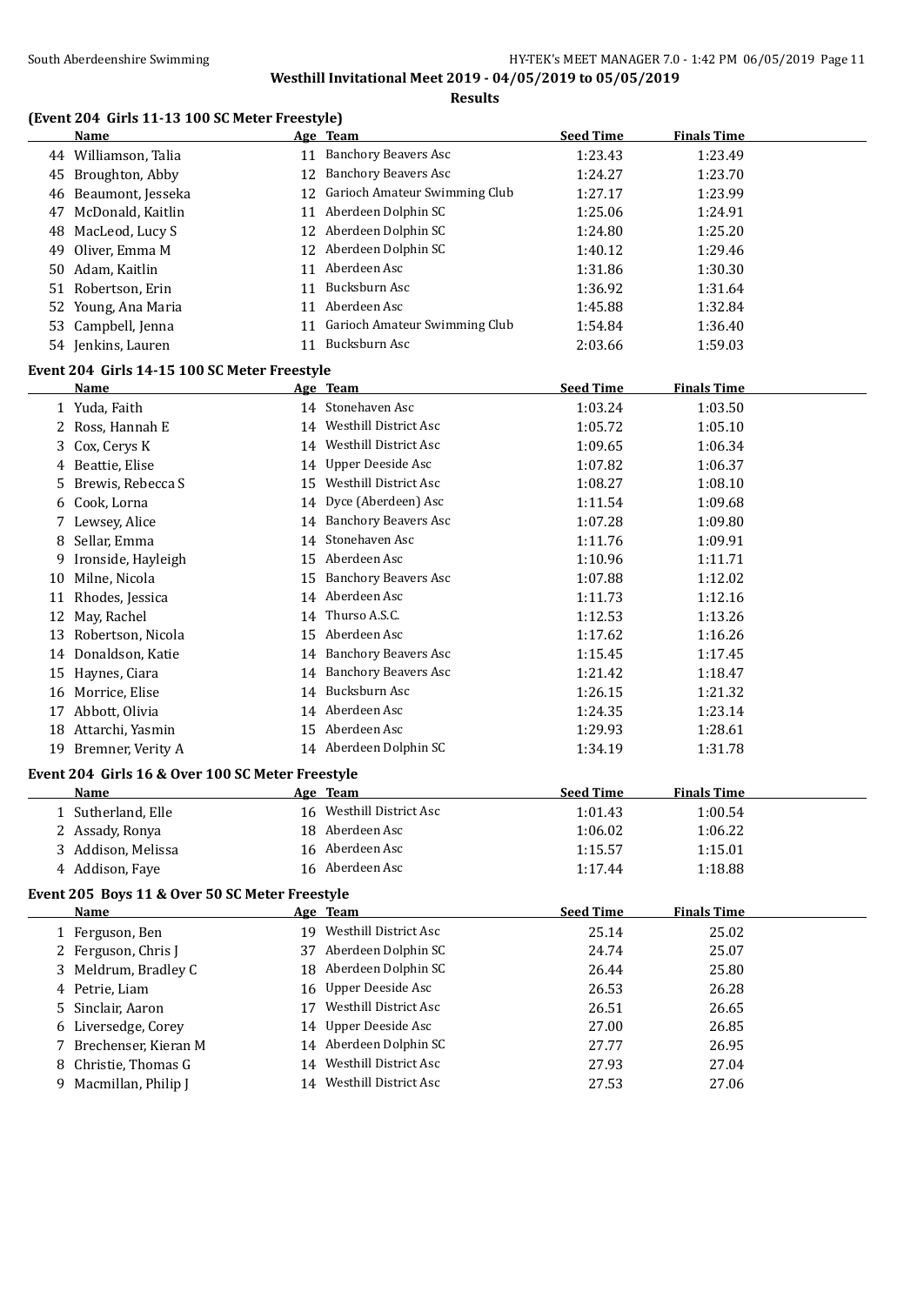**Results**

# **(Event 205 Boys 11 & Over 50 SC Meter Freestyle)**

|    | <b>Name</b>                                      |    | Age Team                      | <b>Seed Time</b> | <b>Finals Time</b> |
|----|--------------------------------------------------|----|-------------------------------|------------------|--------------------|
|    | 10 Robertson, Tom A                              |    | 13 Aberdeen Dolphin SC        | 29.61            | 27.14              |
|    | 11 Donald, Ethan                                 | 14 | Westhill District Asc         | 28.24            | 27.27              |
|    | 12 Milner, Nicholas                              | 15 | Aberdeen Dolphin SC           | 27.09            | 27.63              |
| 13 | Stewart, Darryl                                  | 15 | Bridge of Don Asc             | 27.12            | 27.91              |
|    | 14 Berryman, Angus H                             | 14 | Westhill District Asc         | 30.00            | 28.66              |
| 15 | Clubb, Finlay M                                  | 13 | Aberdeen Dolphin SC           | 28.78            | 28.71              |
|    | 16 Harrold, Angus                                | 16 | <b>Banchory Beavers Asc</b>   | 27.00            | 28.84              |
| 17 | Sutherland, Ethan                                | 15 | Westhill District Asc         | 29.09            | 28.97              |
| 18 | Clark, Alex                                      | 13 | Dyce (Aberdeen) Asc           | 29.62            | 29.20              |
| 19 | Brodie, Andrew I                                 | 14 | Aberdeen Dolphin SC           | 28.59            | 29.27              |
| 20 | Leonard, Matthew                                 | 15 | <b>Banchory Beavers Asc</b>   | 28.89            | 29.66              |
|    | 21 Elrick, Lewis                                 | 13 | Westhill District Asc         | 31.21            | 29.95              |
|    | 22 Smith, Michael J                              | 16 | Aberdeen Dolphin SC           | 29.94            | 29.98              |
| 23 | Campbell, Andrew                                 | 14 | Thurso A.S.C.                 | 30.57            | 30.25              |
|    | 24 Liversedge, Torin                             | 11 | <b>Upper Deeside Asc</b>      | 30.12            | 30.26              |
|    | 25 Walker, Clark D                               | 14 | Aberdeen Dolphin SC           | 30.09            | 30.28              |
| 26 | McLaren, Charlie                                 | 13 | Westhill District Asc         | 31.57            | 30.43              |
| 27 | Kavanagh, James                                  |    | 14 Aberdeen Asc               | 32.02            | 30.46              |
| 28 | Sosic, Grga Petar                                | 17 | Aberdeen Dolphin SC           | 31.57            | 31.19              |
| 29 | Considine, Sean                                  | 13 | <b>Banchory Beavers Asc</b>   | 30.97            | 31.73              |
| 30 | Douglas, Samuel                                  | 12 | <b>Westhill District Asc</b>  | 35.67            | 32.37              |
| 31 | Smith, Archie C                                  | 12 | Aberdeen Dolphin SC           | 32.66            | 32.64              |
|    | 32 Geddie, Nathan                                | 11 | Garioch Amateur Swimming Club | 35.64            | 32.77              |
| 33 | Milner, Joseph                                   | 13 | Aberdeen Dolphin SC           | 31.62            | 32.81              |
| 34 | Shulayev-Barnes, Oscar                           | 12 | Aberdeen Asc                  | 30.89            | 32.85              |
| 35 | Travis, Aaron                                    | 12 | Aberdeen Dolphin SC           | 32.96            | 32.87              |
| 36 | Rattray, Ryan                                    | 13 | Bridge of Don Asc             | 32.57            | 32.93              |
| 37 | Palmer, Dan C                                    | 12 | Aberdeen Dolphin SC           | 33.59            | 32.95              |
| 38 | Storer, Edward                                   | 11 | <b>Banchory Beavers Asc</b>   | 33.12            | 33.18              |
| 39 | Jamieson, Andrew P                               | 14 | Aberdeen Dolphin SC           | 33.92            | 33.56              |
| 40 | Ward, Irvine J                                   | 12 | Aberdeen Dolphin SC           | 33.46            | 33.74              |
| 41 | Park, Daniel D                                   | 13 | Aberdeen Dolphin SC           | 33.78            | 33.86              |
| 42 | Considine, Aaron                                 | 11 | <b>Banchory Beavers Asc</b>   | 37.14            | 34.54              |
| 43 | Bell, Andrew J                                   | 13 | Aberdeen Dolphin SC           | 34.58            | 34.70              |
| 44 | Shulayev-Barnes, Henry                           | 11 | Aberdeen Asc                  | 35.60            | 34.76              |
| 45 | Boddie, James                                    | 11 | Garioch Amateur Swimming Club | 34.13            | 34.89              |
|    | 46 Park, Sian G                                  |    | 14 Aberdeen Dolphin SC        | 33.31            | 35.35              |
|    | 47 Paraschiv, Alex                               |    | 13 Aberdeen Asc               | 40.13            | 37.03              |
| 48 | Greer, Alex                                      | 11 | <b>Banchory Beavers Asc</b>   | 38.44            | 37.61              |
| 49 | Lewis, Blake S                                   | 13 | Aberdeen Dolphin SC           | 36.57            | 37.67              |
|    | 50 Pritchard, Hayden                             | 12 | Garioch Amateur Swimming Club | 38.50            | 37.83              |
|    | 51 Clarke, Ethan                                 | 11 | <b>Banchory Beavers Asc</b>   | 37.55            | 38.53              |
|    | 52 Stephen, Calum                                | 11 | <b>Banchory Beavers Asc</b>   | 38.20            | 39.19              |
|    |                                                  |    |                               |                  |                    |
|    | Event 206 Girls 11 & Over 50 SC Meter Backstroke |    |                               |                  |                    |
|    | <u>Name</u>                                      |    | Age Team                      | <b>Seed Time</b> | <b>Finals Time</b> |
|    | 1 Sutherland, Elle                               |    | 16 Westhill District Asc      | 32.43            | 32.75              |
|    | 2 Yuda, Faith                                    |    | 14 Stonehaven Asc             | 33.49            | 33.04              |
| 3  | Bateman, Natalie                                 | 13 | Westhill District Asc         | 34.67            | 33.92              |
|    | 4 Ross, Hannah E                                 |    | 14 Westhill District Asc      | 36.46            | 34.73              |

5 Reece, Laura L 13 Aberdeen Dolphin SC 35.63 35.11 Beaton, Jessica 12 Aberdeen Asc 36.20 35.52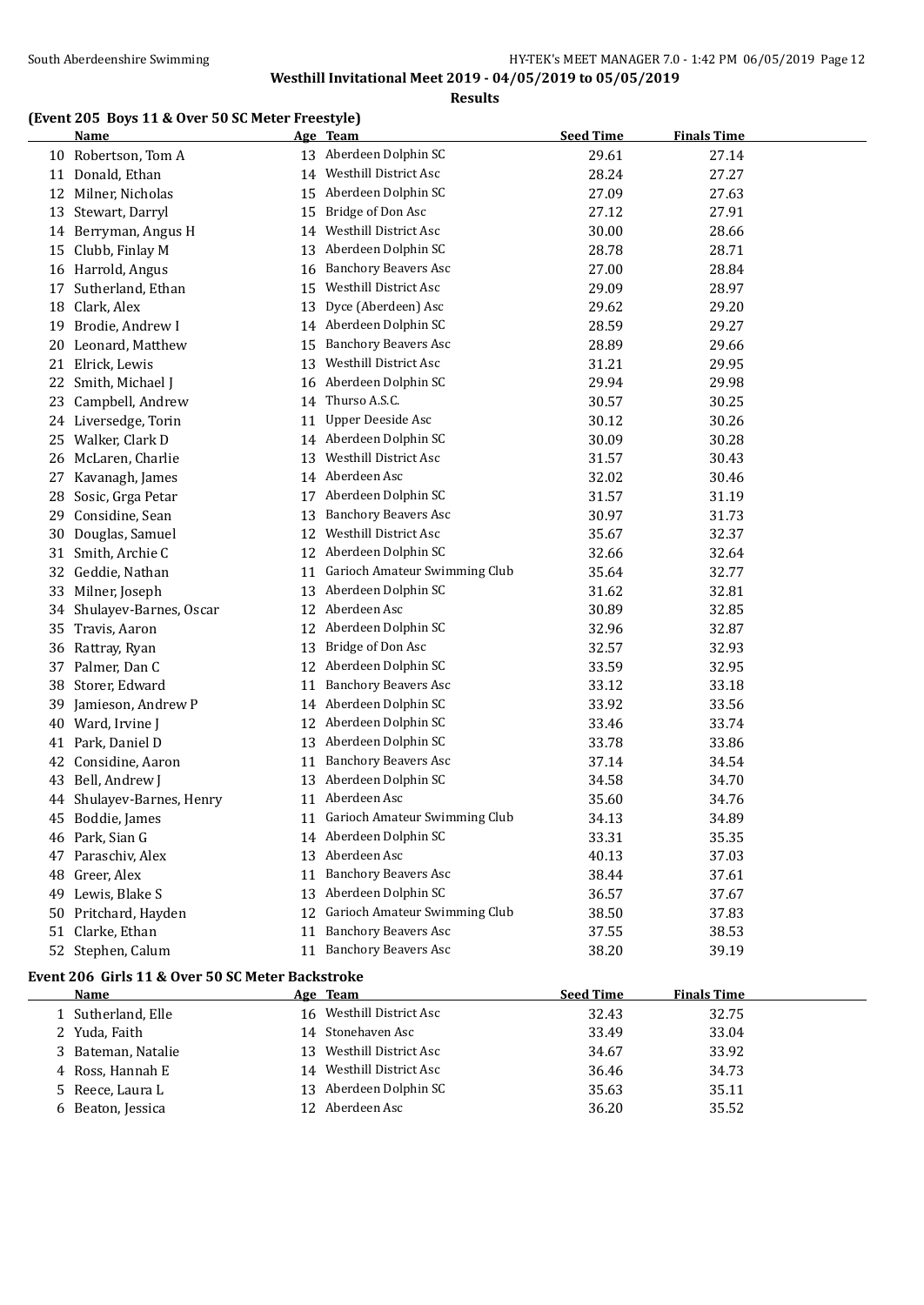# **(Event 206 Girls 11 & Over 50 SC Meter Backstroke)**

|    | <b>Name</b>          |    | Age Team                      | <b>Seed Time</b> | <b>Finals Time</b> |
|----|----------------------|----|-------------------------------|------------------|--------------------|
|    | 7 Adair, Sophie      | 13 | Stonehaven Asc                | 38.52            | 35.62              |
| 8  | Beattie, Elise       | 14 | <b>Upper Deeside Asc</b>      | 36.54            | 35.99              |
| 9. | Cook, Lorna          | 14 | Dyce (Aberdeen) Asc           | 36.43            | 36.03              |
| 10 | Wraight, Charlotte   | 11 | Westhill District Asc         | 36.29            | 36.17              |
| 11 | Ligtendag, Faye      | 13 | Stonehaven Asc                | 36.63            | 36.65              |
|    | 12 Assady, Ronya     | 18 | Aberdeen Asc                  | 36.52            | 36.83              |
| 13 | Morrison, Hannah     | 13 | <b>Westhill District Asc</b>  | 36.22            | 37.03              |
|    | 14 Ligtendag, Gemma  | 13 | Stonehaven Asc                | 37.85            | 37.21              |
| 15 | Myles, Orla          | 12 | <b>Banchory Beavers Asc</b>   | 41.69            | 37.51              |
| 16 | Cox, Cerys K         | 14 | <b>Westhill District Asc</b>  | 36.85            | 37.61              |
| 17 | Louw, Melana C       | 13 | Westhill District Asc         | 38.47            | 37.88              |
|    | 18 Lewsey, Alice     | 14 | <b>Banchory Beavers Asc</b>   | 36.48            | 37.97              |
| 19 | Morrison, Neve       | 13 | Upper Deeside Asc             | 38.04            | 38.53              |
| 20 | Howe, Maria Luiza    |    | 12 Aberdeen Asc               | 40.12            | 38.55              |
| 21 | Hogarth, Milah       | 13 | <b>Banchory Beavers Asc</b>   | 38.59            | 38.69              |
| 22 | Brewis, Rebecca S    | 15 | <b>Westhill District Asc</b>  | 38.94            | 38.86              |
| 23 | Sellar, Emma         | 14 | Stonehaven Asc                | 38.22            | 38.95              |
|    | 24 Duringer, Laura A |    | 13 Aberdeen Dolphin SC        | 40.02            | 39.00              |
|    | 25 Leishman, Iona    | 13 | Garioch Amateur Swimming Club | 38.91            | 39.10              |
|    | 26 Kay, Sarah        | 13 | <b>Westhill District Asc</b>  | 39.81            | 39.12              |
| 27 | Milne, Nicola        | 15 | <b>Banchory Beavers Asc</b>   | 37.44            | 39.20              |
| 28 | Dempster, Emma       | 13 | Upper Deeside Asc             | 39.90            | 39.23              |
| 29 | Brice, Ellie         | 12 | Dyce (Aberdeen) Asc           | 38.84            | 39.39              |
| 30 | Brown, Sam           |    | 12 Aberdeen Dolphin SC        | 39.88            | 39.42              |
|    | 31 Palmer, Nyah M    |    | 13 Aberdeen Dolphin SC        | 39.56            | 39.54              |
|    | 32 McPherson, Grace  | 11 | Aberdeen Asc                  | 38.39            | 39.91              |
|    | 33 Wright, Josephine | 12 | Alford Otters                 | 40.07            | 39.96              |
|    | 34 Smith, Jessica S  | 11 | Aberdeen Dolphin SC           | 41.01            | 40.04              |
| 35 | Misovicova, Kristina | 12 | Garioch Amateur Swimming Club | 40.57            | 40.06              |
|    | 36 Bannister, Katy   | 13 | Westhill District Asc         | 42.07            | 40.17              |
| 37 | King, Olivia J       | 11 | Aberdeen Dolphin SC           | 41.80            | 40.21              |
| 38 | Scatterty, Lara N    | 13 | Aberdeen Dolphin SC           | 40.41            | 40.39              |
| 39 | Haynes, Ciara        | 14 | <b>Banchory Beavers Asc</b>   | 40.58            | 40.42              |
| 40 | Donaldson, Katie     | 14 | <b>Banchory Beavers Asc</b>   | 41.39            | 40.55              |
| 41 | Kennington, Freya    | 12 | <b>Banchory Beavers Asc</b>   | 41.57            | 40.57              |
| 42 | Coutts, Amy          | 12 | <b>Westhill District Asc</b>  | 40.96            | 40.64              |
|    | 43 Alexander, Mhairi | 12 | <b>Banchory Beavers Asc</b>   | 40.33            | 40.88              |
| 44 | MacLeod, Lucy S      | 12 | Aberdeen Dolphin SC           | 43.47            | 40.90              |
| 45 | Cowan, Amy           | 12 | Garioch Amateur Swimming Club | 39.25            | 41.02              |
|    | 46 Heard, Cara       | 12 | <b>Banchory Beavers Asc</b>   | 43.82            | 41.23              |
| 47 | Laing, Megan         | 13 | Westhill District Asc         | 42.26            | 41.34              |
| 48 | Batchelor, Rebecca   | 12 | Upper Deeside Asc             | 39.23            | 41.37              |
| 49 | Robertson, Alyssa    |    | 12 Aberdeen Asc               | 39.70            | 41.73              |
| 50 | Robertson, Nicola    |    | 15 Aberdeen Asc               | 43.82            | 42.23              |
| 51 | Clarke, Skye         | 13 | <b>Banchory Beavers Asc</b>   | 45.55            | 42.52              |
| 52 | Morrice, Elise       |    | 14 Bucksburn Asc              | 45.56            | 42.53              |
| 53 | Thomson, Daisy       | 11 | <b>Banchory Beavers Asc</b>   | 43.83            | 42.57              |
|    | 54 Robertson, Alanah | 11 | Aberdeen Asc                  | 43.88            | 42.89              |
| 55 | Reid, Isla           | 11 | Garioch Amateur Swimming Club | 43.57            | 43.07              |
| 56 | Robertson, Erin      | 11 | Bucksburn Asc                 | 45.08            | 43.31              |
| 57 | Morgan, Lucy         | 11 | Bridge of Don Asc             | 44.77            | 43.60              |
|    | 58 Body, Anna        | 11 | Garioch Amateur Swimming Club | 43.05            | 43.91              |
|    |                      |    |                               |                  |                    |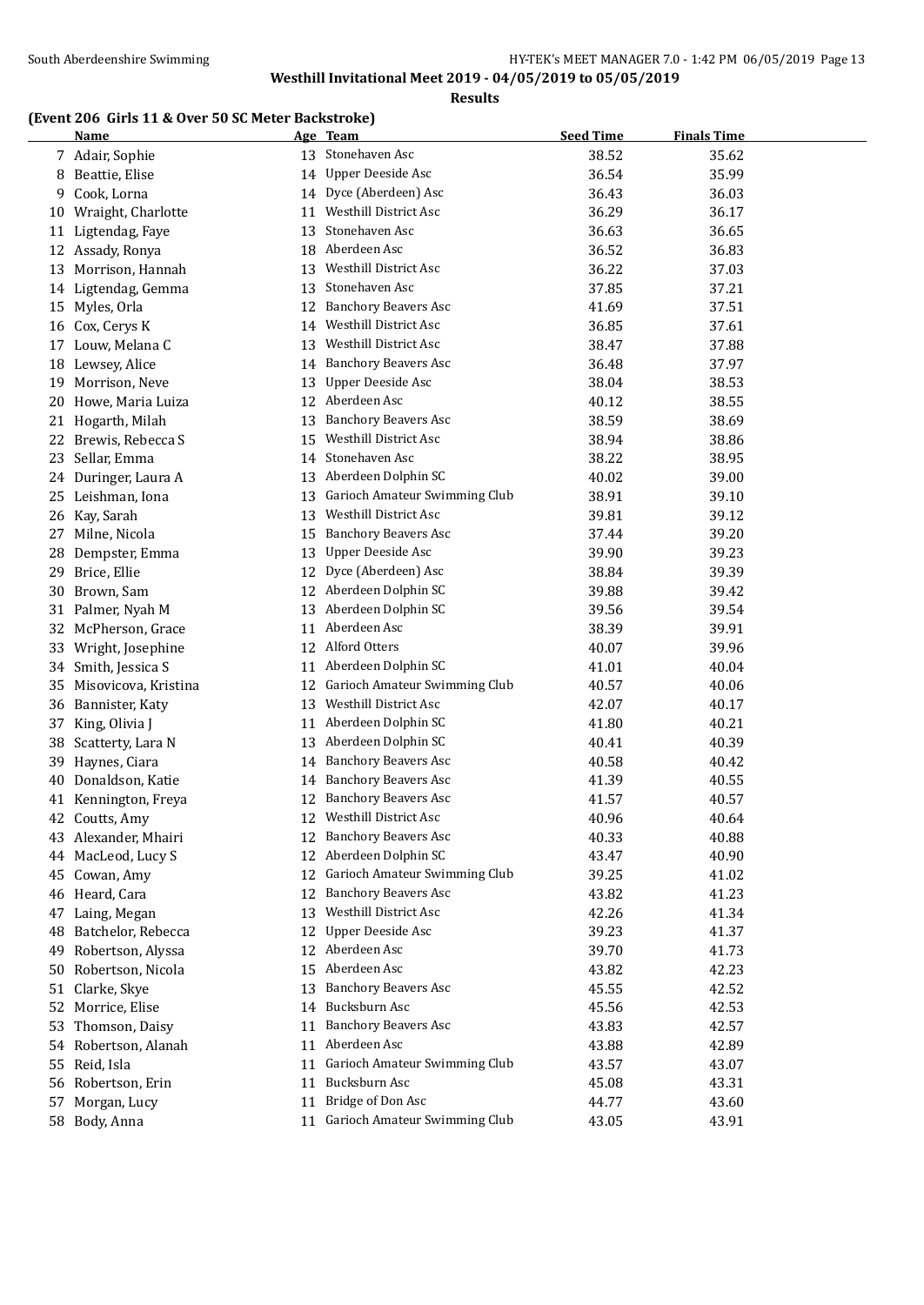# **(Event 206 Girls 11 & Over 50 SC Meter Backstroke)**

|    | <b>Name</b>                              |                 | Age Team                         | <b>Seed Time</b> | <b>Finals Time</b> |  |
|----|------------------------------------------|-----------------|----------------------------------|------------------|--------------------|--|
|    | 59 McDonald, Kaitlin                     |                 | 11 Aberdeen Dolphin SC           | 43.97            | 43.95              |  |
|    | 60 Abbott, Olivia                        |                 | 14 Aberdeen Asc                  | 42.14            | 44.09              |  |
|    | 61 Broughton, Abby                       |                 | 12 Banchory Beavers Asc          | 44.86            | 45.07              |  |
|    | 62 Beaumont, Jesseka                     |                 | 12 Garioch Amateur Swimming Club | 43.62            | 45.34              |  |
|    | 63 Williamson, Talia                     |                 | 11 Banchory Beavers Asc          | 44.50            | 46.82              |  |
|    | 64 Oliver, Emma M                        |                 | 12 Aberdeen Dolphin SC           | 45.12            | 47.33              |  |
|    | 65 Attarchi, Yasmin                      |                 | 15 Aberdeen Asc                  | 46.48            | 47.95              |  |
|    | 66 Adam, Kaitlin                         | 11              | Aberdeen Asc                     | 46.37            | 48.62              |  |
|    | 67 Young, Ana Maria                      |                 | 11 Aberdeen Asc                  | 50.46            | 49.54              |  |
|    | 68 Bremner, Verity A                     |                 | 14 Aberdeen Dolphin SC           | 50.00            | 49.87              |  |
| 69 | Campbell, Jenna                          | 11              | Garioch Amateur Swimming Club    | 1:01.20          | 52.78              |  |
|    | 70 Stather, Neela                        | 11              | Stonehaven Asc                   | 57.60            | 53.97              |  |
|    | --- Jenkins, Lauren                      | 11              | Bucksburn Asc                    | 1:03.90          | DQ                 |  |
|    | Event 207 Boys 11 & Over 400 SC Meter IM |                 |                                  |                  |                    |  |
|    | Name                                     |                 | Age Team                         | <b>Seed Time</b> | <b>Finals Time</b> |  |
|    | 1 Arthur, Andrew                         |                 | 16 Aberdeen Asc                  | 4:40.89          | 4:52.01            |  |
|    | 2 Sutherland, Ethan                      |                 | 15 Westhill District Asc         | 5:15.74          | 5:08.75            |  |
|    | 3 Ward, Logan J                          |                 | 14 Aberdeen Dolphin SC           | 5:24.01          | 5:11.60            |  |
|    | 4 Berryman, Angus H                      |                 | 14 Westhill District Asc         | 5:40.20          | 5:22.60            |  |
|    | 5 Petrie, Liam                           |                 | 16 Upper Deeside Asc             | 5:24.18          | 5:23.43            |  |
|    | 6 Christie, Thomas G                     |                 | 14 Westhill District Asc         | 5:37.88          | 5:26.50            |  |
|    | 7 Liversedge, Corey                      |                 | 14 Upper Deeside Asc             | 5:31.83          | 5:35.40            |  |
|    | 8 Elrick, Lewis                          |                 | 13 Westhill District Asc         | 5:57.03          | 5:35.98            |  |
| 9  | Hayes, Ciaran                            |                 | 13 Aberdeen Asc                  | 5:55.49          | 5:38.07            |  |
|    | 10 Campbell, Andrew                      |                 | 14 Thurso A.S.C.                 | 6:59.17          | 5:39.37            |  |
|    | 11 Scoular, Scott                        |                 | 15 Aberdeen Asc                  | 5:49.27          | 5:42.02            |  |
|    | 12 Harrold, Angus                        |                 | 16 Banchory Beavers Asc          | 5:21.04          | 5:42.10            |  |
|    | 13 Mitchell, Jack                        |                 | 13 Bridge of Don Asc             | 6:31.00          | 5:43.26            |  |
|    | 14 Donald, Ethan                         |                 | 14 Westhill District Asc         | 5:59.16          | 5:55.33            |  |
|    | 15 McLaren, Charlie                      | 13              | <b>Westhill District Asc</b>     | 6:13.49          | 5:56.30            |  |
|    | 16 Liversedge, Torin                     | 11              | Upper Deeside Asc                | 6:13.66          | 6:08.05            |  |
|    | 17 Thomson, Calum                        |                 | 13 Aberdeen Asc                  | 6:25.42          | 6:12.11            |  |
| 18 | Shulayev-Barnes, Oscar                   |                 | 12 Aberdeen Asc                  | 6:56.33          | 6:20.71            |  |
|    | 19 Considine, Sean                       |                 | 13 Banchory Beavers Asc          | 6:17.79          | 6:26.78            |  |
|    | 20 Boddie, James                         |                 | 11 Garioch Amateur Swimming Club | 6:31.81          | 6:31.00            |  |
|    | 21 Douglas, Samuel                       | 12 <sup>1</sup> | <b>Westhill District Asc</b>     | 7:23.70          | 6:37.62            |  |
|    | 22 Storer, Edward                        |                 | 11 Banchory Beavers Asc          | 7:16.83          | 7:04.76            |  |
|    |                                          |                 |                                  |                  |                    |  |

# **Event 208 Mixed 11 & Over 200 SC Meter Medley Relay**

| Team                             | Relay                     | <b>Seed Time</b>         | <b>Finals Time</b>        |
|----------------------------------|---------------------------|--------------------------|---------------------------|
| 1 Westhill District Asc          | A                         | 2:06.86                  | 1:58.26                   |
| 1) Ferguson, Ben M19             | 2) Sinclair, Aaron M17    | 3) Christie, Jessica W22 | 4) Sutherland, Elle W16   |
| 2 Aberdeen Dolphin SC            | A                         | 1:58.25                  | 2:04.85                   |
| 1) Bryce, Robert A M24           | 2) Reece, Laura L W13     | 3) Brechin, Kirsty J W11 | 4) Meldrum, Bradley C M18 |
| 3 Westhill District Asc          | B                         | 3:00.00                  | 2:05.77                   |
| 1) Donald, Ethan M14             | 2) Christie, Thomas G M14 | 3) Louw, Melana C W13    | 4) Ross, Hannah E W14     |
| 4 Aberdeen Asc                   | A                         | 2:05.85                  | 2:10.02                   |
| 1) Beaton, Jessica W12           | 2) Hayes, Ciaran M13      | 3) Arthur, Andrew M16    | 4) Assady, Ronya W18      |
| 5 Upper Deeside Asc              | A                         | 2:09.45                  | 2:14.23                   |
| 1) Morrison, Neve W13            | 2) Beattie, Elise W14     | 3) Liversedge, Corey M14 | 4) Petrie, Liam M16       |
| <b>Banchory Beavers Asc</b><br>6 | A                         | 2:37.99                  | 2:15.76                   |
| 1) Lumsden, Ruby W15             | 2) Storer, Edward M11     | 3) McCombie, Dylan M12   | 4) Lewsey, Alice W14      |
|                                  |                           |                          |                           |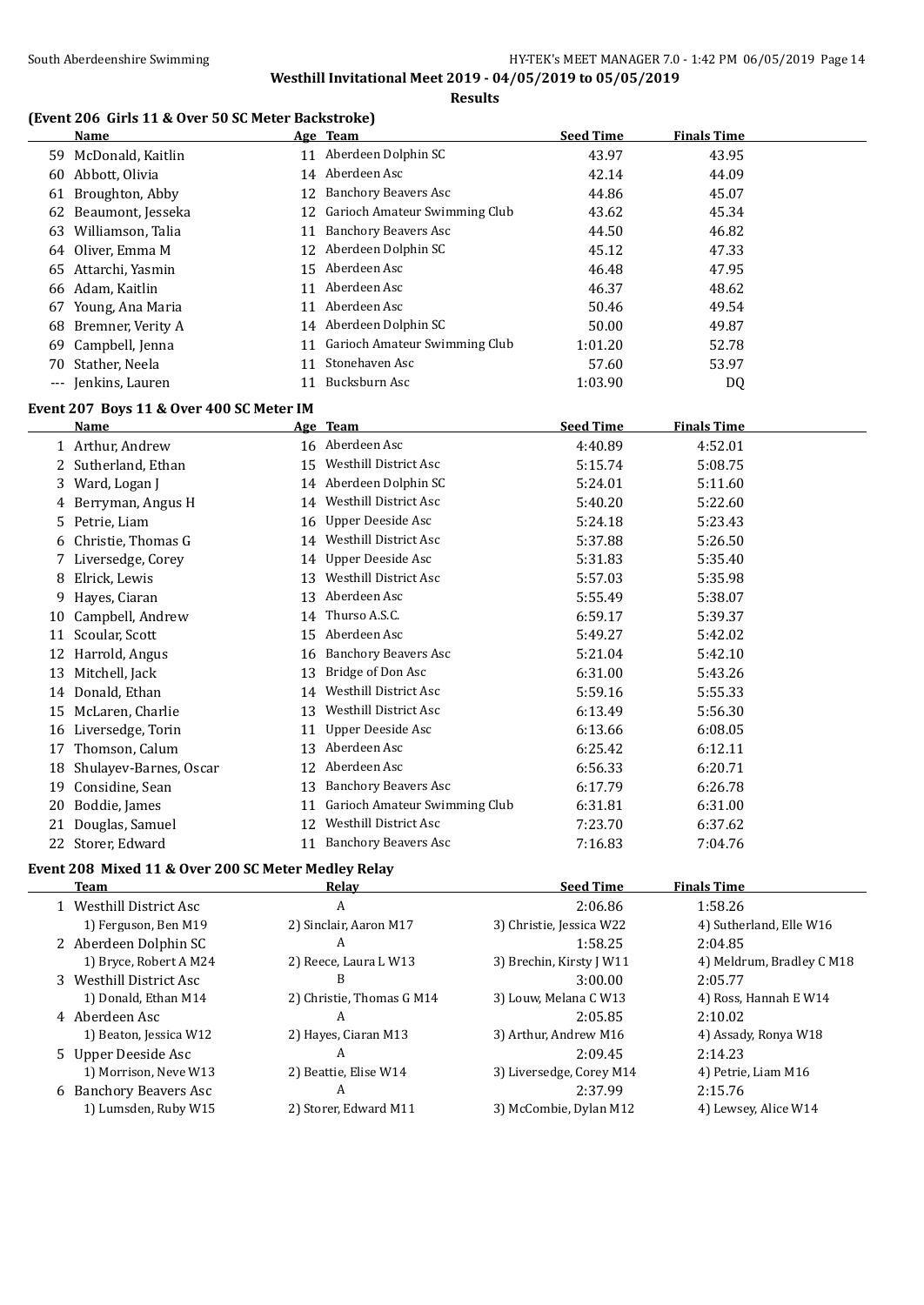$\mathbf{r}$ 

**Westhill Invitational Meet 2019 - 04/05/2019 to 05/05/2019 Results**

#### **(Event 208 Mixed 11 & Over 200 SC Meter Medley Relay)**

| Team                            | Relav                 | <b>Seed Time</b>         | <b>Finals Time</b>      |
|---------------------------------|-----------------------|--------------------------|-------------------------|
| 7 Bridge of Don Asc             | A                     | 2:25.90                  | 2:30.87                 |
| 1) Bristo, Emma W11             | 2) Mitchell, Jack M13 | 3) Rattray, Ryan M13     | 4) Morgan, Lucy W11     |
| 8 Banchory Beavers Asc          |                       | 2:46.81                  | 2:41.69                 |
| 1) Hogarth, Milah W13           | 2) Clarke, Ethan M11  | 3) Kennington, Freya W12 | 4) Considine, Aaron M11 |
| 9 Garioch Amateur Swimming Club | A                     | 2:39.65                  | 2:44.86                 |
| 1) Boddie, James M11            | 2) Body, Anna W11     | 3) Cowan, Amy W12        | 4) Geddie, Nathan M11   |

## **Event 301 Girls 11-13 200 SC Meter Freestyle**

|    | Name               |    | Age Team                      | <b>Seed Time</b> | <b>Finals Time</b> |
|----|--------------------|----|-------------------------------|------------------|--------------------|
|    | 1 Reece, Laura L   | 13 | Aberdeen Dolphin SC           | 2:29.41          | 2:29.08            |
| 2  | Ligtendag, Faye    | 13 | Stonehaven Asc                | 2:32.37          | 2:31.03            |
| 3  | Morrison, Neve     | 13 | <b>Upper Deeside Asc</b>      | 2:34.21          | 2:32.90            |
| 4  | McPherson, Grace   | 11 | Aberdeen Asc                  | 2:47.00          | 2:34.06            |
| 5. | Ligtendag, Gemma   | 13 | Stonehaven Asc                | 2:36.22          | 2:34.89            |
| 6  | Palmer, Nyah M     | 13 | Aberdeen Dolphin SC           | 2:46.52          | 2:36.37            |
|    | Bristo, Emma       | 11 | Bridge of Don Asc             | 2:41.10          | 2:38.05            |
| 8  | Ogedengbe, Simi    | 13 | Aberdeen Asc                  | 2:39.17          | 2:40.35            |
| 9  | Howe, Maria Luiza  | 12 | Aberdeen Asc                  | 2:57.18          | 2:40.97            |
| 10 | Woolsey, Laura     | 13 | Alford Otters                 | 2:55.69          | 2:41.60            |
| 11 | Cowan, Amy         | 12 | Garioch Amateur Swimming Club | 2:49.01          | 2:42.04            |
| 12 | Batchelor, Rebecca | 12 | <b>Upper Deeside Asc</b>      | 2:43.48          | 2:42.10            |
| 13 | Heard, Cara        | 12 | <b>Banchory Beavers Asc</b>   | 2:47.19          | 2:43.55            |
| 14 | Robertson, Alyssa  | 12 | Aberdeen Asc                  | 3:23.26          | 2:44.89            |
| 15 | Hogarth, Milah     | 13 | <b>Banchory Beavers Asc</b>   | 2:45.21          | 2:46.45            |
| 16 | Leishman, Iona     | 13 | Garioch Amateur Swimming Club | 2:41.89          | 2:47.39            |
|    | Alexander, Mhairi  | 12 | <b>Banchory Beavers Asc</b>   | 2:51.88          | 2:49.04            |
| 18 | Reid, Isla         | 11 | Garioch Amateur Swimming Club | 3:05.91          | 2:49.06            |
| 19 | Laing, Megan       | 13 | <b>Westhill District Asc</b>  | 2:50.12          | 2:49.11            |
| 20 | Broughton, Abby    | 12 | <b>Banchory Beavers Asc</b>   | 2:57.19          | 2:52.73            |
| 21 | Sandison, Darcey   | 12 | Dyce (Aberdeen) Asc           | 2:59.29          | 2:52.88            |
| 22 | Clarke, Skye       | 13 | <b>Banchory Beavers Asc</b>   | 3:11.87          | 2:55.60            |
| 23 | Kennington, Freya  | 12 | <b>Banchory Beavers Asc</b>   | 3:00.67          | 2:58.20            |
| 24 | Robertson, Alanah  | 11 | Aberdeen Asc                  | 3:09.55          | 2:58.62            |
| 25 | Chalmers, Beth     | 12 | Alford Otters                 | 3:07.35          | 2:59.76            |
| 26 | Morgan, Lucy       | 11 | Bridge of Don Asc             | 3:15.28          | 3:03.83            |
| 27 | Molnar, Lilla      | 11 | Aberdeen Asc                  | 3:01.46          | 3:04.14            |
| 28 | Crockett, Hannah   | 12 | Bridge of Don Asc             | 3:02.64          | 3:04.31            |
| 29 | Cruickshank, Fay   | 11 | Dyce (Aberdeen) Asc           | 3:16.81          | 3:09.07            |
| 30 | Milne, Hannah      | 11 | <b>Banchory Beavers Asc</b>   | 3:20.63          | 3:18.94            |

#### **Event 301 Girls 14-15 200 SC Meter Freestyle**

|    | <b>Name</b>          |    | Age Team                 | <b>Seed Time</b> | <b>Finals Time</b> |
|----|----------------------|----|--------------------------|------------------|--------------------|
|    | 1 Ross, Hannah E     |    | 14 Westhill District Asc | 2:22.99          | 2:20.79            |
|    | 2 Beattie, Elise     |    | 14 Upper Deeside Asc     | 2:27.87          | 2:24.51            |
|    | 3 Lumsden, Ruby      |    | 15 Banchory Beavers Asc  | 2:19.39          | 2:25.75            |
|    | 4 Milne, Nicola      |    | 15 Banchory Beavers Asc  | 2:22.64          | 2:29.65            |
|    | 5 Rhodes, Jessica    |    | 14 Aberdeen Asc          | 2:35.57          | 2:31.18            |
|    | 6 Ironside, Hayleigh |    | 15 Aberdeen Asc          | 2:36.57          | 2:31.36            |
|    | 7 Cobb, Emma         |    | 15 Dyce (Aberdeen) Asc   | 2:31.51          | 2:31.98            |
|    | 8 Walber, Erica      |    | 14 Bridge of Don Asc     | 2:33.45          | 2:32.98            |
|    | 9 Robertson, Nicola  |    | 15 Aberdeen Asc          | 2:55.48          | 2:45.35            |
| 10 | Donaldson, Katie     | 14 | Banchory Beavers Asc     | 2:42.14          | 2:50.67            |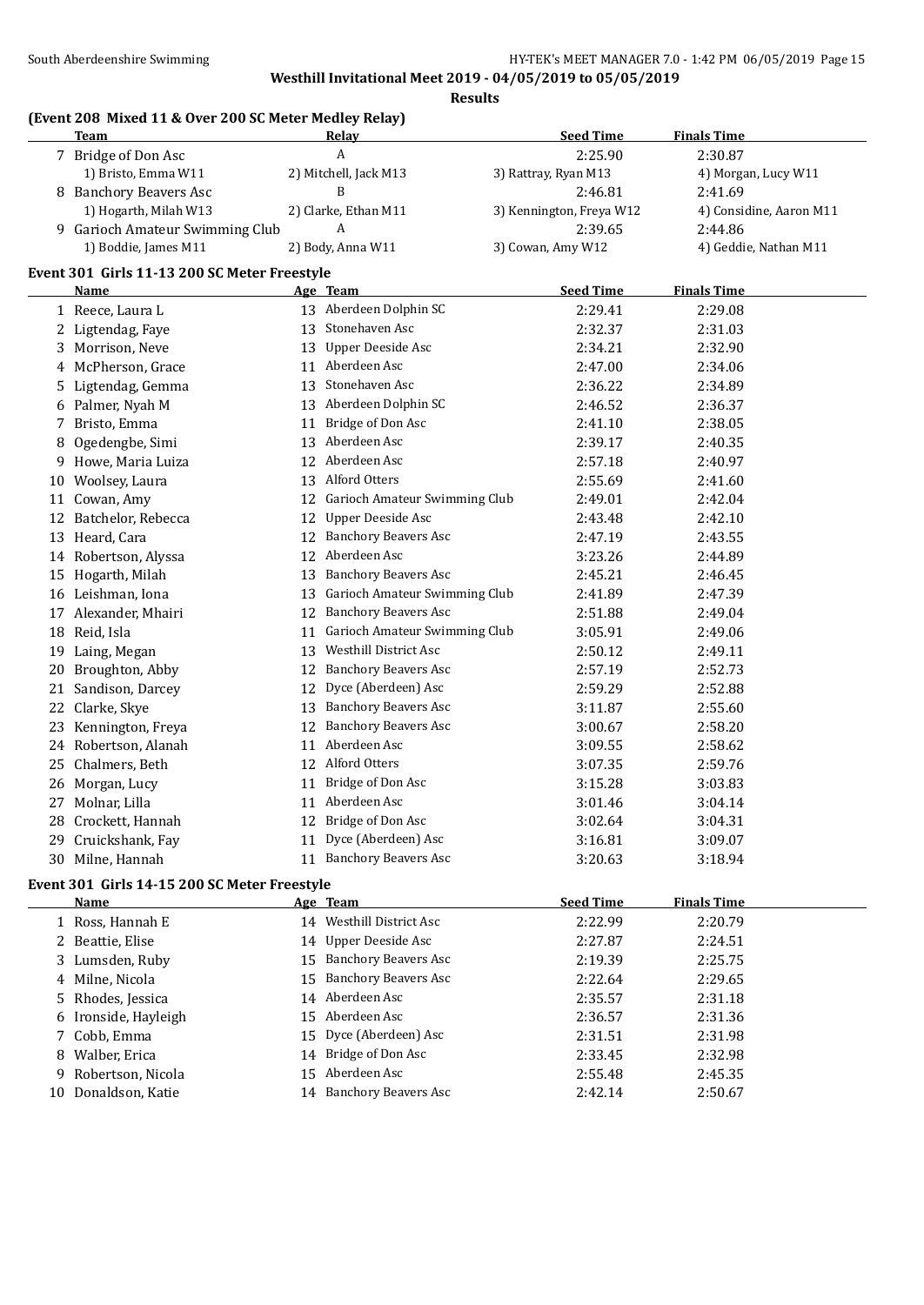# South Aberdeenshire Swimming **Example 2018** HY-TEK's MEET MANAGER 7.0 - 1:42 PM 06/05/2019 Page 16

# **Westhill Invitational Meet 2019 - 04/05/2019 to 05/05/2019**

**Results**

|    | (Event 301 Girls 14-15 200 SC Meter Freestyle)     |    |                               |                    |                    |
|----|----------------------------------------------------|----|-------------------------------|--------------------|--------------------|
|    | Name                                               |    | Age Team                      | <b>Seed Time</b>   | <b>Finals Time</b> |
|    | 11 Abbott, Olivia                                  |    | 14 Aberdeen Asc               | 3:05.46            | 2:54.79            |
|    | 12 Haynes, Ciara                                   |    | 14 Banchory Beavers Asc       | 2:55.52            | 3:00.06            |
|    | 13 Jolly, Louise R                                 |    | 15 Dyce (Aberdeen) Asc        | 3:03.43            | 3:03.69            |
|    | Event 301 Girls 16 & Over 200 SC Meter Freestyle   |    |                               |                    |                    |
|    | Name                                               |    | Age Team                      | <b>Seed Time</b>   | <b>Finals Time</b> |
|    | 1 Reid, Rebecca                                    |    | 17 Aberdeen Asc               | 2:05.82            | 2:10.61            |
|    | 2 Sutherland, Elle                                 |    | 16 Westhill District Asc      | 2:13.81            | 2:12.07            |
|    | 3 Assady, Ronya                                    |    | 18 Aberdeen Asc               | 2:24.95            | 2:27.32            |
|    | 4 Addison, Melissa                                 |    | 16 Aberdeen Asc               | 2:49.11            | 2:43.34            |
|    | 5 Addison, Faye                                    |    | 16 Aberdeen Asc               | 2:54.08            | 2:49.59            |
|    | Event 302 Boys 11-13 200 SC Meter Breaststroke     |    |                               |                    |                    |
|    | <b>Name</b>                                        |    | Age Team                      | <b>Seed Time</b>   | <b>Finals Time</b> |
|    | 1 Hayes, Ciaran                                    |    | 13 Aberdeen Asc               | 2:58.63            | 2:49.77            |
|    | 2 Burr, Layton                                     |    | 13 Dyce (Aberdeen) Asc        | 3:22.15            | 3:00.02            |
| 3  | Clark, Alex                                        |    | 13 Dyce (Aberdeen) Asc        | 3:07.75            | 3:00.92            |
| 4  | Bell, Andrew J                                     |    | 13 Aberdeen Dolphin SC        | 3:19.02            | 3:10.25            |
|    | Thomson, Calum                                     | 13 | Aberdeen Asc                  |                    |                    |
| 5. |                                                    | 12 | Aberdeen Asc                  | 3:16.13<br>3:36.48 | 3:10.54<br>3:14.29 |
|    | Shulayev-Barnes, Oscar                             |    | Aberdeen Dolphin SC           |                    |                    |
|    | 7 Milner, Joseph                                   | 13 |                               | 3:13.73            | 3:17.93            |
|    | 8 McCombie, Dylan                                  | 12 | <b>Banchory Beavers Asc</b>   | 3:20.46            | 3:31.27            |
|    | 9 Boddie, James                                    | 11 | Garioch Amateur Swimming Club | 3:54.03            | 3:37.06            |
| 10 | Douglas, Samuel                                    | 12 | <b>Westhill District Asc</b>  | 3:58.16            | 3:46.45            |
| 11 | Maciver, Ruaridh                                   |    | 11 Aberdeen Asc               | 3:46.78            | 3:54.86            |
|    | 12 Storer, Edward                                  |    | 11 Banchory Beavers Asc       | 3:46.66            | 3:55.14            |
|    | Event 302 Boys 14-15 200 SC Meter Breaststroke     |    |                               |                    |                    |
|    | Name                                               |    | Age Team                      | <b>Seed Time</b>   | <b>Finals Time</b> |
|    | 1 Brechenser, Kieran M                             |    | 14 Aberdeen Dolphin SC        | 2:45.13            | 2:42.18            |
|    | 2 Ward, Logan J                                    |    | 14 Aberdeen Dolphin SC        | 2:53.68            | 2:43.74            |
| 3  | Sutherland, Ethan                                  | 15 | Westhill District Asc         | 2:45.87            | 2:44.65            |
| 4  | Robertson, Euan                                    |    | 15 Westhill District Asc      | 2:47.12            | 2:49.79            |
| 5. | Leonard, Matthew                                   | 15 | <b>Banchory Beavers Asc</b>   | 3:05.52            | 2:55.53            |
| 6  | Campbell, Andrew                                   | 14 | Thurso A.S.C.                 | 3:00.77            | 2:59.62            |
|    | 7 Scoular, Scott                                   |    | 15 Aberdeen Asc               | 3:05.82            | 3:00.52            |
| 8  | Mackay, Sam                                        |    | 14 Thurso A.S.C.              | 3:28.12            | 3:14.11            |
|    | 9 Molnar, Kristof                                  |    | 14 Aberdeen Asc               | 3:22.54            | 3:16.62            |
|    | --- Walker, Clark D                                |    | 14 Aberdeen Dolphin SC        | 3:27.04            | DQ                 |
|    | Event 302 Boys 16 & Over 200 SC Meter Breaststroke |    |                               |                    |                    |
|    | Name                                               |    | Age Team                      | <b>Seed Time</b>   | <b>Finals Time</b> |
|    | 1 Smith, Michael J                                 |    | 16 Aberdeen Dolphin SC        | 3:13.43            | 3:07.32            |
|    | --- Cobb, Jason                                    |    | 17 Bucksburn Asc              | 3:15.75            | DQ                 |
|    |                                                    |    |                               |                    |                    |
|    | Event 303 Girls 11-13 100 SC Meter Butterfly       |    |                               |                    |                    |
|    | Name                                               |    | Age Team                      | <b>Seed Time</b>   | <b>Finals Time</b> |
|    | 1 Louw, Melana C                                   |    | 13 Westhill District Asc      | 1:17.78            | 1:15.45            |
|    | 2 Ligtendag, Gemma                                 | 13 | Stonehaven Asc                | 1:21.38            | 1:17.81            |
|    | 3 Ligtendag, Faye                                  | 13 | Stonehaven Asc                | 1:18.03            | 1:18.39            |
|    | 4 Bateman, Natalie                                 | 13 | Westhill District Asc         | 1:19.51            | 1:18.74            |
| 5  | Morrison, Hannah                                   | 13 | Westhill District Asc         | 1:22.78            | 1:21.42            |
|    | 6 Morrison, Neve                                   |    | 13 Upper Deeside Asc          | 1:24.56            | 1:25.79            |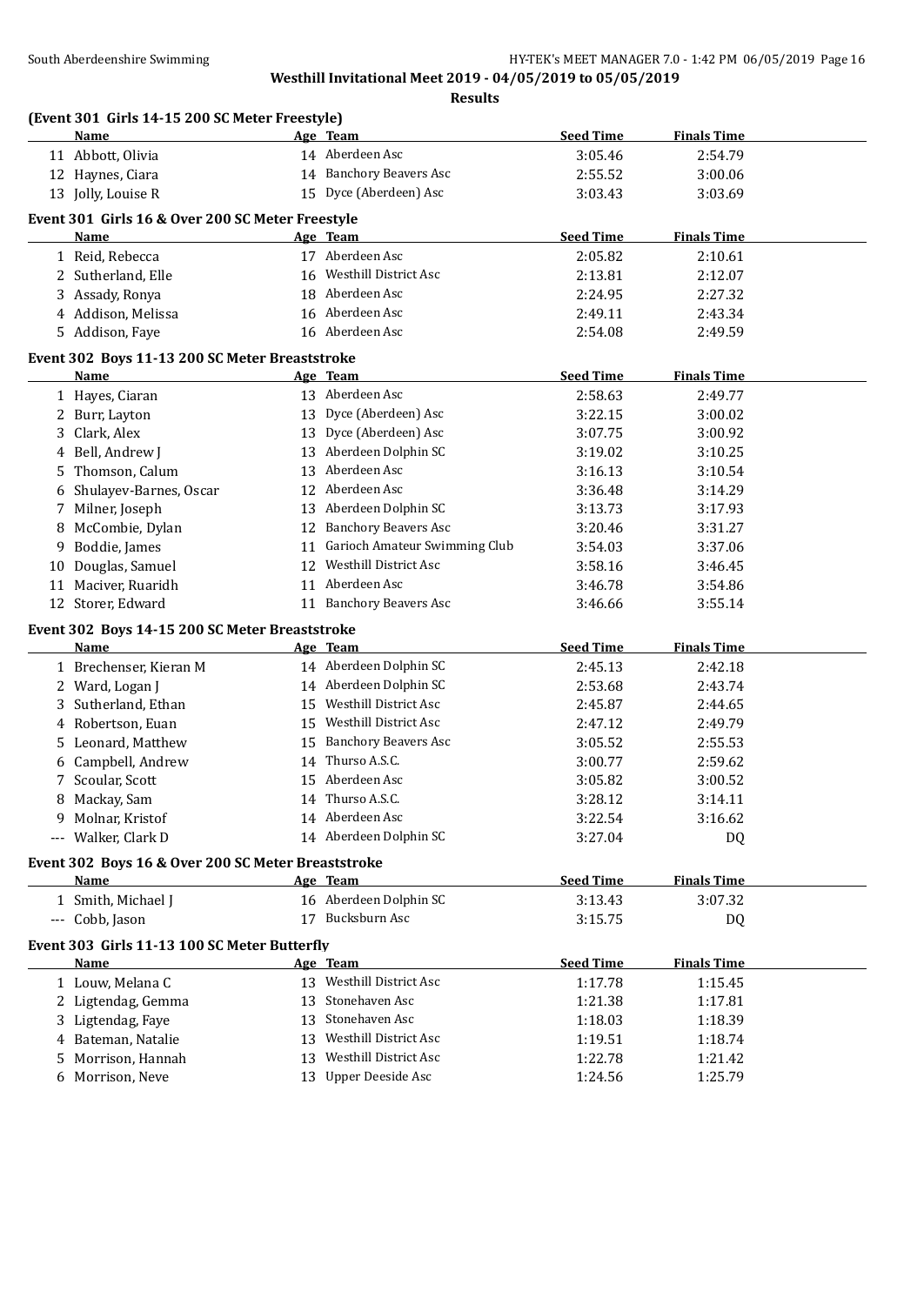# **(Event 303 Girls 11-13 100 SC Meter Butterfly)**

|    | Name                                             |    | Age Team                      | <b>Seed Time</b> | <b>Finals Time</b> |
|----|--------------------------------------------------|----|-------------------------------|------------------|--------------------|
|    | 7 Woolsey, Laura                                 |    | 13 Alford Otters              | 1:35.25          | 1:25.87            |
|    | 8 Coutts, Amy                                    | 12 | Westhill District Asc         | 1:35.95          | 1:28.55            |
|    | 9 Cowan, Amy                                     | 12 | Garioch Amateur Swimming Club | 1:36.39          | 1:29.19            |
| 10 | Alexander, Mhairi                                | 12 | <b>Banchory Beavers Asc</b>   | 1:36.50          | 1:32.73            |
| 11 | Ogedengbe, Simi                                  | 13 | Aberdeen Asc                  | 1:30.28          | 1:33.57            |
|    | 12 Kay, Sarah                                    | 13 | Westhill District Asc         | 1:36.32          | 1:33.88            |
|    | 13 Hogarth, Milah                                | 13 | <b>Banchory Beavers Asc</b>   | 1:37.23          | 1:34.01            |
|    | 14 Kennington, Freya                             | 12 | <b>Banchory Beavers Asc</b>   | 1:38.66          | 1:36.15            |
|    | 15 Heard, Cara                                   | 12 | <b>Banchory Beavers Asc</b>   | 1:35.84          | 1:36.39            |
|    | 16 Body, Anna                                    | 11 | Garioch Amateur Swimming Club | 1:43.13          | 1:37.26            |
| 17 | Clarke, Skye                                     | 13 | <b>Banchory Beavers Asc</b>   | 1:53.61          | 1:38.79            |
|    | 18 Williamson, Talia                             | 11 | <b>Banchory Beavers Asc</b>   | 1:38.81          | 1:38.97            |
|    | 19 Laing, Megan                                  |    | 13 Westhill District Asc      | 1:40.47          | 1:41.14            |
| 20 | Bannister, Katy                                  |    | 13 Westhill District Asc      | 1:44.84          | 1:41.16            |
| 21 | Reid, Isla                                       | 11 | Garioch Amateur Swimming Club | 1:48.87          | 1:41.91            |
|    | 22 McDonald, Kaitlin                             |    | 11 Aberdeen Dolphin SC        | 1:46.95          | 1:43.25            |
|    | 23 Thomson, Daisy                                | 11 | <b>Banchory Beavers Asc</b>   | 1:48.96          | 1:45.00            |
|    | 24 Morgan, Lucy                                  | 11 | Bridge of Don Asc             | 1:47.78          | 1:45.01            |
| 25 | Molnar, Lilla                                    | 11 | Aberdeen Asc                  | 1:48.45          | 1:45.45            |
|    | 26 Broughton, Abby                               | 12 | <b>Banchory Beavers Asc</b>   | 1:54.43          | 1:47.29            |
| 27 | Batchelor, Rebecca                               | 12 | <b>Upper Deeside Asc</b>      | 1:41.44          | 1:47.57            |
|    | 28 MacLeod, Lucy S                               | 12 | Aberdeen Dolphin SC           | 1:44.44          | 1:47.95            |
|    | 29 Milne, Hannah                                 | 11 | <b>Banchory Beavers Asc</b>   | 1:59.44          | 1:53.00            |
|    | 30 Cruickshank, Fay                              | 11 | Dyce (Aberdeen) Asc           | 1:50.13          | 1:53.46            |
|    | --- Brown, Sam                                   |    | 12 Aberdeen Dolphin SC        | 1:54.36          | DQ                 |
|    | Event 303 Girls 14-15 100 SC Meter Butterfly     |    |                               |                  |                    |
|    | <b>Name</b>                                      |    | Age Team                      | <b>Seed Time</b> | <b>Finals Time</b> |
|    | 1 Yuda, Faith                                    |    | 14 Stonehaven Asc             | 1:12.45          | 1:10.52            |
|    | 2 Brewis, Rebecca S                              |    | 15 Westhill District Asc      | 1:13.88          | 1:15.15            |
| 3  | Cox, Cerys K                                     |    | 14 Westhill District Asc      | 1:19.72          | 1:17.39            |
|    | 4 Beattie, Elise                                 | 14 | Upper Deeside Asc             | 1:16.84          | 1:18.09            |
| 5  | May, Rachel                                      |    | 14 Thurso A.S.C.              | 1:21.00          | 1:20.16            |
|    | 6 Lewsey, Alice                                  |    | 14 Banchory Beavers Asc       | 1:22.49          | 1:23.21            |
|    | 7 Lumsden, Ruby                                  | 15 | <b>Banchory Beavers Asc</b>   | 1:24.19          | 1:25.11            |
|    | 8 Milne, Nicola                                  |    | 15 Banchory Beavers Asc       | 1:20.25          | 1:25.38            |
|    | 9 Rhodes, Jessica                                |    | 14 Aberdeen Asc               | 1:29.23          | 1:25.77            |
|    | 10 Donaldson, Katie                              |    | 14 Banchory Beavers Asc       | 1:33.81          | 1:35.32            |
|    | 11 Haynes, Ciara                                 |    | 14 Banchory Beavers Asc       | 1:50.45          | 1:46.54            |
|    |                                                  |    |                               |                  |                    |
|    | Event 303 Girls 16 & Over 100 SC Meter Butterfly |    |                               |                  |                    |
|    | Name                                             |    | Age Team                      | <b>Seed Time</b> | <b>Finals Time</b> |
|    | 1 Assady, Ronya                                  |    | 18 Aberdeen Asc               | 1:20.96          | 1:29.70            |
|    | 2 Addison, Melissa                               |    | 16 Aberdeen Asc               | 1:30.69          | 1:31.10            |
|    | 3 Cooper, Nicole                                 |    | 16 Dyce (Aberdeen) Asc        | 1:33.87          | 1:31.87            |
|    | Event 304 Boys 11-13 100 SC Meter Backstroke     |    |                               |                  |                    |
|    | <b>Name</b>                                      |    | Age Team                      | <b>Seed Time</b> | <b>Finals Time</b> |
|    | 1 Burr, Layton                                   |    | 13 Dyce (Aberdeen) Asc        | 1:15.94          | 1:11.59            |
|    | 2 McLaren, Charlie                               |    | 13 Westhill District Asc      | 1:19.01          | 1:12.68            |
| 3  | Liversedge, Torin                                | 11 | <b>Upper Deeside Asc</b>      | 1:14.20          | 1:13.41            |
|    | 4 Elrick, Lewis                                  |    | 13 Westhill District Asc      | 1:18.52          | 1:14.08            |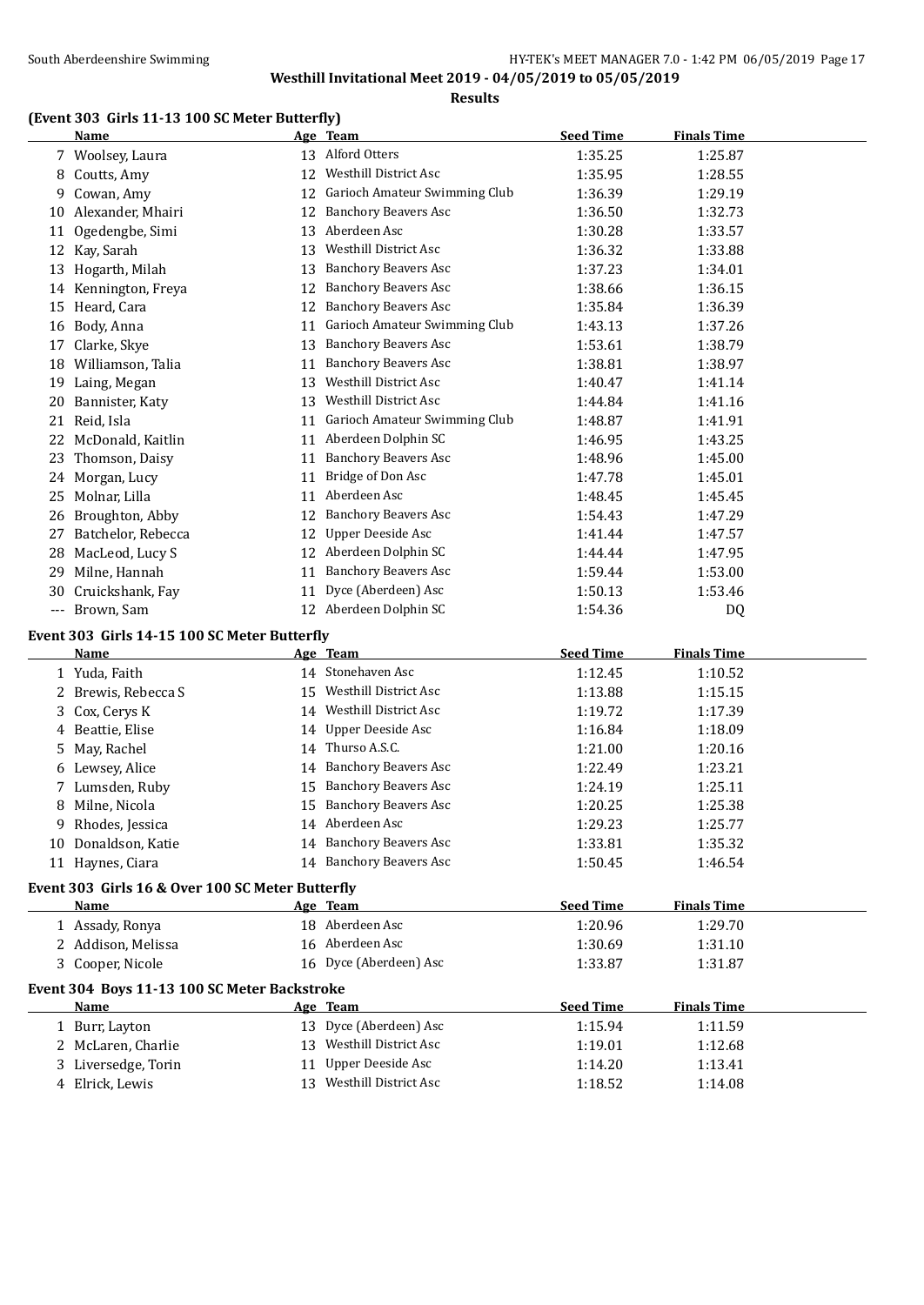#### **Results**

# **(Event 304 Boys 11-13 100 SC Meter Backstroke)**

|    | <b>Name</b>                                  |    | Age Team                         | <b>Seed Time</b> | <b>Finals Time</b> |  |
|----|----------------------------------------------|----|----------------------------------|------------------|--------------------|--|
|    | 5 Fearn, Dean                                |    | 11 Stonehaven Asc                | 1:19.74          | 1:14.11            |  |
| 6  | Mitchell, Jack                               | 13 | Bridge of Don Asc                | 1:19.31          | 1:16.11            |  |
| 7  | McCombie, Dylan                              | 12 | <b>Banchory Beavers Asc</b>      | 1:22.86          | 1:21.36            |  |
| 8  | Shulayev-Barnes, Oscar                       | 12 | Aberdeen Asc                     | 1:26.69          | 1:22.01            |  |
| 9  | Douglas, Samuel                              | 12 | <b>Westhill District Asc</b>     | 1:29.06          | 1:23.92            |  |
| 10 | Considine, Aaron                             | 11 | <b>Banchory Beavers Asc</b>      | 1:27.87          | 1:25.39            |  |
| 11 | Boddie, James                                | 11 | Garioch Amateur Swimming Club    | 1:28.47          | 1:26.82            |  |
| 12 | Shulayev-Barnes, Henry                       | 11 | Aberdeen Asc                     | 1:32.57          | 1:29.28            |  |
| 13 | Maciver, Ruaridh                             | 11 | Aberdeen Asc                     | 1:27.96          | 1:29.74            |  |
| 14 | Geddie, Nathan                               | 11 | Garioch Amateur Swimming Club    | 1:36.88          | 1:30.31            |  |
| 15 | Storer, Edward                               | 11 | <b>Banchory Beavers Asc</b>      | 1:31.16          | 1:30.38            |  |
| 16 | Simpson, Greig J                             | 11 | Dyce (Aberdeen) Asc              | 1:35.32          | 1:33.84            |  |
| 17 | Lewis, Blake S                               | 13 | Aberdeen Dolphin SC              | 1:32.43          | 1:34.43            |  |
| 18 | Clarke, Ethan                                | 11 | <b>Banchory Beavers Asc</b>      | 1:45.36          | 1:34.73            |  |
| 19 | Greer, Alex                                  | 11 | <b>Banchory Beavers Asc</b>      | 1:43.84          | 1:36.89            |  |
| 20 | Paraschiv, Alex                              | 13 | Aberdeen Asc                     | 1:42.19          | 1:39.30            |  |
| 21 | Morgan, Nathan                               | 12 | Dyce (Aberdeen) Asc              | 1:44.87          | 1:39.95            |  |
|    | 22 Pritchard, Hayden                         |    | 12 Garioch Amateur Swimming Club | 1:51.56          | 1:47.60            |  |
|    | Event 304 Boys 14-15 100 SC Meter Backstroke |    |                                  |                  |                    |  |
|    | Name                                         |    | Age Team                         | <b>Seed Time</b> | <b>Finals Time</b> |  |
|    | 1 Brechenser, Kieran M                       |    | 14 Aberdeen Dolphin SC           | 1:07.90          | 1:06.45            |  |
| 2  | Donald, Ethan                                | 14 | <b>Westhill District Asc</b>     | 1:09.93          | 1:06.77            |  |
| 3  | Macmillan, Philip J                          | 14 | <b>Westhill District Asc</b>     | 1:09.94          | 1:07.26            |  |
| 4  | Christie, Thomas G                           | 14 | <b>Westhill District Asc</b>     | 1:16.06          | 1:10.64            |  |
| 5  | Robertson, Euan                              | 15 | <b>Westhill District Asc</b>     | 1:10.20          | 1:11.33            |  |
| 6  | Berryman, Angus H                            | 14 | <b>Westhill District Asc</b>     | 1:14.17          | 1:13.25            |  |
| 7  | Scoular, Scott                               | 15 | Aberdeen Asc                     | 1:21.06          | 1:14.00            |  |
| 8  | Mackay, Sam                                  | 14 | Thurso A.S.C.                    | 1:19.47          | 1:17.75            |  |
| 9  | Leonard, Matthew                             | 15 | <b>Banchory Beavers Asc</b>      | 1:19.77          | 1:20.17            |  |
| 10 | Scott, Matthew                               | 15 | Aberdeen Asc                     | 1:24.96          | 1:20.28            |  |
|    |                                              |    |                                  |                  |                    |  |

## **Event 304 Boys 16 & Over 100 SC Meter Backstroke**

| Name                 | Age Team                    | <b>Seed Time</b> | <b>Finals Time</b> |  |
|----------------------|-----------------------------|------------------|--------------------|--|
| 1 Ferguson, Ben      | Westhill District Asc<br>19 | 1:01.27          | 1:02.02            |  |
| 2 Sinclair, Aaron    | Westhill District Asc       | 1:03.73          | 1:03.45            |  |
| 3 Meldrum, Bradley C | 18 Aberdeen Dolphin SC      | 1:03.63          | 1:03.85            |  |
| 4 Brooks, Jonathon R | Aberdeen Dolphin SC         | 1:04.48          | 1:06.32            |  |
| 5 Cobb, Jason        | Bucksburn Asc               | 1:20.90          | 1:21.16            |  |

#### **Event 305 Girls 11 & Over 50 SC Meter Breaststroke**

| Name               |     | Age Team                | <b>Seed Time</b> | <b>Finals Time</b> |
|--------------------|-----|-------------------------|------------------|--------------------|
| 1 Yuda, Faith      | 14  | Stonehaven Asc          | 39.84            | 39.38              |
| 2 Ligtendag, Faye  |     | 13 Stonehaven Asc       | 38.88            | 39.80              |
| 3 Ligtendag, Gemma |     | 13 Stonehaven Asc       | 39.76            | 40.05              |
| 4 Morrison, Hannah | 13. | Westhill District Asc   | 41.97            | 40.39              |
| 5 Cox, Cerys K     | 14  | Westhill District Asc   | 39.67            | 40.43              |
| 6 Lewsey, Alice    |     | 14 Banchory Beavers Asc | 39.67            | 40.75              |
| 7 Lumsden, Ruby    |     | 15 Banchory Beavers Asc | 39.64            | 40.81              |
| 8 Reynard, Maya L  |     | 14 Aberdeen Dolphin SC  | 40.38            | 41.33              |
| 9 Palmer, Nyah M   |     | 13 Aberdeen Dolphin SC  | 42.37            | 41.67              |
| 10 Beattie, Elise  |     | 14 Upper Deeside Asc    | 42.03            | 42.21              |
|                    |     |                         |                  |                    |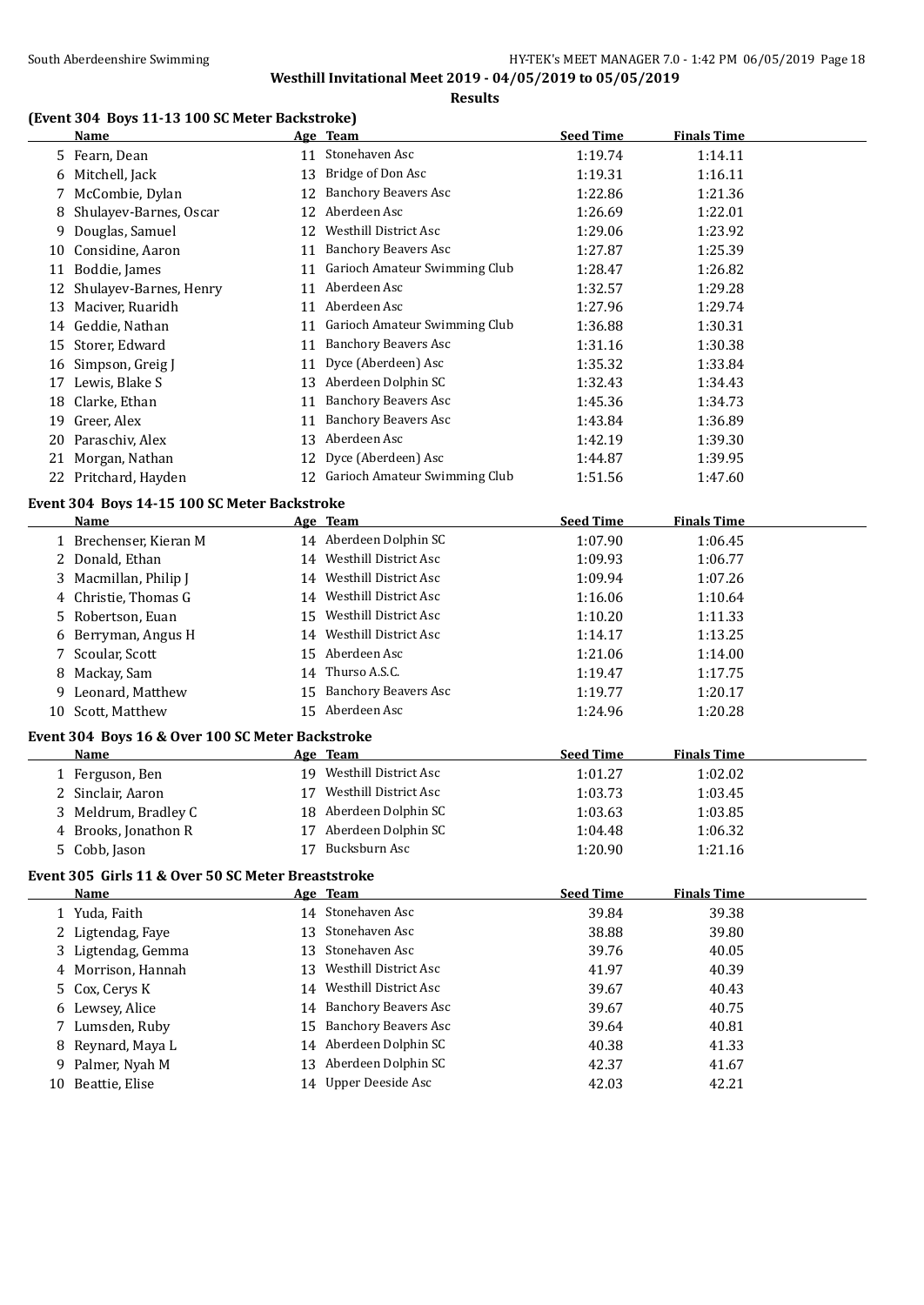# **(Event 305 Girls 11 & Over 50 SC Meter Breaststroke)**

|     | <b>Name</b>           |    | Age Team                      | <b>Seed Time</b> | <b>Finals Time</b> |
|-----|-----------------------|----|-------------------------------|------------------|--------------------|
|     | 11 Batchelor, Rebecca |    | 12 Upper Deeside Asc          | 44.32            | 42.71              |
|     | 12 Smith, Jessica S   | 11 | Aberdeen Dolphin SC           | 45.87            | 43.42              |
| 13  | Milne, Nicola         | 15 | <b>Banchory Beavers Asc</b>   | 41.08            | 43.62              |
|     | 14 Kay, Sarah         | 13 | <b>Westhill District Asc</b>  | 43.52            | 43.67              |
| 15  | Duringer, Laura A     | 13 | Aberdeen Dolphin SC           | 42.77            | 43.77              |
| 16  | Morrison, Neve        | 13 | Upper Deeside Asc             | 44.68            | 44.15              |
| 17  | Wright, Josephine     | 12 | Alford Otters                 | 44.41            | 44.35              |
| 18  | Brewis, Rebecca S     | 15 | Westhill District Asc         | 43.43            | 44.49              |
| 19  | Clarke, Skye          | 13 | <b>Banchory Beavers Asc</b>   | 47.00            | 44.50              |
| 20  | Cobb, Emma            | 15 | Dyce (Aberdeen) Asc           | 43.52            | 44.60              |
| 21  | Chalmers, Beth        | 12 | Alford Otters                 | 45.10            | 45.17              |
| 22  | Coutts, Amy           | 12 | <b>Westhill District Asc</b>  | 44.43            | 45.95              |
| 23  | Cowan, Amy            | 12 | Garioch Amateur Swimming Club | 44.65            | 45.97              |
|     | 24 Robertson, Alyssa  | 12 | Aberdeen Asc                  | 48.09            | 46.32              |
| 25  | Wraight, Charlotte    | 11 | Westhill District Asc         | 47.87            | 46.54              |
|     | 26 Beaumont, Jesseka  | 12 | Garioch Amateur Swimming Club | 47.06            | 46.66              |
| 27  | Broughton, Abby       | 12 | <b>Banchory Beavers Asc</b>   | 47.08            | 46.72              |
| 28  | MacLeod, Lucy S       |    | 12 Aberdeen Dolphin SC        | 47.64            | 46.78              |
| 29. | Bateman, Natalie      | 13 | Westhill District Asc         | 49.18            | 46.83              |
|     | *30 Hogarth, Milah    | 13 | <b>Banchory Beavers Asc</b>   | 47.47            | 46.84              |
|     | *30 Abbott, Olivia    |    | 14 Aberdeen Asc               | 46.47            | 46.84              |
|     | 32 Louw, Melana C     | 13 | Westhill District Asc         | 48.23            | 47.30              |
| 33  | Bannister, Katy       |    | 13 Westhill District Asc      | 48.50            | 47.42              |
|     | 34 Alexander, Mhairi  | 12 | <b>Banchory Beavers Asc</b>   | 47.91            | 47.85              |
|     | 35 Robertson, Alanah  | 11 | Aberdeen Asc                  | 50.33            | 47.98              |
|     | 36 Leishman, Iona     | 13 | Garioch Amateur Swimming Club | 50.76            | 47.99              |
|     | 37 Heard, Cara        | 12 | <b>Banchory Beavers Asc</b>   | 50.17            | 48.14              |
|     | 38 Fawns, Libby       | 11 | Dyce (Aberdeen) Asc           | 48.40            | 48.26              |
|     | 39 Thomson, Daisy     | 11 | <b>Banchory Beavers Asc</b>   | 47.49            | 48.34              |
|     | 40 Body, Anna         | 11 | Garioch Amateur Swimming Club | 46.31            | 48.89              |
|     | 41 Donaldson, Katie   | 14 | <b>Banchory Beavers Asc</b>   | 48.24            | 49.30              |
|     | 42 Jolly, Louise R    | 15 | Dyce (Aberdeen) Asc           | 49.41            | 49.53              |
| 43  | Guha, Isla            |    | 12 Aberdeen Asc               | 51.07            | 49.72              |
| 44  | King, Olivia J        | 11 | Aberdeen Dolphin SC           | 51.00            | 49.78              |
| 45  | Howe, Maria Luiza     |    | 12 Aberdeen Asc               | 50.63            | 49.82              |
|     | 46 Haynes, Ciara      |    | 14 Banchory Beavers Asc       | 49.53            | 49.85              |
|     | 47 McDonald, Kaitlin  | 11 | Aberdeen Dolphin SC           | 48.56            | 50.07              |
| 48  | Reid, Isla            | 11 | Garioch Amateur Swimming Club | 49.87            | 50.25              |
| 49  | Misovicova, Kristina  | 12 | Garioch Amateur Swimming Club | 52.99            | 50.54              |
| 50  | Morrice, Elise        | 14 | Bucksburn Asc                 | 53.75            | 50.65              |
| 51  | Williamson, Talia     | 11 | <b>Banchory Beavers Asc</b>   | 51.66            | 50.68              |
| 52  | Kennington, Freya     | 12 | <b>Banchory Beavers Asc</b>   | 51.48            | 51.62              |
| 53  | Young, Ana Maria      | 11 | Aberdeen Asc                  | 53.74            | 52.91              |
|     | 54 Robertson, Erin    | 11 | Bucksburn Asc                 | 53.46            | 53.21              |
| 55  | Molnar, Lilla         | 11 | Aberdeen Asc                  | 51.50            | 53.26              |
| 56  | Laing, Megan          | 13 | Westhill District Asc         | 55.20            | 53.44              |
| 57  | Morgan, Lucy          | 11 | Bridge of Don Asc             | 53.89            | 53.78              |
| 58  | Adam, Kaitlin         | 11 | Aberdeen Asc                  | 55.35            | 55.20              |
| 59  | Milne, Hannah         | 11 | <b>Banchory Beavers Asc</b>   | 55.91            | 55.89              |
| --- | Campbell, Jenna       | 11 | Garioch Amateur Swimming Club | 1:13.77          | DQ                 |
|     |                       |    |                               |                  |                    |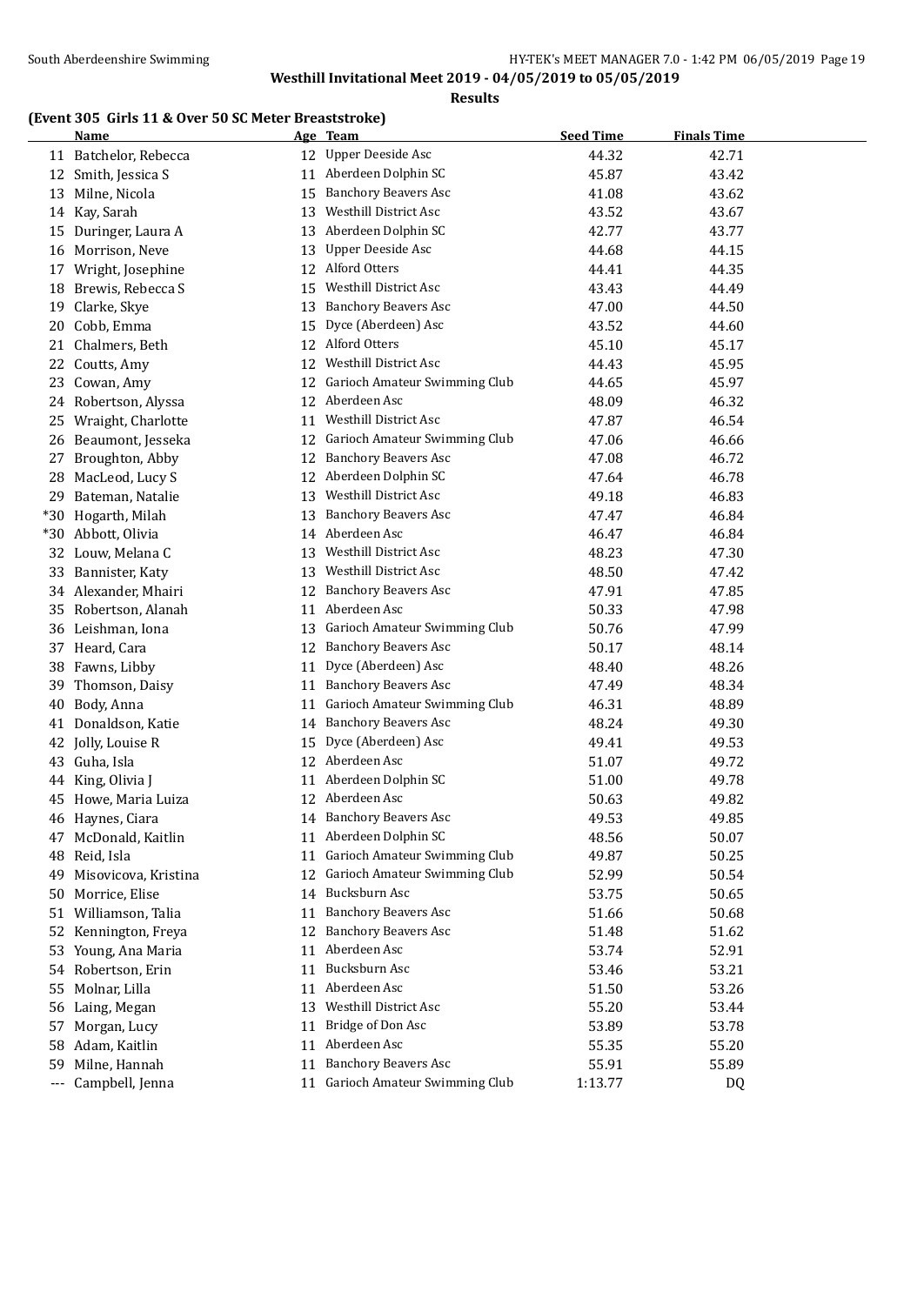#### South Aberdeenshire Swimming **Example 20** HY-TEK's MEET MANAGER 7.0 - 1:42 PM 06/05/2019 Page 20 **Westhill Invitational Meet 2019 - 04/05/2019 to 05/05/2019**

**Results**

#### **Event 306 Boys 11 & Over 50 SC Meter Butterfly**

|    | Name                      |    | Age Team                      | <b>Seed Time</b> | <b>Finals Time</b> |
|----|---------------------------|----|-------------------------------|------------------|--------------------|
|    | 1 Bryce, Robert A         |    | 24 Aberdeen Dolphin SC        | 24.09            | 24.42              |
|    | 2 Meldrum, Bradley C      |    | 18 Aberdeen Dolphin SC        | 27.87            | 28.05              |
| 3  | Ferguson, Chris J         |    | 37 Aberdeen Dolphin SC        | 28.14            | 28.06              |
|    | 4 Petrie, Liam            |    | 16 Upper Deeside Asc          | 29.14            | 28.68              |
| 5. | Ferguson, Ben             | 19 | Westhill District Asc         | 28.30            | 28.73              |
|    | 6 Brechenser, Kieran M    |    | 14 Aberdeen Dolphin SC        | 29.92            | 29.25              |
| 7  | Sinclair, Aaron           | 17 | <b>Westhill District Asc</b>  | 29.39            | 29.35              |
| 8  | Ward, Logan J             | 14 | Aberdeen Dolphin SC           | 30.58            | 29.75              |
| 9  | Macmillan, Philip J       | 14 | Westhill District Asc         | 31.44            | 30.14              |
| 10 | Christie, Thomas G        | 14 | <b>Westhill District Asc</b>  | 31.64            | 30.24              |
|    | 11 Robertson, Euan        | 15 | Westhill District Asc         | 30.53            | 30.30              |
|    | 12 Smith, Michael J       |    | 16 Aberdeen Dolphin SC        | 30.93            | 30.45              |
|    | 13 Brooks, Jonathon R     | 17 | Aberdeen Dolphin SC           | 31.75            | 30.99              |
|    | 14 McLaren, Charlie       | 13 | Westhill District Asc         | 34.51            | 31.70              |
|    | 15 Donald, Ethan          | 14 | Westhill District Asc         | 32.23            | 31.73              |
|    | 16 Elrick, Lewis          | 13 | Westhill District Asc         | 34.19            | 31.96              |
|    | 17 Leonard, Matthew       | 15 | <b>Banchory Beavers Asc</b>   | 33.77            | 31.98              |
| 18 | Clark, Alex               | 13 | Dyce (Aberdeen) Asc           | 33.48            | 32.89              |
|    | 19 Fearn, Dean            | 11 | Stonehaven Asc                | 34.34            | 33.09              |
| 20 | Walker, Clark D           |    | 14 Aberdeen Dolphin SC        | 33.04            | 33.16              |
| 21 | Campbell, Andrew          |    | 14 Thurso A.S.C.              | 33.54            | 33.51              |
|    | 22 Ward, Irvine J         |    | 12 Aberdeen Dolphin SC        | 35.57            | 35.53              |
|    | 23 McCombie, Dylan        |    | 12 Banchory Beavers Asc       | 37.22            | 36.66              |
|    | 24 Shulayev-Barnes, Oscar | 12 | Aberdeen Asc                  | 38.70            | 37.66              |
| 25 | Shulayev-Barnes, Henry    | 11 | Aberdeen Asc                  | 39.19            | 38.80              |
|    | 26 Storer, Edward         | 11 | <b>Banchory Beavers Asc</b>   | 41.63            | 39.19              |
| 27 | Geddie, Nathan            | 11 | Garioch Amateur Swimming Club | 43.73            | 40.31              |
| 28 | Boddie, James             | 11 | Garioch Amateur Swimming Club | 39.06            | 40.34              |
| 29 | Considine, Aaron          | 11 | <b>Banchory Beavers Asc</b>   | 43.61            | 40.36              |
| 30 | Douglas, Samuel           | 12 | <b>Westhill District Asc</b>  | 45.72            | 41.24              |
| 31 | Maciver, Ruaridh          | 11 | Aberdeen Asc                  | 47.16            | 41.88              |
|    | 32 Greer, Alex            | 11 | <b>Banchory Beavers Asc</b>   | 44.12            | 42.12              |
|    | 33 Lewis, Blake S         |    | 13 Aberdeen Dolphin SC        | 50.06            | 43.64              |
|    | 34 Clarke, Ethan          | 11 | <b>Banchory Beavers Asc</b>   | 48.84            | 45.67              |
|    | 35 Pritchard, Hayden      | 12 | Garioch Amateur Swimming Club | 47.30            | 48.27              |
|    | --- Milner, Joseph        | 13 | Aberdeen Dolphin SC           | 37.71            | <b>DQ</b>          |
|    | Bell, Andrew J            | 13 | Aberdeen Dolphin SC           | 40.20            | DQ                 |
|    | --- Morgan, Nathan        | 12 | Dyce (Aberdeen) Asc           | 50.06            | DQ                 |
|    |                           |    |                               |                  |                    |

# **Event 307 Girls 11-13 200 SC Meter IM**

| Name                 |     | Age Team                         | <b>Seed Time</b> | <b>Finals Time</b> |  |
|----------------------|-----|----------------------------------|------------------|--------------------|--|
| 1 Reece, Laura L     |     | 13 Aberdeen Dolphin SC           | 2:43.88          | 2:44.86            |  |
| 2 Bristo, Emma       |     | Bridge of Don Asc                | 2:57.65          | 2:54.27            |  |
| 3 Morrison, Neve     |     | 13 Upper Deeside Asc             | 2:55.53          | 2:56.86            |  |
| 4 McPherson, Grace   | 11  | Aberdeen Asc                     | 3:07.76          | 2:57.22            |  |
| 5 Duringer, Laura A  |     | 13 Aberdeen Dolphin SC           | 3:02.09          | 3:03.42            |  |
| 6 Hogarth, Milah     | 13  | Banchory Beavers Asc             | 3:08.56          | 3:03.97            |  |
| 7 Woolsey, Laura     | 13. | Alford Otters                    | 3:10.91          | 3:04.16            |  |
| 8 Batchelor, Rebecca |     | 12 Upper Deeside Asc             | 3:14.31          | 3:05.03            |  |
| 9 Wright, Josephine  | 12. | Alford Otters                    | 3:09.78          | 3:06.08            |  |
| 10 Cowan, Amy        |     | 12 Garioch Amateur Swimming Club | 3:15.82          | 3:07.96            |  |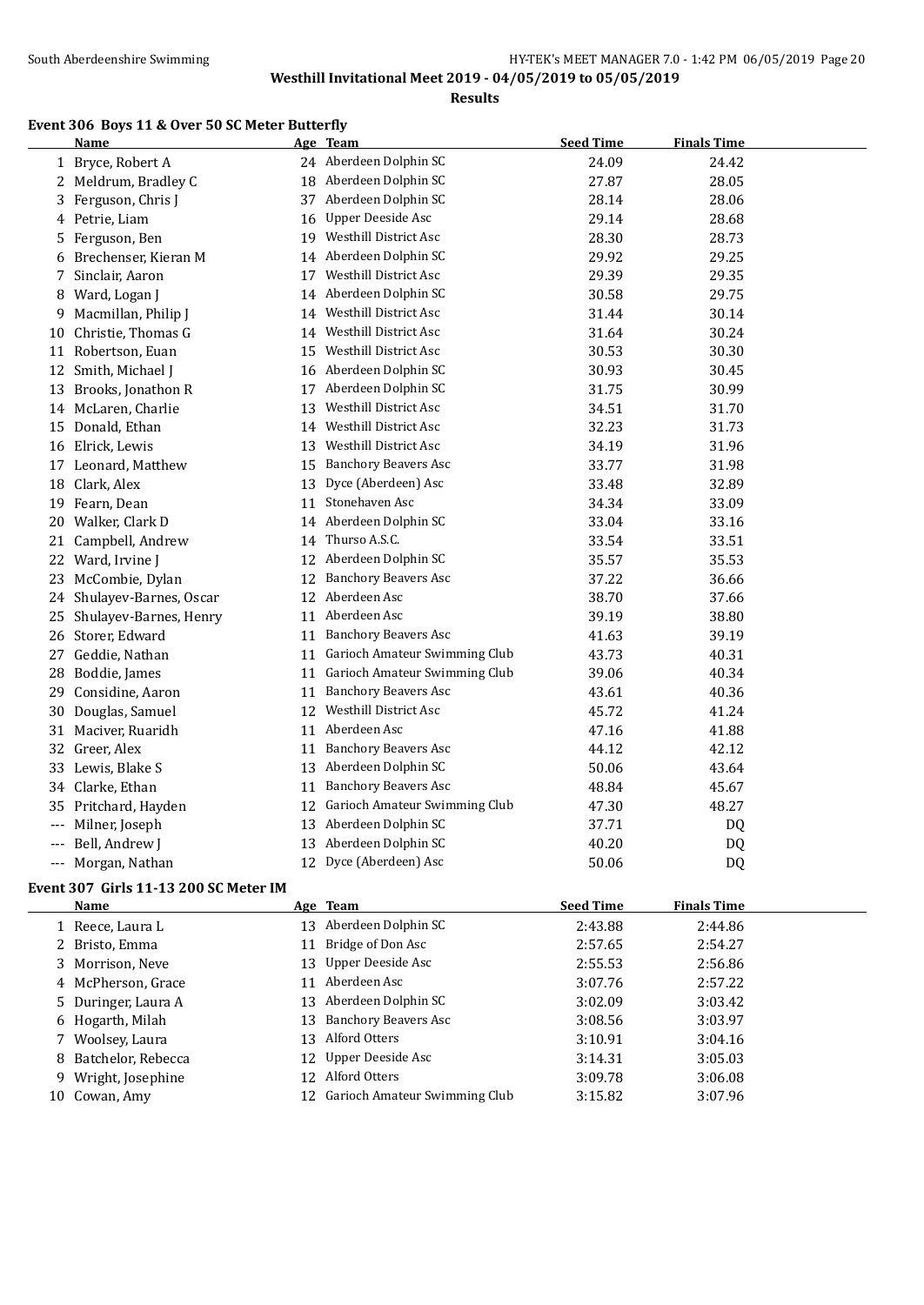**Results**

#### **(Event 307 Girls 11-13 200 SC Meter IM)**

|    | <b>Name</b>                                     |    | Age Team                      | <b>Seed Time</b> | <b>Finals Time</b> |
|----|-------------------------------------------------|----|-------------------------------|------------------|--------------------|
|    | 11 Smith, Jessica S                             |    | 11 Aberdeen Dolphin SC        | 3:24.10          | 3:11.89            |
| 12 | Ogedengbe, Simi                                 | 13 | Aberdeen Asc                  | 3:08.63          | 3:13.99            |
|    | 13 Alexander, Mhairi                            | 12 | <b>Banchory Beavers Asc</b>   | 3:12.14          | 3:14.32            |
|    | 14 Thomson, Daisy                               | 11 | <b>Banchory Beavers Asc</b>   | 3:25.74          | 3:14.62            |
| 15 | Clarke, Skye                                    | 13 | <b>Banchory Beavers Asc</b>   | 3:23.47          | 3:14.73            |
|    | 16 Broughton, Abby                              | 12 | <b>Banchory Beavers Asc</b>   | 3:21.93          | 3:18.60            |
| 17 | Body, Anna                                      | 11 | Garioch Amateur Swimming Club | 3:18.72          | 3:18.99            |
|    | 18 Misovicova, Kristina                         | 12 | Garioch Amateur Swimming Club | 3:26.72          | 3:19.68            |
|    | 19 Crockett, Hannah                             | 12 | Bridge of Don Asc             | 3:18.03          | 3:20.47            |
|    | 20 Williamson, Talia                            | 11 | <b>Banchory Beavers Asc</b>   | 3:25.38          | 3:20.49            |
|    | 21 Robertson, Alanah                            | 11 | Aberdeen Asc                  | 3:37.38          | 3:21.37            |
|    | 22 Kennington, Freya                            |    | 12 Banchory Beavers Asc       | 3:29.12          | 3:22.48            |
|    | 23 Chalmers, Beth                               |    | 12 Alford Otters              | 3:22.91          | 3:24.73            |
|    | 24 Guha, Isla                                   |    | 12 Aberdeen Asc               | 3:34.57          | 3:25.89            |
|    | 25 Morgan, Lucy                                 | 11 | Bridge of Don Asc             | 3:23.94          | 3:27.35            |
|    | 26 McDonald, Kaitlin                            |    | 11 Aberdeen Dolphin SC        | 3:26.10          | 3:33.12            |
|    | 27 Molnar, Lilla                                |    | 11 Aberdeen Asc               | 3:27.34          | 3:35.67            |
|    | 28 Robertson, Erin                              | 11 | Bucksburn Asc                 | 3:42.64          | 3:44.12            |
|    | 29 Milne, Hannah                                | 11 | <b>Banchory Beavers Asc</b>   | 3:42.75          | 3:46.65            |
|    | --- Heard, Cara                                 |    | 12 Banchory Beavers Asc       | 3:13.81          | DQ                 |
|    | Event 307 Girls 14-15 200 SC Meter IM           |    |                               |                  |                    |
|    | <b>Name</b>                                     |    | Age Team                      | <b>Seed Time</b> | <b>Finals Time</b> |
|    | 1 Ross, Hannah E                                |    | 14 Westhill District Asc      | 2:41.87          | 2:39.62            |
|    | 2 Beattie, Elise                                |    | 14 Upper Deeside Asc          | 2:48.09          | 2:48.30            |
|    | 3 Ironside, Hayleigh                            |    | 15 Aberdeen Asc               | 2:56.63          | 2:52.53            |
|    | 4 Reynard, Maya L                               |    | 14 Aberdeen Dolphin SC        | 2:47.58          | 2:53.88            |
| 5. | Rhodes, Jessica                                 |    | 14 Aberdeen Asc               | 2:57.73          | 2:54.07            |
|    | 6 Walber, Erica                                 | 14 | Bridge of Don Asc             | 2:58.72          | 3:00.06            |
|    | 7 Milne, Nicola                                 | 15 | <b>Banchory Beavers Asc</b>   | 2:46.11          | 3:00.74            |
| 8  | Robertson, Nicola                               | 15 | Aberdeen Asc                  | 3:29.86          | 3:14.43            |
| 9  | Donaldson, Katie                                | 14 | <b>Banchory Beavers Asc</b>   | 3:05.85          | 3:16.64            |
|    | 10 Abbott, Olivia                               | 14 | Aberdeen Asc                  | 3:22.17          | 3:18.68            |
|    | 11 Morrice, Elise                               | 14 | Bucksburn Asc                 | 3:27.22          | 3:25.23            |
|    | 12 Haynes, Ciara                                | 14 | <b>Banchory Beavers Asc</b>   | 3:21.47          | 3:28.86            |
|    |                                                 |    |                               |                  |                    |
|    | Event 307 Girls 16 & Over 200 SC Meter IM       |    |                               |                  |                    |
|    | <b>Name</b>                                     |    | Age Team<br>17 Aberdeen Asc   | <b>Seed Time</b> | <b>Finals Time</b> |
|    | 1 Reid, Rebecca                                 |    | 16 Westhill District Asc      | 2:23.73          | 2:29.07            |
|    | 2 Sutherland, Elle                              |    | 16 Aberdeen Asc               | 2:31.03          | 2:29.39            |
| 3  | Addison, Melissa                                |    | 16 Aberdeen Asc               | 3:24.20          | 3:08.19            |
|    | 4 Addison, Faye                                 |    |                               | 3:12.97          | 3:10.68            |
|    | 5 Cooper, Nicole                                |    | 16 Dyce (Aberdeen) Asc        | 3:12.17          | 3:14.23            |
|    | Event 308 Boys 11 & Over 400 SC Meter Freestyle |    |                               |                  |                    |
|    | <b>Name</b>                                     |    | <u>Age Team</u>               | <b>Seed Time</b> | <b>Finals Time</b> |
|    | 1 Petrie, Liam                                  |    | 16 Upper Deeside Asc          | 4:33.30          | 4:29.61            |
|    | 2 Sutherland, Ethan                             |    | 15 Westhill District Asc      | 4:40.95          | 4:34.22            |
|    | 3 Berryman, Angus H                             |    | 14 Westhill District Asc      | 4:53.72          | 4:44.36            |
|    | 4 Christie, Thomas G                            |    | 14 Westhill District Asc      | 4:56.17          | 4:52.45            |
|    | 5 Hayes, Ciaran                                 |    | 13 Aberdeen Asc               | 5:05.60          | 4:57.62            |
|    | 6 Donald, Ethan                                 |    | 14 Westhill District Asc      | 4:52.22          | 4:58.33            |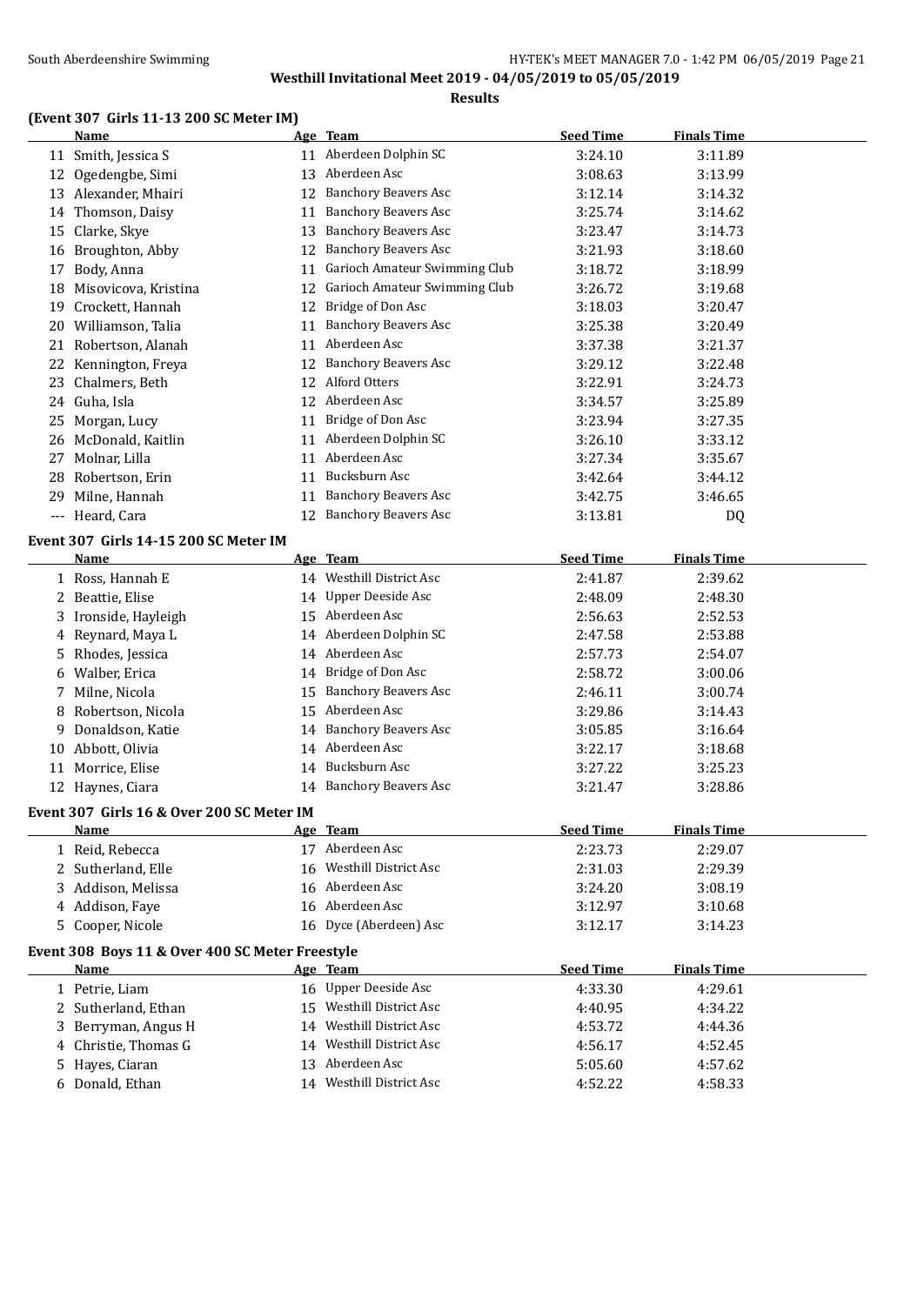**Results**

# **(Event 308 Boys 11 & Over 400 SC Meter Freestyle)**

|                     | <b>Name</b>                                   |    | Age Team                                                   | <b>Seed Time</b>   | <b>Finals Time</b> |
|---------------------|-----------------------------------------------|----|------------------------------------------------------------|--------------------|--------------------|
|                     | 7 Scoular, Scott                              |    | 15 Aberdeen Asc                                            | 5:02.37            | 4:58.38            |
|                     | 8 Mitchell, Jack                              | 13 | Bridge of Don Asc                                          | 5:28.67            | 5:01.52            |
|                     | 9 Elrick, Lewis                               | 13 | Westhill District Asc                                      | 5:31.50            | 5:10.64            |
|                     | 10 Scott, Matthew                             | 15 | Aberdeen Asc                                               | 5:24.26            | 5:14.12            |
| 11                  | Thomson, Calum                                | 13 | Aberdeen Asc                                               | 5:16.86            | 5:16.53            |
|                     | 12 Liversedge, Torin                          | 11 | Upper Deeside Asc                                          | 5:24.03            | 5:17.92            |
|                     | 13 Molnar, Kristof                            |    | 14 Aberdeen Asc                                            | 5:38.31            | 5:24.63            |
|                     | 14 Ward, Irvine J                             | 12 | Aberdeen Dolphin SC                                        | 5:38.47            | 5:33.03            |
|                     | 15 Boddie, James                              |    | 11 Garioch Amateur Swimming Club                           | 5:51.06            | 5:36.09            |
|                     | 16 Shulayev-Barnes, Oscar                     |    | 12 Aberdeen Asc                                            | 5:53.75            | 5:37.57            |
| 17                  | McCombie, Dylan                               |    | 12 Banchory Beavers Asc                                    | 5:52.58            | 6:09.73            |
|                     | 18 Maciver, Ruaridh                           |    | 11 Aberdeen Asc                                            | 6:14.41            | 6:17.15            |
|                     | Event 401 Girls 11-13 200 SC Meter Backstroke |    |                                                            |                    |                    |
|                     | Name                                          |    | Age Team                                                   | <b>Seed Time</b>   | <b>Finals Time</b> |
|                     | 1 Ligtendag, Faye                             |    | 13 Stonehaven Asc                                          | 3:41.16            | 2:44.01            |
|                     | 2 Morrison, Neve                              |    | 13 Upper Deeside Asc                                       | 2:53.21            | 2:47.94            |
|                     | 3 McPherson, Grace                            | 11 | Aberdeen Asc                                               | 3:04.36            | 2:51.43            |
|                     | 4 Ligtendag, Gemma                            | 13 | Stonehaven Asc                                             | 3:03.16            | 2:53.14            |
|                     | 5 Dempster, Emma                              | 13 | Upper Deeside Asc                                          | 2:57.08            | 2:53.58            |
|                     | 6 Leishman, Iona                              | 13 | Garioch Amateur Swimming Club                              | 3:00.09            | 2:57.11            |
|                     | 7 Howe, Maria Luiza                           | 12 | Aberdeen Asc                                               | 3:19.28            | 3:00.12            |
|                     |                                               |    | 13 Banchory Beavers Asc                                    | 3:06.91            |                    |
|                     | 8 Hogarth, Milah                              |    | <b>Upper Deeside Asc</b>                                   |                    | 3:01.61<br>3:04.73 |
|                     | 9 Batchelor, Rebecca<br>10 Heard, Cara        | 12 | 12 Banchory Beavers Asc                                    | 3:24.00<br>3:08.68 |                    |
|                     |                                               |    | Garioch Amateur Swimming Club                              |                    | 3:07.68            |
| 11                  | Cowan, Amy                                    | 12 |                                                            | 3:00.64            | 3:08.29            |
| 12                  | Duringer, Laura A                             | 13 | Aberdeen Dolphin SC                                        | 3:07.92            | 3:08.99            |
|                     | 13 Kennington, Freya                          | 12 | <b>Banchory Beavers Asc</b><br><b>Banchory Beavers Asc</b> | 3:10.38            | 3:09.80            |
|                     | 14 Alexander, Mhairi                          | 12 |                                                            | 3:07.69            | 3:09.90            |
|                     | 15 Misovicova, Kristina                       | 12 | Garioch Amateur Swimming Club<br>Aberdeen Asc              | 3:14.50            | 3:10.01            |
|                     | 16 Robertson, Alyssa                          | 12 | Aberdeen Asc                                               | 3:25.07            | 3:10.26            |
| 17                  | Ogedengbe, Simi                               | 13 | Garioch Amateur Swimming Club                              | 3:10.92            | 3:14.66            |
| 18                  | Body, Anna                                    | 11 |                                                            | 3:12.91            | 3:15.12            |
| 19                  | Chalmers, Beth                                | 12 | Alford Otters                                              | 3:25.89            | 3:16.13            |
|                     | 20 Broughton, Abby                            | 12 | <b>Banchory Beavers Asc</b>                                | 3:17.77            | 3:17.05            |
|                     | 21 Reid, Isla                                 |    | 11 Garioch Amateur Swimming Club                           | 3:19.56            | 3:18.18            |
|                     | 22 Robertson, Alanah                          |    | 11 Aberdeen Asc                                            | 3:27.08            | 3:19.09            |
|                     | 23 Guha, Isla                                 |    | 12 Aberdeen Asc                                            | 3:34.69            | 3:24.28            |
|                     | 24 Young, Ana Maria                           |    | 11 Aberdeen Asc                                            | 4:05.76            | 3:36.77            |
|                     | 25 Fawns, Libby                               | 11 | Dyce (Aberdeen) Asc                                        | 3:52.94            | 3:44.77            |
| 26                  | Cruickshank, Fay                              | 11 | Dyce (Aberdeen) Asc                                        | 4:14.47            | 3:58.41            |
| $---$               | Clarke, Skye                                  | 13 | <b>Banchory Beavers Asc</b>                                | 3:20.02            | DQ                 |
| $\qquad \qquad - -$ | Woolsey, Laura                                | 13 | Alford Otters                                              | 3:08.60            | DQ                 |
| $---$               | Molnar, Lilla                                 | 11 | Aberdeen Asc                                               | 3:23.91            | DQ                 |
|                     | --- Adam, Kaitlin                             |    | 11 Aberdeen Asc                                            | 3:40.42            | DQ                 |
|                     | Event 401 Girls 14-15 200 SC Meter Backstroke |    |                                                            |                    |                    |
|                     | <b>Name</b>                                   |    | Age Team                                                   | <b>Seed Time</b>   | <b>Finals Time</b> |
|                     | 1 Ross, Hannah E                              |    | 14 Westhill District Asc                                   | 2:36.69            | 2:32.79            |
|                     | 2 Lumsden, Ruby                               | 15 | <b>Banchory Beavers Asc</b>                                | 2:41.12            | 2:44.54            |
| 3                   | Cook, Lorna                                   | 14 | Dyce (Aberdeen) Asc                                        | 2:57.61            | 2:45.52            |
|                     | 4 Beattie, Elise                              |    | 14 Upper Deeside Asc                                       | 2:42.82            | 2:46.94            |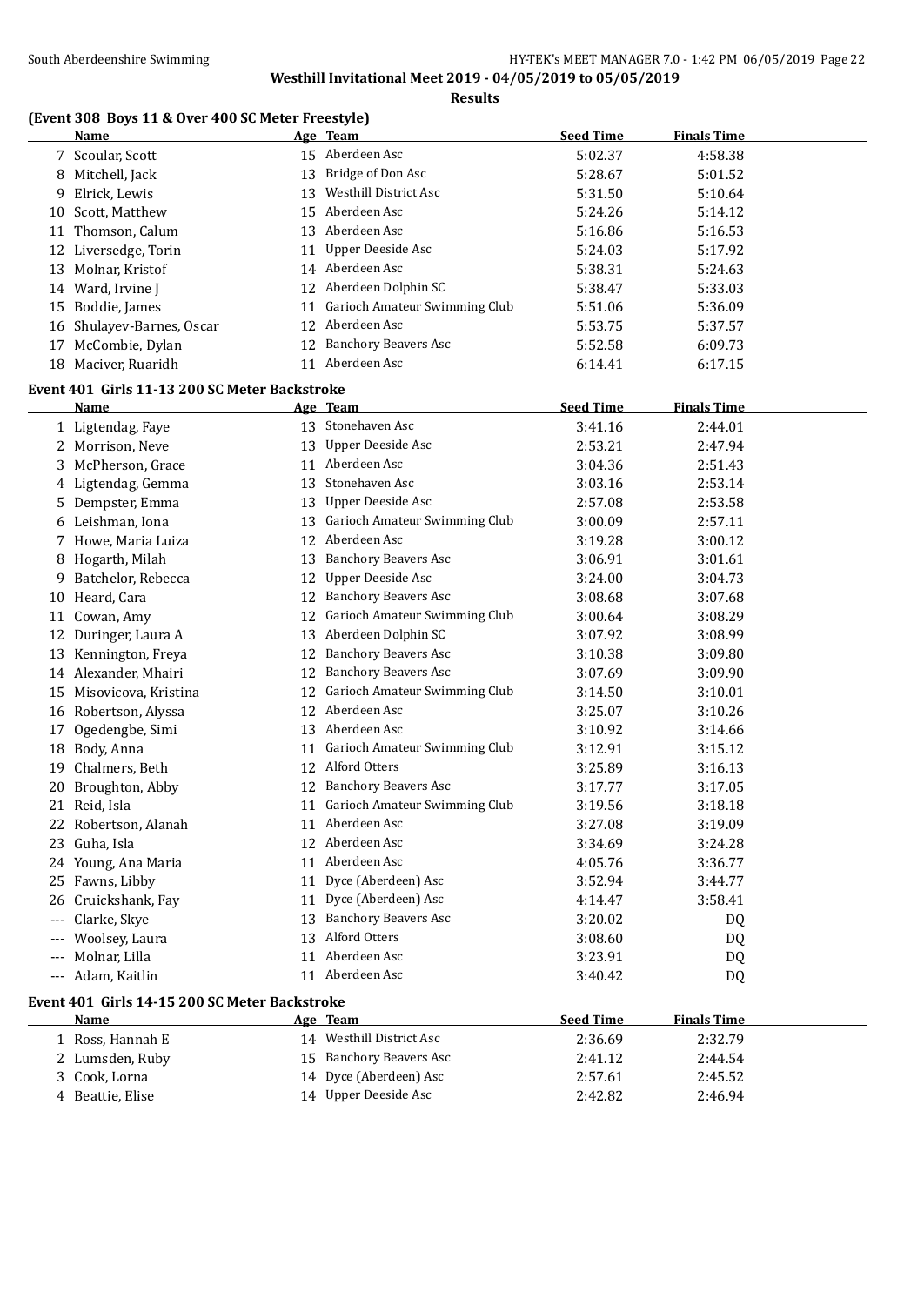**Results**

# **(Event 401 Girls 14-15 200 SC Meter Backstroke)**

|    | <b>Name</b>                                       |    | Age Team                         | <b>Seed Time</b> | <b>Finals Time</b> |  |
|----|---------------------------------------------------|----|----------------------------------|------------------|--------------------|--|
|    | 5 Rhodes, Jessica                                 |    | 14 Aberdeen Asc                  | 2:55.76          | 2:47.01            |  |
|    | 6 Lewsey, Alice                                   |    | 14 Banchory Beavers Asc          | 2:41.05          | 2:50.85            |  |
|    | 7 May, Rachel                                     | 14 | Thurso A.S.C.                    | 2:49.04          | 2:53.03            |  |
| 8  | Walber, Erica                                     |    | 14 Bridge of Don Asc             | 3:36.20          | 2:56.42            |  |
| 9  | MacLeod, Freya G                                  |    | 14 Aberdeen Dolphin SC           | 2:54.85          | 2:58.59            |  |
| 10 | Robertson, Nicola                                 | 15 | Aberdeen Asc                     | 3:21.41          | 3:12.96            |  |
| 11 | Abbott, Olivia                                    |    | 14 Aberdeen Asc                  | 3:26.14          | 3:13.54            |  |
|    | 12 Haynes, Ciara                                  |    | 14 Banchory Beavers Asc          | 3:11.79          | 3:18.73            |  |
|    | 13 Attarchi, Yasmin                               |    | 15 Aberdeen Asc                  | 3:41.45          | 3:28.48            |  |
|    | Event 401 Girls 16 & Over 200 SC Meter Backstroke |    |                                  |                  |                    |  |
|    | Name                                              |    | Age Team                         | <b>Seed Time</b> | <b>Finals Time</b> |  |
|    | 1 Addison, Melissa                                |    | 16 Aberdeen Asc                  | 3:05.82          | 3:06.19            |  |
|    | 2 Addison, Faye                                   |    | 16 Aberdeen Asc                  | 3:26.20          | 3:09.27            |  |
|    |                                                   |    |                                  |                  |                    |  |
|    | Event 402 Boys 11-13 200 SC Meter Butterfly       |    |                                  |                  |                    |  |
|    | <b>Name</b>                                       |    | Age Team                         | <b>Seed Time</b> | <b>Finals Time</b> |  |
|    | 1 Clubb, Finlay M                                 |    | 13 Aberdeen Dolphin SC           | 2:43.81          | 2:38.14            |  |
|    | 2 Hayes, Ciaran                                   |    | 13 Aberdeen Asc                  | 2:58.50          | 2:55.59            |  |
|    | 3 Mitchell, Jack                                  |    | 13 Bridge of Don Asc             | 3:13.45          | 2:56.57            |  |
|    | 4 Boddie, James                                   |    | 11 Garioch Amateur Swimming Club | 5:02.01          | 3:22.23            |  |
|    | 5 Douglas, Samuel                                 |    | 12 Westhill District Asc         | 3:57.71          | 3:43.17            |  |
|    | 6 Thomson, Calum                                  |    | 13 Aberdeen Asc                  | 4:18.16          | 3:51.13            |  |
|    | Event 402 Boys 14-15 200 SC Meter Butterfly       |    |                                  |                  |                    |  |
|    | Name                                              |    | Age Team                         | <b>Seed Time</b> | <b>Finals Time</b> |  |
|    | 1 Ward, Logan J                                   |    | 14 Aberdeen Dolphin SC           | 2:32.98          | 2:27.66            |  |
|    | 2 Scoular, Scott                                  |    | 15 Aberdeen Asc                  | 3:06.67          | 3:04.24            |  |
|    | 3 Molnar, Kristof                                 |    | 14 Aberdeen Asc                  | 3:15.02          | 3:04.97            |  |
|    | Event 402 Boys 16 & Over 200 SC Meter Butterfly   |    |                                  |                  |                    |  |
|    | Name                                              |    | Age Team                         | <b>Seed Time</b> | <b>Finals Time</b> |  |
|    | 1 Smith, Michael J                                |    | 16 Aberdeen Dolphin SC           | 2:47.87          | 2:49.56            |  |
|    |                                                   |    |                                  |                  |                    |  |
|    | Event 403 Girls 11-13 100 SC Meter Breaststroke   |    |                                  |                  |                    |  |
|    | Name                                              |    | Age Team                         | <b>Seed Time</b> | <b>Finals Time</b> |  |
|    | 1 Ligtendag, Faye                                 |    | 13 Stonehaven Asc                | 1:26.15          | 1:26.09            |  |
|    | 2 Ligtendag, Gemma                                |    | 13 Stonehaven Asc                | 1:26.71          | 1:26.19            |  |
|    | 3 Morrison, Hannah                                |    | 13 Westhill District Asc         | 1:32.47          | 1:26.60            |  |
| 4  | Palmer, Nyah M                                    |    | 13 Aberdeen Dolphin SC           | 1:38.56          | 1:30.22            |  |
| 5. | Kay, Sarah                                        | 13 | Westhill District Asc            | 1:35.19          | 1:32.61            |  |
| 6  | Wright, Josephine                                 | 12 | Alford Otters                    | 1:34.72          | 1:33.71            |  |
| 7  | Morrison, Neve                                    | 13 | Upper Deeside Asc                | 1:37.29          | 1:35.45            |  |
| 8  | Batchelor, Rebecca                                | 12 | <b>Upper Deeside Asc</b>         | 1:36.87          | 1:35.49            |  |
| 9  | Brechin, Kirsty J                                 | 11 | Aberdeen Dolphin SC              | 1:38.69          | 1:36.29            |  |
| 10 | Smith, Jessica S                                  | 11 | Aberdeen Dolphin SC              | 1:45.00          | 1:36.58            |  |
| 11 | Fraser, Eden                                      | 11 | Dyce (Aberdeen) Asc              | 1:36.73          | 1:37.21            |  |
| 12 | Dempster, Emma                                    | 13 | Upper Deeside Asc                | 1:36.19          | 1:37.78            |  |
| 13 | Coutts, Amy                                       | 12 | <b>Westhill District Asc</b>     | 1:37.88          | 1:38.49            |  |
| 14 | McPherson, Grace                                  | 11 | Aberdeen Asc                     | 1:41.93          | 1:38.63            |  |
| 15 | Clarke, Skye                                      | 13 | <b>Banchory Beavers Asc</b>      | 1:38.91          | 1:38.66            |  |
| 16 | Louw, Melana C                                    | 13 | Westhill District Asc            | 1:43.08          | 1:38.78            |  |
|    | 17 Bateman, Natalie                               |    | 13 Westhill District Asc         | 1:47.91          | 1:41.56            |  |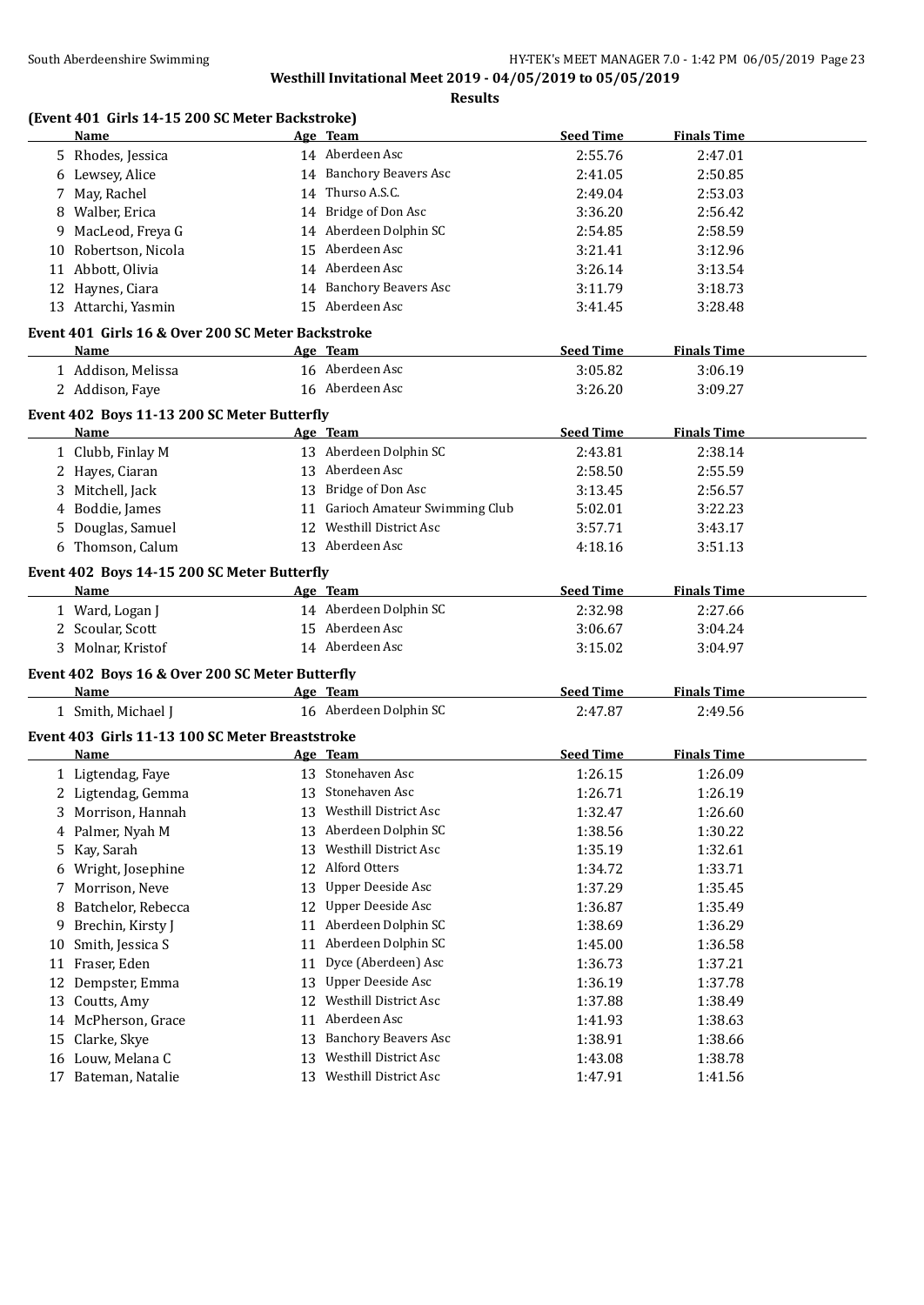#### **(Event 403 Girls 11-13 100 SC Meter Breaststroke)**

|   | <b>Name</b>                                     |    | Age Team                         | <b>Seed Time</b> | <b>Finals Time</b> |  |
|---|-------------------------------------------------|----|----------------------------------|------------------|--------------------|--|
|   | 18 Chalmers, Beth                               |    | 12 Alford Otters                 | 1:40.27          | 1:41.96            |  |
|   | 19 Robertson, Alyssa                            |    | 12 Aberdeen Asc                  | 1:51.54          | 1:42.94            |  |
|   | 20 Wraight, Charlotte                           |    | 11 Westhill District Asc         | 1:46.34          | 1:43.18            |  |
|   | 21 Cowan, Amy                                   |    | 12 Garioch Amateur Swimming Club | 1:43.32          | 1:43.24            |  |
|   | 22 Beaumont, Jesseka                            |    | 12 Garioch Amateur Swimming Club | 1:43.63          | 1:44.54            |  |
|   | 23 Broughton, Abby                              |    | 12 Banchory Beavers Asc          | 1:41.92          | 1:44.79            |  |
|   | 24 Hogarth, Milah                               |    | 13 Banchory Beavers Asc          | 1:44.23          | 1:44.82            |  |
|   | 25 Bannister, Katy                              | 13 | Westhill District Asc            | 1:44.20          | 1:45.09            |  |
|   | 26 Howe, Maria Luiza                            |    | 12 Aberdeen Asc                  | 1:52.73          | 1:45.15            |  |
|   | 27 Fawns, Libby                                 |    | 11 Dyce (Aberdeen) Asc           | 1:43.56          | 1:45.68            |  |
|   | 28 Thomson, Daisy                               |    | 11 Banchory Beavers Asc          | 1:52.35          | 1:46.16            |  |
|   | 29 Alexander, Mhairi                            |    | 12 Banchory Beavers Asc          | 1:42.36          | 1:46.82            |  |
|   | 30 Chandu, Danielle                             |    | 12 Bridge of Don Asc             | 1:46.50          | 1:47.02            |  |
|   | 31 Heard, Cara                                  |    | 12 Banchory Beavers Asc          | 1:48.07          | 1:47.15            |  |
|   | 32 Body, Anna                                   |    | 11 Garioch Amateur Swimming Club | 1:41.14          | 1:47.45            |  |
|   | 33 Robertson, Alanah                            |    | 11 Aberdeen Asc                  | 1:49.12          | 1:49.25            |  |
|   | 34 Misovicova, Kristina                         |    | 12 Garioch Amateur Swimming Club | 1:50.82          | 1:49.85            |  |
|   | 35 Reid, Isla                                   |    | 11 Garioch Amateur Swimming Club | 1:52.13          | 1:50.69            |  |
|   | 36 Williamson, Talia                            |    | 11 Banchory Beavers Asc          | 1:53.44          | 1:51.82            |  |
|   | 37 King, Olivia J                               |    | 11 Aberdeen Dolphin SC           | 2:06.33          | 1:52.37            |  |
|   | 38 Young, Ana Maria                             |    | 11 Aberdeen Asc                  | 2:01.97          | 1:53.52            |  |
|   | 39 Morgan, Lucy                                 |    | 11 Bridge of Don Asc             | 2:00.35          | 1:53.64            |  |
|   | 40 Guha, Isla                                   |    | 12 Aberdeen Asc                  | 1:58.02          | 1:53.75            |  |
|   | 41 Laing, Megan                                 |    | 13 Westhill District Asc         | 1:55.28          | 1:53.98            |  |
|   | 42 Kennington, Freya                            |    | 12 Banchory Beavers Asc          | 1:52.66          | 1:54.25            |  |
|   | 43 Robertson, Erin                              |    | 11 Bucksburn Asc                 | 1:58.29          | 1:58.22            |  |
|   | 44 Milne, Hannah                                |    | 11 Banchory Beavers Asc          | 1:57.07          | 1:58.51            |  |
|   | 45 Adam, Kaitlin                                |    | 11 Aberdeen Asc                  | 2:07.80          | 1:59.70            |  |
|   | 46 Molnar, Lilla                                |    | 11 Aberdeen Asc                  | 1:52.31          | 2:00.93            |  |
|   | --- Leishman, Iona                              |    | 13 Garioch Amateur Swimming Club | 2:09.40          | DQ                 |  |
|   | Event 403 Girls 14-15 100 SC Meter Breaststroke |    |                                  |                  |                    |  |
|   | Name                                            |    | <u>Age Team</u>                  | <b>Seed Time</b> | <b>Finals Time</b> |  |
|   | 1 Yuda, Faith                                   |    | 14 Stonehaven Asc                | 1:27.15          | 1:25.30            |  |
|   | 2 Cox, Cerys K                                  |    | 14 Westhill District Asc         | 1:28.37          | 1:28.47            |  |
|   | 3 Ross, Hannah E                                |    | 14 Westhill District Asc         | 1:31.03          | 1:29.12            |  |
|   | 4 Beattie, Elise                                |    | 14 Upper Deeside Asc             | 1:28.75          | 1:30.10            |  |
|   | 5 Lumsden, Ruby                                 |    | 15 Banchory Beavers Asc          | 1:27.81          | 1:30.29            |  |
|   | 6 Brewis, Rebecca S                             | 15 | Westhill District Asc            | 1:33.65          | 1:34.43            |  |
|   | 7 Ironside, Hayleigh                            |    | 15 Aberdeen Asc                  | 1:40.25          | 1:38.81            |  |
| 8 | Robertson, Nicola                               | 15 | Aberdeen Asc                     | 1:49.00          | 1:43.97            |  |
| 9 | Abbott, Olivia                                  |    | 14 Aberdeen Asc                  | 1:43.26          | 1:46.43            |  |

|    | <b>Name</b>                                         |    | Age Team                    | <b>Seed Time</b> | <b>Finals Time</b> |  |
|----|-----------------------------------------------------|----|-----------------------------|------------------|--------------------|--|
|    | 1 Yuda, Faith                                       |    | 14 Stonehaven Asc           | 1:27.15          | 1:25.30            |  |
|    | 2 Cox, Cerys K                                      | 14 | Westhill District Asc       | 1:28.37          | 1:28.47            |  |
|    | 3 Ross, Hannah E                                    |    | 14 Westhill District Asc    | 1:31.03          | 1:29.12            |  |
|    | 4 Beattie, Elise                                    |    | 14 Upper Deeside Asc        | 1:28.75          | 1:30.10            |  |
|    | 5 Lumsden, Ruby                                     | 15 | <b>Banchory Beavers Asc</b> | 1:27.81          | 1:30.29            |  |
|    | 6 Brewis, Rebecca S                                 | 15 | Westhill District Asc       | 1:33.65          | 1:34.43            |  |
|    | 7 Ironside, Hayleigh                                | 15 | Aberdeen Asc                | 1:40.25          | 1:38.81            |  |
|    | 8 Robertson, Nicola                                 | 15 | Aberdeen Asc                | 1:49.00          | 1:43.97            |  |
|    | 9 Abbott, Olivia                                    |    | 14 Aberdeen Asc             | 1:43.26          | 1:46.43            |  |
| 10 | Jolly, Louise R                                     |    | 15 Dyce (Aberdeen) Asc      | 1:45.90          | 1:49.53            |  |
| 11 | Donaldson, Katie                                    | 14 | Banchory Beavers Asc        | 1:44.37          | 1:49.84            |  |
|    | 12 Haynes, Ciara                                    | 14 | <b>Banchory Beavers Asc</b> | 1:51.08          | 1:54.12            |  |
| 13 | Attarchi, Yasmin                                    | 15 | Aberdeen Asc                | 2:01.21          | 1:55.12            |  |
|    | Event 403 Girls 16 & Over 100 SC Meter Breaststroke |    |                             |                  |                    |  |
|    | Name                                                |    | Age Team                    | <b>Seed Time</b> | <b>Finals Time</b> |  |
|    | 1 Assady, Ronya                                     |    | 18 Aberdeen Asc             | 1:28.48          | 1:30.60            |  |
|    | 2 Cooper, Nicole                                    |    | 16 Dyce (Aberdeen) Asc      | 1:40.54          | 1:38.98            |  |
|    | 3 Addison, Faye                                     |    | 16 Aberdeen Asc             | 1:41.56          | 1:43.23            |  |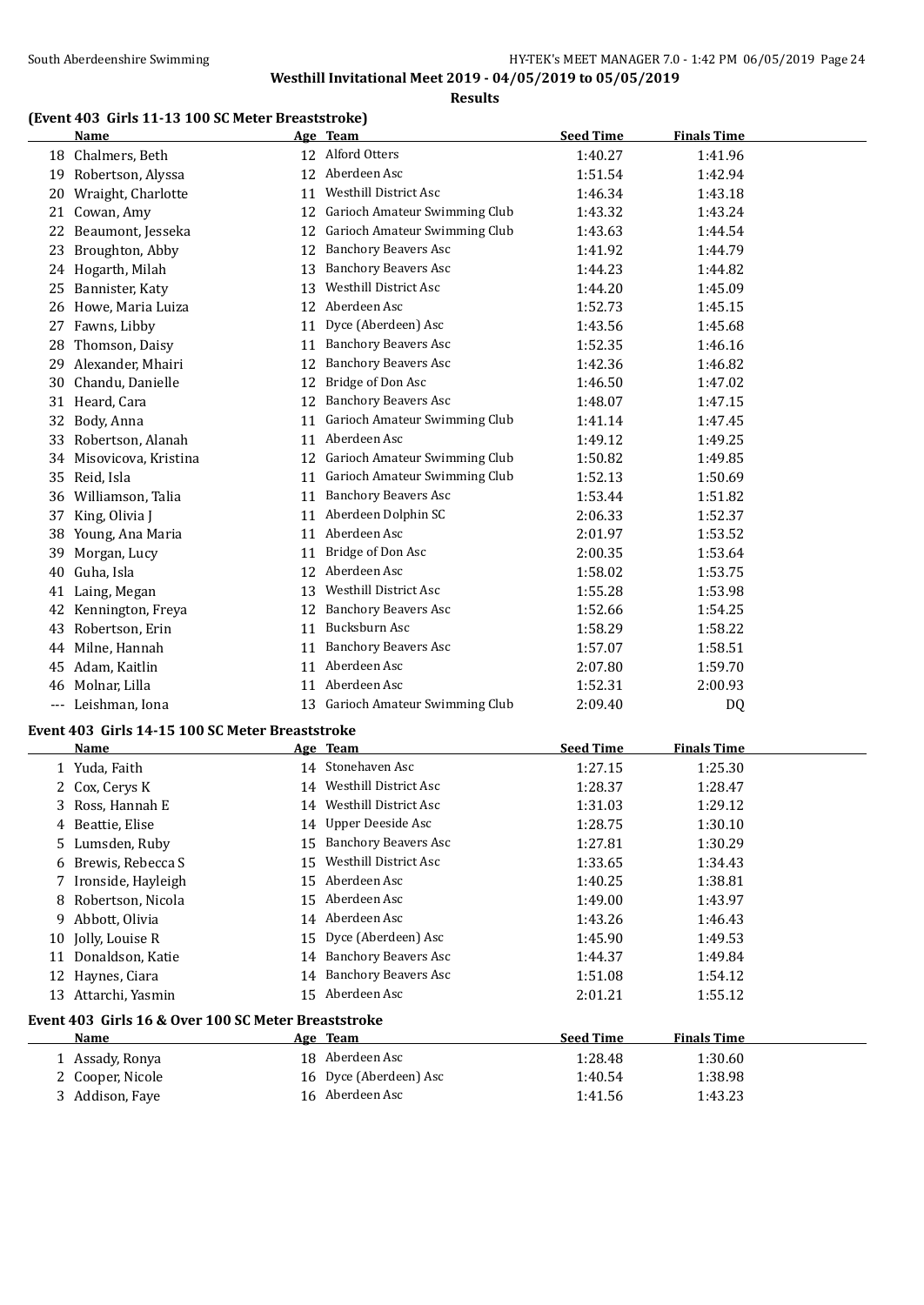## South Aberdeenshire Swimming Supering HY-TEK's MEET MANAGER 7.0 - 1:42 PM 06/05/2019 Page 25 **Westhill Invitational Meet 2019 - 04/05/2019 to 05/05/2019**

**Results**

# **Event 404 Boys 11-13 100 SC Meter Freestyle**<br>Name Age Team

|    | Name                   |    | Age Team                      | <b>Seed Time</b> | <b>Finals Time</b> |  |
|----|------------------------|----|-------------------------------|------------------|--------------------|--|
|    | 1 Clubb, Finlay M      |    | 13 Aberdeen Dolphin SC        | 1:04.28          | 1:01.07            |  |
|    | 2 Liversedge, Torin    | 11 | <b>Upper Deeside Asc</b>      | 1:07.18          | 1:04.17            |  |
|    | 3 Fearn, Dean          | 11 | Stonehaven Asc                | 1:09.11          | 1:05.20            |  |
| 4  | Elrick, Lewis          | 13 | <b>Westhill District Asc</b>  | 1:08.63          | 1:05.56            |  |
| 5  | Mitchell, Jack         | 13 | Bridge of Don Asc             | 1:10.34          | 1:06.85            |  |
| 6  | Hayes, Ciaran          | 13 | Aberdeen Asc                  | 1:08.47          | 1:07.53            |  |
|    | McLaren, Charlie       | 13 | <b>Westhill District Asc</b>  | 1:15.54          | 1:08.63            |  |
| 8  | Smith, Archie C        | 12 | Aberdeen Dolphin SC           | 1:13.25          | 1:09.75            |  |
| 9  | Milner, Joseph         | 13 | Aberdeen Dolphin SC           | 1:15.75          | 1:10.15            |  |
| 10 | Shulayev-Barnes, Oscar | 12 | Aberdeen Asc                  | 1:11.81          | 1:10.77            |  |
| 11 | McCombie, Dylan        | 12 | <b>Banchory Beavers Asc</b>   | 1:11.02          | 1:11.29            |  |
| 12 | Thomson, Calum         | 13 | Aberdeen Asc                  | 1:13.00          | 1:12.24            |  |
| 13 | Ward, Irvine J         | 12 | Aberdeen Dolphin SC           | 1:13.27          | 1:13.54            |  |
|    | 14 Palmer, Dan C       | 12 | Aberdeen Dolphin SC           | 1:24.25          | 1:14.24            |  |
| 15 | Storer, Edward         | 11 | <b>Banchory Beavers Asc</b>   | 1:14.78          | 1:14.44            |  |
| 16 | Boddie, James          | 11 | Garioch Amateur Swimming Club | 1:17.22          | 1:15.11            |  |
| 17 | Geddie, Nathan         | 11 | Garioch Amateur Swimming Club | 1:21.84          | 1:16.43            |  |
| 18 | Douglas, Samuel        | 12 | <b>Westhill District Asc</b>  | 1:22.96          | 1:16.55            |  |
| 19 | Shulayev-Barnes, Henry | 11 | Aberdeen Asc                  | 1:18.60          | 1:18.59            |  |
| 20 | Considine, Aaron       | 11 | <b>Banchory Beavers Asc</b>   | 1:19.28          | 1:18.91            |  |
| 21 | Simpson, Greig J       | 11 | Dyce (Aberdeen) Asc           | 1:19.96          | 1:19.47            |  |
| 22 | Maciver, Ruaridh       | 11 | Aberdeen Asc                  | 1:20.85          | 1:21.73            |  |
| 23 | Greer, Alex            | 11 | <b>Banchory Beavers Asc</b>   | 1:25.87          | 1:23.50            |  |
|    | 24 Paraschiv, Alex     | 13 | Aberdeen Asc                  | 1:27.69          | 1:23.57            |  |
| 25 | Pritchard, Hayden      | 12 | Garioch Amateur Swimming Club | 1:34.56          | 1:24.83            |  |
|    | 26 Lewis, Blake S      | 13 | Aberdeen Dolphin SC           | 1:22.50          | 1:25.36            |  |
| 27 | Morgan, Nathan         | 12 | Dyce (Aberdeen) Asc           | 1:26.50          | 1:26.72            |  |
| 28 | Clarke, Ethan          | 11 | <b>Banchory Beavers Asc</b>   | 1:28.70          | 1:28.13            |  |

#### **Event 404 Boys 14-15 100 SC Meter Freestyle**

|    | Name                                            |    | Age Team                     | <b>Seed Time</b> | <b>Finals Time</b> |
|----|-------------------------------------------------|----|------------------------------|------------------|--------------------|
|    | 1 Brechenser, Kieran M                          |    | 14 Aberdeen Dolphin SC       | 59.70            | 58.64              |
|    | 2 Macmillan, Philip J                           | 14 | Westhill District Asc        | 59.87            | 58.95              |
| 3  | Christie, Thomas G                              | 14 | <b>Westhill District Asc</b> | 1:04.44          | 59.12              |
| 4  | Scoular, Scott                                  | 15 | Aberdeen Asc                 | 1:04.66          | 1:00.92            |
| 5. | Sutherland, Ethan                               | 15 | Westhill District Asc        | 1:02.07          | 1:01.02            |
| 6  | Donald, Ethan                                   | 14 | Westhill District Asc        | 1:03.65          | 1:01.74            |
|    | Berryman, Angus H                               | 14 | Westhill District Asc        | 1:04.60          | 1:03.44            |
| 8  | Campbell, Andrew                                | 14 | Thurso A.S.C.                | 1:06.27          | 1:05.40            |
| 9. | Walker, Clark D                                 |    | 14 Aberdeen Dolphin SC       | 1:09.77          | 1:06.20            |
| 10 | Scott, Matthew                                  | 15 | Aberdeen Asc                 | 1:13.20          | 1:06.65            |
| 11 | Mackay, Sam                                     | 14 | Thurso A.S.C.                | 1:13.32          | 1:11.94            |
| 12 | Molnar, Kristof                                 | 14 | Aberdeen Asc                 | 1:13.43          | 1:12.69            |
|    | Event 404 Boys 16 & Over 100 SC Meter Freestyle |    |                              |                  |                    |
|    | Name                                            |    | Age Team                     | <b>Seed Time</b> | <b>Finals Time</b> |
|    | 1 Ferguson, Ben                                 | 19 | <b>Westhill District Asc</b> | 54.74            | 54.27              |
|    | 2 Ferguson, Chris J                             | 37 | Aberdeen Dolphin SC          | 55.77            | 55.51              |
|    | 3 Petrie, Liam                                  | 16 | Upper Deeside Asc            | 56.46            | 56.01              |
|    | 4 Meldrum, Bradley C                            | 18 | Aberdeen Dolphin SC          | 56.22            | 57.36              |
|    | 5 Cobb, Jason                                   |    | Bucksburn Asc                | 1:07.86          | 1:08.64            |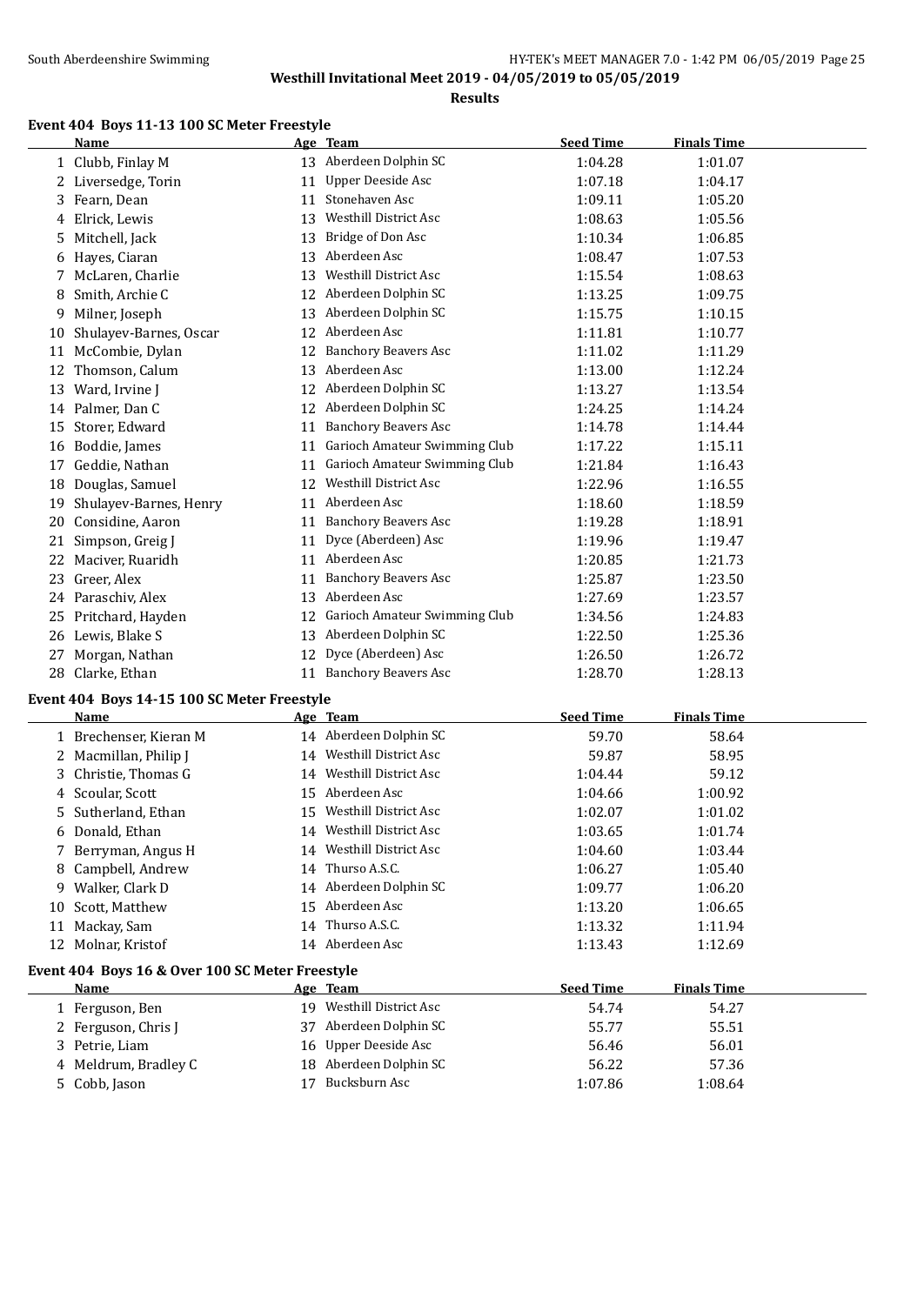**Results**

#### **Event 405 Girls 11 & Over 50 SC Meter Freestyle**

|       | <b>Name</b>          |    | Age Team                         | <b>Seed Time</b> | <b>Finals Time</b> |
|-------|----------------------|----|----------------------------------|------------------|--------------------|
|       | 1 Reid, Rebecca      |    | 17 Aberdeen Asc                  | 27.40            | 28.36              |
|       | 2 Sutherland, Elle   | 16 | <b>Westhill District Asc</b>     | 27.88            | 28.46              |
| 3     | Reynard, Maya L      |    | 14 Aberdeen Dolphin SC           | 29.34            | 28.85              |
| 4     | Yuda, Faith          | 14 | Stonehaven Asc                   | 29.38            | 29.30              |
| 5     | Lumsden, Ruby        | 15 | <b>Banchory Beavers Asc</b>      | 29.47            | 29.56              |
| 6     | Morrison, Hannah     | 13 | Westhill District Asc            | 30.11            | 29.94              |
| 7     | Beattie, Elise       | 14 | Upper Deeside Asc                | 30.10            | 30.01              |
| 8     | Ross, Hannah E       | 14 | Westhill District Asc            | 30.00            | 30.08              |
| 9     | Cox, Cerys K         | 14 | Westhill District Asc            | 30.79            | 30.25              |
| 10    | Reece, Laura L       | 13 | Aberdeen Dolphin SC              | 31.44            | 30.51              |
| 11    | Palmer, Nyah M       | 13 | Aberdeen Dolphin SC              | 31.85            | 30.71              |
| 12    | Assady, Ronya        | 18 | Aberdeen Asc                     | 31.08            | 30.94              |
| 13    | Bateman, Natalie     | 13 | <b>Westhill District Asc</b>     | 31.07            | 30.95              |
| 14    | Ligtendag, Faye      | 13 | Stonehaven Asc                   | 31.63            | 31.16              |
| 15    | Cook, Lorna          | 14 | Dyce (Aberdeen) Asc              | 31.99            | 31.33              |
| 16    | Wraight, Charlotte   | 11 | Westhill District Asc            | 32.31            | 31.55              |
| 17    | Brewis, Rebecca S    | 15 | Westhill District Asc            | 30.94            | 31.88              |
| 18    | Louw, Melana C       | 13 | Westhill District Asc            | 33.10            | 32.20              |
| 19    | Ligtendag, Gemma     | 13 | Stonehaven Asc                   | 32.43            | 32.47              |
| 20    | McPherson, Grace     | 11 | Aberdeen Asc                     | 32.76            | 32.92              |
| 21    | Howe, Maria Luiza    |    | 12 Aberdeen Asc                  | 34.07            | 33.13              |
| 22    | Robertson, Alyssa    |    | 12 Aberdeen Asc                  | 34.28            | 33.14              |
| 23    | Woolsey, Laura       |    | 13 Alford Otters                 | 33.84            | 33.30              |
| 24    | Dempster, Emma       | 13 | <b>Upper Deeside Asc</b>         | 33.93            | 33.33              |
| 25    | Morrison, Neve       | 13 | <b>Upper Deeside Asc</b>         | 32.75            | 33.57              |
| 26    | Smith, Jessica S     | 11 | Aberdeen Dolphin SC              | 34.64            | 33.64              |
| 27    | Batchelor, Rebecca   | 12 | <b>Upper Deeside Asc</b>         | 33.24            | 33.65              |
| 28    | Bannister, Katy      | 13 | Westhill District Asc            | 35.14            | 34.07              |
| 29    | Kay, Sarah           | 13 | Westhill District Asc            | 34.48            | 34.09              |
| 30    | Brown, Sam           | 12 | Aberdeen Dolphin SC              | 34.63            | 34.41              |
|       | 31 Cowan, Amy        | 12 | Garioch Amateur Swimming Club    | 33.60            | 34.54              |
|       | 32 Hogarth, Milah    | 13 | <b>Banchory Beavers Asc</b>      | 34.06            | 34.57              |
| 33    | King, Olivia J       | 11 | Aberdeen Dolphin SC              | 35.21            | 34.60              |
|       | 34 Coutts, Amy       | 12 | Westhill District Asc            | 35.41            | 34.79              |
| 35    | Thomson, Daisy       | 11 | <b>Banchory Beavers Asc</b>      | 35.12            | 34.82              |
|       | 36 Kennington, Freya |    | 12 Banchory Beavers Asc          | 34.87            | 35.07              |
|       | 37 Fraser, Eden      |    | 11 Dyce (Aberdeen) Asc           | 35.52            | 35.12              |
| 38    | Wright, Josephine    | 12 | Alford Otters                    | 35.19            | 35.26              |
| *39   | Robertson, Nicola    | 15 | Aberdeen Asc                     | 37.23            | 35.33              |
| $*39$ | Heard, Cara          | 12 | <b>Banchory Beavers Asc</b>      | 35.98            | 35.33              |
|       | 41 Haynes, Ciara     | 14 | <b>Banchory Beavers Asc</b>      | 35.86            | 35.43              |
| 42    | Chalmers, Beth       | 12 | Alford Otters                    | 35.53            | 35.52              |
| 43    | Leishman, Iona       | 13 | Garioch Amateur Swimming Club    | 34.02            | 35.54              |
|       | 44 Clarke, Skye      | 13 | <b>Banchory Beavers Asc</b>      | 37.21            | 35.59              |
| 45    | Jolly, Louise R      | 15 | Dyce (Aberdeen) Asc              | 36.31            | 35.61              |
|       | 46 Donaldson, Katie  | 14 | <b>Banchory Beavers Asc</b>      | 34.09            | 35.82              |
|       | 47 Robertson, Alanah | 11 | Aberdeen Asc                     | 36.55            | 36.24              |
| 48    | Reid, Isla           | 11 | Garioch Amateur Swimming Club    | 37.37            | 36.30              |
| 49    | Laing, Megan         | 13 | Westhill District Asc            | 37.13            | 36.38              |
|       | 50 Morrice, Elise    |    | 14 Bucksburn Asc                 | 38.32            | 36.41              |
|       | 51 Beaumont, Jesseka |    | 12 Garioch Amateur Swimming Club | 36.51            | 36.77              |
|       |                      |    |                                  |                  |                    |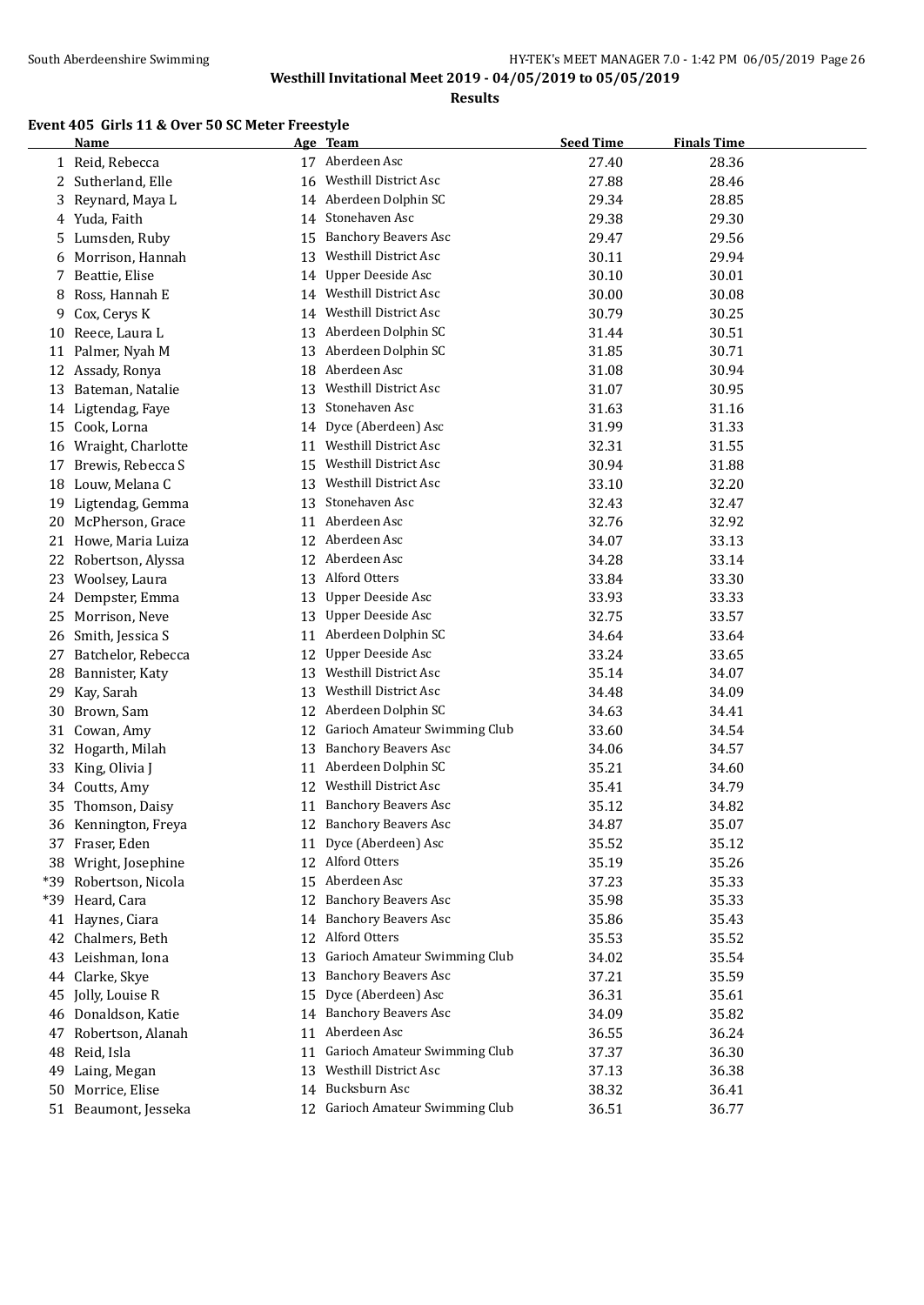**Results**

#### **(Event 405 Girls 11 & Over 50 SC Meter Freestyle)**

|    | Name                                            |    | Age Team                         | <b>Seed Time</b> | <b>Finals Time</b> |  |
|----|-------------------------------------------------|----|----------------------------------|------------------|--------------------|--|
|    | 52 Morgan, Lucy                                 |    | 11 Bridge of Don Asc             | 36.25            | 36.87              |  |
|    | 53 Body, Anna                                   |    | 11 Garioch Amateur Swimming Club | 36.67            | 37.01              |  |
|    | 54 Cruickshank, Fay                             | 11 | Dyce (Aberdeen) Asc              | 37.22            | 37.17              |  |
| 55 | MacLeod, Lucy S                                 |    | 12 Aberdeen Dolphin SC           | 37.70            | 37.38              |  |
|    | 56 Broughton, Abby                              |    | 12 Banchory Beavers Asc          | 36.49            | 37.54              |  |
|    | 57 Alexander, Mhairi                            | 12 | <b>Banchory Beavers Asc</b>      | 36.63            | 37.64              |  |
|    | 58 Abbott, Olivia                               |    | 14 Aberdeen Asc                  | 37.24            | 37.83              |  |
|    | 59 McDonald, Kaitlin                            | 11 | Aberdeen Dolphin SC              | 37.11            | 37.89              |  |
| 60 | Misovicova, Kristina                            | 12 | Garioch Amateur Swimming Club    | 38.74            | 38.00              |  |
|    | 61 Williamson, Talia                            | 11 | <b>Banchory Beavers Asc</b>      | 38.95            | 38.03              |  |
|    | 62 Molnar, Lilla                                |    | 11 Aberdeen Asc                  | 38.10            | 38.19              |  |
|    | 63 Oliver, Emma M                               | 12 | Aberdeen Dolphin SC              | 40.06            | 38.78              |  |
|    | 64 Adam, Kaitlin                                | 11 | Aberdeen Asc                     | 38.66            | 39.28              |  |
|    | 65 Guha, Isla                                   |    | 12 Aberdeen Asc                  | 37.04            | 39.60              |  |
|    | 66 Attarchi, Yasmin                             |    | 15 Aberdeen Asc                  | 38.13            | 39.99              |  |
|    | 67 Campbell, Jenna                              |    | 11 Garioch Amateur Swimming Club | 42.20            | 40.72              |  |
|    | 68 Fawns, Libby                                 |    | 11 Dyce (Aberdeen) Asc           | 38.80            | 40.98              |  |
|    | 69 Robertson, Erin                              | 11 | Bucksburn Asc                    | 40.51            | 41.23              |  |
|    | 70 Bremner, Verity A                            |    | 14 Aberdeen Dolphin SC           | 38.43            | 41.57              |  |
| 71 | Milne, Hannah                                   |    | 11 Banchory Beavers Asc          | 42.17            | 42.22              |  |
|    | 72 Young, Ana Maria                             | 11 | Aberdeen Asc                     | 50.67            | 43.04              |  |
|    |                                                 |    |                                  |                  |                    |  |
|    | Event 406 Boys 11 & Over 50 SC Meter Backstroke |    |                                  |                  |                    |  |
|    | <b>Name</b>                                     |    | Age Team                         | <b>Seed Time</b> | <b>Finals Time</b> |  |
|    | 1 Ferguson, Ben                                 |    | 19 Westhill District Asc         | 28.38            | 28.34              |  |
|    | 2 Meldrum, Bradley C                            | 18 | Aberdeen Dolphin SC              | 28.91            | 29.18              |  |
| 3  | Donald, Ethan                                   | 14 | Westhill District Asc            | 31.32            | 30.68              |  |
| 4  | Brechenser, Kieran M                            | 14 | Aberdeen Dolphin SC              | 31.86            | 30.75              |  |
| 5  | Christie, Thomas G                              | 14 | Westhill District Asc            | 33.40            | 30.84              |  |
| 6  | Ward, Logan J                                   | 14 | Aberdeen Dolphin SC              | 32.59            | 30.88              |  |
| 7. | Macmillan, Philip J                             | 14 | Westhill District Asc            | 31.53            | 31.06              |  |
| 8  | Sutherland, Ethan                               | 15 | <b>Westhill District Asc</b>     | 33.40            | 31.34              |  |
|    | 9 Petrie, Liam                                  | 16 | Upper Deeside Asc                | 32.26            | 32.56              |  |
|    | 10 Fearn, Dean                                  | 11 | Stonehaven Asc                   | 35.40            | 33.85              |  |
| 11 | McLaren, Charlie                                | 13 | Westhill District Asc            | 38.70            | 34.28              |  |
|    | 12 Liversedge, Torin                            |    | 11 Upper Deeside Asc             | 34.38            | 34.30              |  |
|    | 13 Berryman, Angus H                            | 14 | Westhill District Asc            | 35.53            | 35.17              |  |
|    | 14 Elrick, Lewis                                | 13 | <b>Westhill District Asc</b>     | 37.19            | 35.43              |  |
| 15 | Mackay, Sam                                     | 14 | Thurso A.S.C.                    | 36.95            | 36.44              |  |
|    | 16 McCombie, Dylan                              | 12 | <b>Banchory Beavers Asc</b>      | 36.87            | 36.65              |  |
| 17 | Smith, Archie C                                 | 12 | Aberdeen Dolphin SC              | 40.26            | 36.84              |  |
| 18 | Milner, Joseph                                  | 13 | Aberdeen Dolphin SC              | 40.45            | 37.20              |  |
| 19 | Shulayev-Barnes, Oscar                          | 12 | Aberdeen Asc                     | 39.08            | 37.32              |  |
| 20 | Campbell, Andrew                                | 14 | Thurso A.S.C.                    | 38.28            | 37.78              |  |
| 21 | Walker, Clark D                                 | 14 | Aberdeen Dolphin SC              | 39.22            | 38.14              |  |
| 22 | Douglas, Samuel                                 | 12 | Westhill District Asc            | 40.56            | 38.64              |  |
| 23 | Considine, Aaron                                | 11 | <b>Banchory Beavers Asc</b>      | 42.72            | 38.93              |  |
| 24 | Ward, Irvine J                                  | 12 | Aberdeen Dolphin SC              | 39.22            | 39.49              |  |
| 25 | Palmer, Dan C                                   | 12 | Aberdeen Dolphin SC              | 41.38            | 39.83              |  |
| 26 | Boddie, James                                   | 11 | Garioch Amateur Swimming Club    | 40.19            | 40.24              |  |
| 27 | Storer, Edward                                  | 11 | <b>Banchory Beavers Asc</b>      | 42.84            | 40.77              |  |
|    | 28 Maciver, Ruaridh                             |    | 11 Aberdeen Asc                  | 40.79            | 41.81              |  |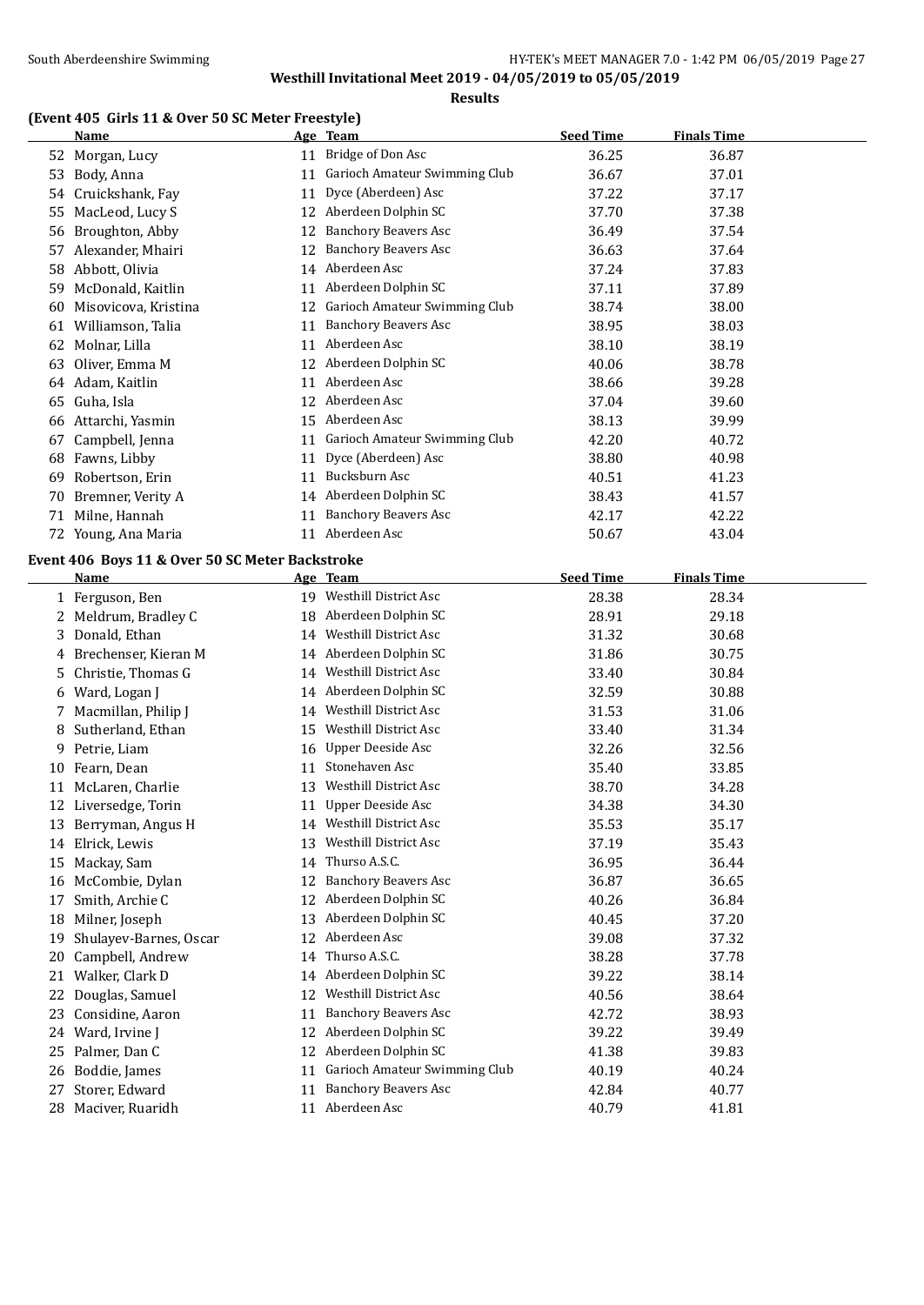#### **(Event 406 Boys 11 & Over 50 SC Meter Backstroke)**

| <b>Name</b>               |     | Age Team                         | <b>Seed Time</b> | <b>Finals Time</b> |
|---------------------------|-----|----------------------------------|------------------|--------------------|
| 29 Shulayev-Barnes, Henry | 11  | Aberdeen Asc                     | 42.45            | 41.95              |
| 30 Geddie, Nathan         |     | Garioch Amateur Swimming Club    | 45.48            | 42.28              |
| 31 Simpson, Greig J       |     | 11 Dyce (Aberdeen) Asc           | 42.60            | 43.63              |
| 32 Lewis, Blake S         |     | 13 Aberdeen Dolphin SC           | 45.47            | 44.22              |
| 33 Clarke, Ethan          | 11  | Banchory Beavers Asc             | 44.24            | 45.07              |
| 34 Greer, Alex            | 11  | Banchory Beavers Asc             | 45.93            | 45.67              |
| 35 Morgan, Nathan         |     | 12 Dyce (Aberdeen) Asc           | 47.06            | 47.68              |
| 36 Pritchard, Hayden      |     | 12 Garioch Amateur Swimming Club | 50.08            | 50.71              |
| --- Scott, Matthew        | 15. | Aberdeen Asc                     | 40.02            | DQ                 |

# **Event 407 Girls 11 & Over 400 SC Meter IM**

|     | Name               |    | Age Team                      | <b>Seed Time</b> | <b>Finals Time</b> |
|-----|--------------------|----|-------------------------------|------------------|--------------------|
|     | 1 Sutherland, Elle |    | 16 Westhill District Asc      | 5:26.68          | 5:19.93            |
| 2   | Beattie, Elise     | 14 | <b>Upper Deeside Asc</b>      | 5:54.03          | 5:45.74            |
| 3   | Morrison, Hannah   | 13 | <b>Westhill District Asc</b>  | 5:59.03          | 5:52.30            |
| 4   | Cox, Cerys K       | 14 | <b>Westhill District Asc</b>  | 5:52.51          | 5:52.85            |
| 5.  | Lewsey, Alice      | 14 | <b>Banchory Beavers Asc</b>   | 5:55.53          | 5:53.56            |
| 6   | Louw, Melana C     | 13 | Westhill District Asc         | 6:06.15          | 5:56.30            |
| 7   | Rhodes, Jessica    | 14 | Aberdeen Asc                  | 6:10.40          | 5:59.64            |
| 8   | Ironside, Hayleigh | 15 | Aberdeen Asc                  | 6:18.05          | 6:04.55            |
| 9   | Morrison, Neve     | 13 | <b>Upper Deeside Asc</b>      | 6:11.20          | 6:08.02            |
| 10  | Bristo, Emma       | 11 | Bridge of Don Asc             | 6:29.78          | 6:10.70            |
| 11  | Coutts, Amy        | 12 | <b>Westhill District Asc</b>  | 6:32.30          | 6:13.67            |
| 12  | Dempster, Emma     | 13 | <b>Upper Deeside Asc</b>      | 6:22.38          | 6:14.05            |
| 13  | Brewis, Rebecca S  | 15 | <b>Westhill District Asc</b>  | 6:04.94          | 6:18.03            |
| 14  | Bateman, Natalie   | 13 | <b>Westhill District Asc</b>  | 6:29.82          | 6:19.42            |
| 15  | Wraight, Charlotte | 11 | Westhill District Asc         | 6:32.36          | 6:20.95            |
| 16  | Hogarth, Milah     | 13 | <b>Banchory Beavers Asc</b>   | 6:39.17          | 6:21.37            |
| 17  | Addison, Melissa   | 16 | Aberdeen Asc                  | 6:34.39          | 6:22.43            |
| 18  | Cowan, Amy         | 12 | Garioch Amateur Swimming Club | 6:53.46          | 6:25.76            |
| 19  | Kay, Sarah         | 13 | <b>Westhill District Asc</b>  | 6:28.96          | 6:27.54            |
| 20  | MacLeod, Freya G   | 14 | Aberdeen Dolphin SC           | 6:44.71          | 6:38.77            |
| 21  | Donaldson, Katie   | 14 | <b>Banchory Beavers Asc</b>   | 6:40.46          | 6:39.11            |
| 22  | Heard, Cara        | 12 | <b>Banchory Beavers Asc</b>   | 6:55.64          | 6:46.06            |
| 23  | Alexander, Mhairi  | 12 | <b>Banchory Beavers Asc</b>   | 6:51.49          | 6:49.05            |
| 24  | Laing, Megan       | 13 | <b>Westhill District Asc</b>  | 6:58.04          | 6:52.31            |
| 25  | Ogedengbe, Simi    | 13 | Aberdeen Asc                  | 6:55.91          | 6:57.51            |
| 26  | Clarke, Skye       | 13 | <b>Banchory Beavers Asc</b>   | 8:12.72          | 7:03.08            |
| 27  | Haynes, Ciara      | 14 | <b>Banchory Beavers Asc</b>   | 7:21.19          | 7:28.07            |
| --- | Bannister, Katy    | 13 | <b>Westhill District Asc</b>  | 7:24.34          | DQ                 |
| --- | Broughton, Abby    | 12 | <b>Banchory Beavers Asc</b>   | 7:12.92          | DQ                 |
| --- | Body, Anna         | 11 | Garioch Amateur Swimming Club | 7:50.54          | D <sub>Q</sub>     |

#### **Event 408 Mixed 11 & Over 200 SC Meter Freestyle Relay**

| Team                       | Relav                    | <b>Seed Time</b>         | <b>Finals Time</b>    |
|----------------------------|--------------------------|--------------------------|-----------------------|
| 1 Aberdeen Dolphin SC      |                          | 1:47.50                  | 1:46.43               |
| 1) Bryce, Robert A M24     | 2) McLeod, Niall M25     | 3) Reynard, Maya L W14   | 4) Reece, Laura L W13 |
| 2 Westhill District Asc    |                          | 1:50.95                  | 1:49.13               |
| 1) Macmillan, Philip J M14 | 2) Ross, Hannah E W14    | 3) Sutherland, Elle W16  | 4) Ferguson, Ben M19  |
| 3 Aberdeen Dolphin SC      |                          | 1:56.48                  | 1:53.16               |
| 1) Meldrum, Bradley C M18  | 2) Ferguson, Chris J M37 | 3) Duringer, Laura A W13 | 4) Palmer, Nyah M W13 |